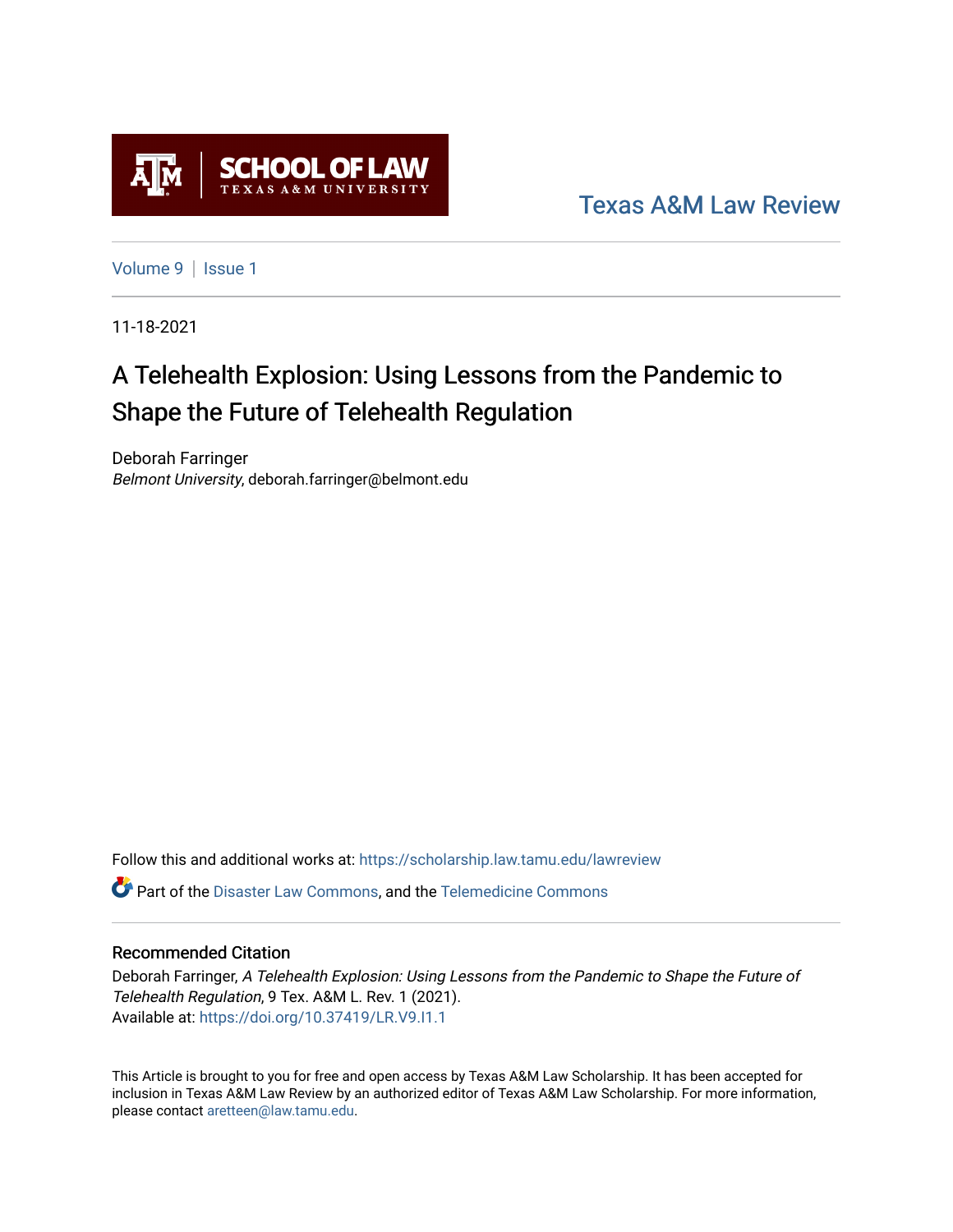# **ARTICLES**

# **A TELEHEALTH EXPLOSION: USING LESSONS FROM THE PANDEMIC TO SHAPE THE FUTURE OF TELEHEALTH REGULATION**

*by: Deborah R. Farringer*\*

# TABLE OF CONTENTS

| L.   |                                                       | $\overline{c}$ |
|------|-------------------------------------------------------|----------------|
| П.   |                                                       | 6              |
|      | A. Historical and Current Telehealth Legal Barriers   | 8              |
|      | State Licensure Laws<br>$1_{-}$                       | 9              |
|      | Practitioner-Patient Relationship and State and<br>2. |                |
|      | Federal Prescribing Practices                         | 11             |
|      | Historical and Current Economic Barriers<br>B.        | 16             |
|      | Reimbursement Under Medicare<br>1.                    | 17             |
|      | Reimbursement Under Medicaid<br>2.                    | 20             |
|      | 3. Reimbursement Under Commercial Insurance           | 21             |
| III. | PUBLIC HEALTH EMERGENCY WAIVERS FOR                   |                |
|      | TELEHEALTH SERVICES                                   | 22             |
|      | A. Federal Changes to Telehealth Policy               | 23             |
|      | 1.                                                    | 24             |
|      | Centers for Medicare and Medicaid Services<br>$2^{+}$ |                |
|      |                                                       | 25             |
|      | Drug Enforcement Agency ("DEA")<br>3.                 | 27             |
|      | Centers for Medicare and Medicaid Services<br>4.      |                |
|      |                                                       | 29             |
|      | B. State Changes to Telehealth Policy                 | 32             |
|      | C. Federal Financing Initiatives (CARES Act)          | 34             |
| IV.  | THE PATH FORWARD FOR REGULATION OF                    |                |
|      | TELEHEALTH SERVICES                                   | 35             |
|      | A. Legislative and Regulatory Coordination and        |                |
|      |                                                       | 40             |
|      | B. Reduce Geographic and Locality Barriers            | 42             |
|      | C. Reconsidering Fraud, Waste, and Abuse Controls     | 43             |
|      | D. State Laws Should Be for the Purpose of Promoting  |                |
|      | Efficiency and Quality Care, Not Protecting Against   |                |
|      |                                                       | 44             |
|      |                                                       |                |

DOI: https://doi.org/10.37419/LR.V9.I1.1

<sup>\*</sup> Associate Professor of Law & Director of Health Law Studies, Belmont University College of Law. Special thanks to my research assistant, Meaghan Gray, who was invaluable to me while writing this article and to the masterful editing team at *Texas A&M Law Review*.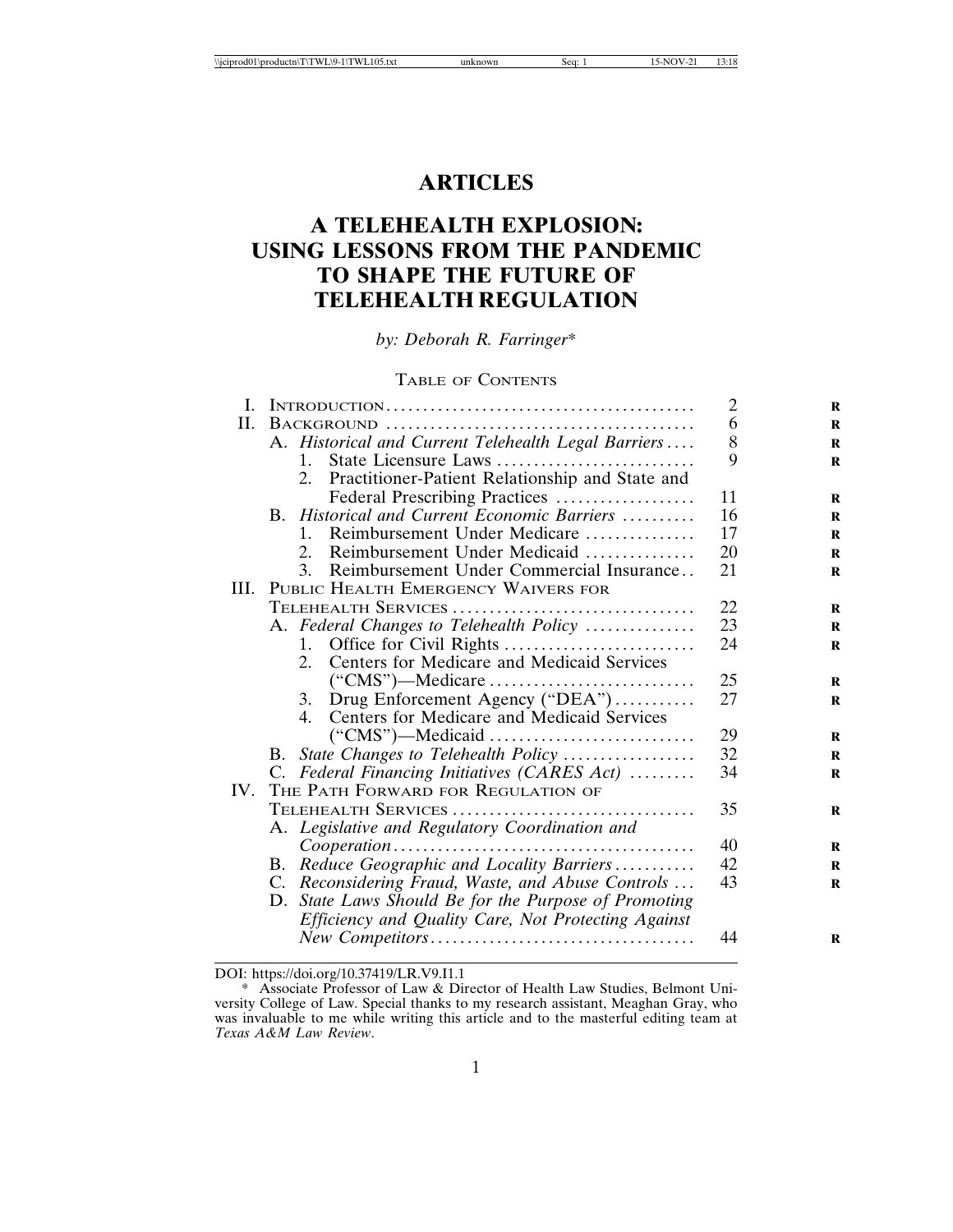| E. Promoting and Enhancing Reimbursement and |  |
|----------------------------------------------|--|
|                                              |  |
|                                              |  |

#### I. INTRODUCTION

From board rooms, to classrooms, to Saturday Night Live skits, the video conferencing app Zoom became a seemingly overnight sensation as a way to connect while businesses were shuttered and individuals were forced to stay at home when the coronavirus pandemic erupted in the United States in March 2020.<sup>1</sup> From 10 million daily users in December 2019 to over 200 million daily users by March 2020, the company founded in 20112 became a market leader as the country tried to figure out how to continue business as usual—to the extent possible—during the global pandemic.<sup>3</sup> While hospitals prepared for the onslaught of patients suffering from COVID–19, many physicians and physician offices around the country not tasked with treating patients suffering from COVID–19 shuttered their doors along with other businesses and contemplated ways in which they could still render necessary care to their patients.<sup>4</sup> How could physicians advise or diagnose patients who exhibited coronavirus symptoms without exposing other patients to coronavirus? How could physicians who were themselves immunocompromised or at special risk if they were to contract COVID–19 continue to treat their patients? How could patients feel comfortable seeking care for non-COVID–19 related conditions without feeling like seeking such care could expose them to the virus? In short, providers were facing many of the same dilemmas that other businesses have been facing during the global pandemic, and just like the 200 million fellow Americans who turned to Zoom, the health care industry likewise looked to technology.

Utilizing technology to render necessary healthcare services—often referred to generically as "telehealth"—was neither new nor novel at the time of the coronavirus pandemic in 2020.<sup>5</sup> The concept of

3. Evans, *supra* note 1.

5. Cynthia LeRouge & Monica J. Garfield, Commentary, *Crossing the Telemedicine Chasm: Have the U.S. Barriers to Widespread Adoption of Telemedicine*

<sup>1.</sup> Dain Evans, *How Zoom Became So Popular During Social Distancing*, CNBC, https://www.cnbc.com/2020/04/03/how-zoom-rose-to-the-top-during-the-coronaviruspandemic.html (Apr. 4, 2020, 12:26 PM) [https://perma.cc/S575-UEDC].

<sup>2.</sup> Taylor Nicole Rogers, *Meet Eric Yuan, the Founder and CEO of Zoom, Who Has Made Over \$12 Billion Since March and Now Ranks Among the 400 Richest People in America*, BUS. INSIDER, https://www.businessinsider.com/meet-zoom-billionaire-eric-yuan-career-net-worth-life (Sept. 9, 2020, 10:44 AM) [https://perma.cc/ F9YX-5M6F].

<sup>4.</sup> Gabriela Weigel et al., *Opportunities and Barriers for Telemedicine in the U.S. During the COVID-19 Emergency and Beyond*, KAISER FAM. FOUND. (May 11, 2020), https://www.kff.org/womens-health-policy/issue-brief/opportunities-and-barriers-fortelemedicine-in-the-u-s-during-the-covid-19-emergency-and-beyond/ [https:// perma.cc/9GEJ-AL9C].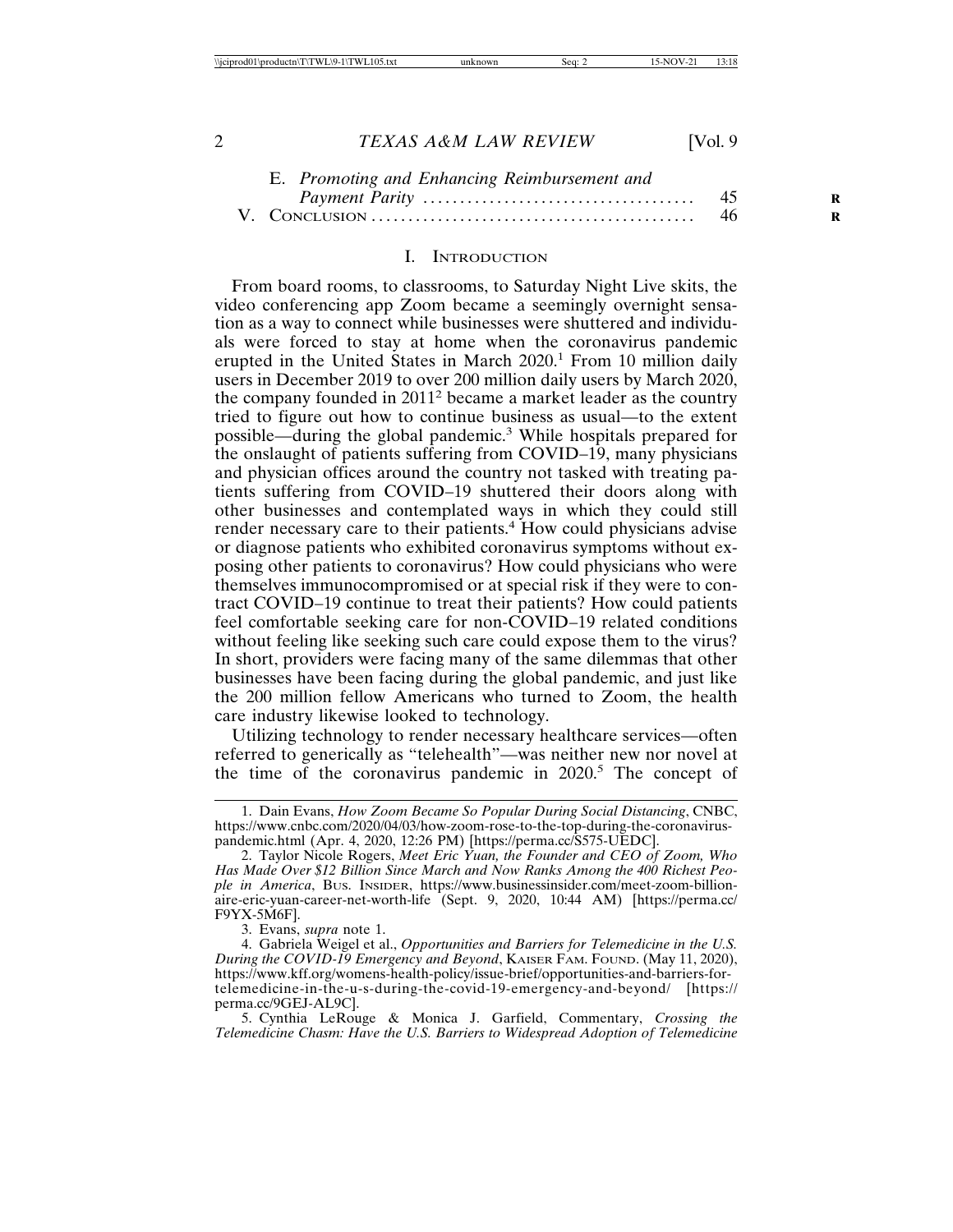telehealth (the use of closed circuit television at the time) in the broadest sense has existed in health care since the 1960s with projects launched at the National Aeronautics and Space Administration ("NASA") and the Nebraska Psychology Institute.<sup>6</sup> Thus, while the concept of diagnosing and/or treating a patient via technology as opposed to in person has been around for some time, there have been significant barriers that have hindered widespread growth of telehealth more generally.<sup>7</sup> Despite this, telehealth advocates have been doggedly and slowly pushing for expansion and trying to break through the known obstacles for decades in an effort hopefully to achieve the touted gains from telehealth, including enhanced healthcare services to rural and medically underserved populations, more integrated care across platforms to coordinate providers all treating the same episode of care, and greater convenience and efficiency for the patients and providers for the treatment of basic health care needs.8 Now, just as Zoom was able to grow thirty times in a matter of months due to the increased demand caused by stay-at-home orders, it seems that the global pandemic was just the push that the telehealth industry needed to exhibit the system's advantages and create an ideal environment for understanding whether the fears and barriers that have been holding expansion of telehealth back have been overblown, or at least less extreme than previously thought.<sup>9</sup> Like a set of dominoes, various federal and state restrictions and limitations that have been built up over the years around telehealth were suddenly folded, allowing patients to continue to seek necessary medical care.10 Patients then found themselves able to access telehealth services from their homes or other places of residence.<sup>11</sup> While some restrictions previously in place are likely to return or have already returned,<sup>12</sup>

*Been Significantly Reduced?*, 10 INT'L J. ENV'T RSCH. & PUB. HEALTH 6472, 6473 (2013), https://doi.org/10.3390/ijerph10126472 [https://perma.cc/6TN2-LUQY].

8. *See* LeRouge & Garfield*, supra* note 5, at 6473–74; David Pratt, *Telehealth and Telemedicine in 2015*, 25 ALB. L.J. SCI. & TECH. 495, 508–09 (2015).

9. *See* Weigel et al., *supra* note 4.

10. *See Telehealth: Delivering Care Safely During COVID-19*, U.S. DEP'T HEALTH & HUM. SERVS., https://www.hhs.gov/coronavirus/telehealth/index.html [https:// perma.cc/Y54Z-58Y8] [hereinafter *Delivering Care Safely*]; *U.S. States and Territories Modifying Requirements for Telehealth in Response to COVID-19*, FED'N ST. MED. BDS. 1, 1, https://www.fsmb.org/siteassets/advocacy/pdf/states-waiving-licensure-re quirements-for-telehealth-in-response-to-covid-19.pdf (July 28, 2021) [https:// perma.cc/2ZB4-H9D8].

11. *See Delivering Care Safely*, *supra* note 10; *U.S. States and Territories Modifying Requirements for Telehealth in Response to COVID-19*, *supra* note 10, at 1–2.

12. As discussed in more detail below, certain privacy requirements existed that were lifted to allow patients to use technology that is not compliant with applicable security regulations under the Health Insurance Portability and Accountability Act of

<sup>6.</sup> *Id.*

<sup>7.</sup> *Id.*; *see also* Miranda A. Moore et al., *Only 15% of FPs Report Using Telehealth; Training and Lack of Reimbursement Are Top Barriers*, AM. FAM. PHYSI-CIAN (Jan. 15, 2016), https://www.aafp.org/afp/2016/0115/p101.html [https://perma.cc/ 6SXH-VX5V].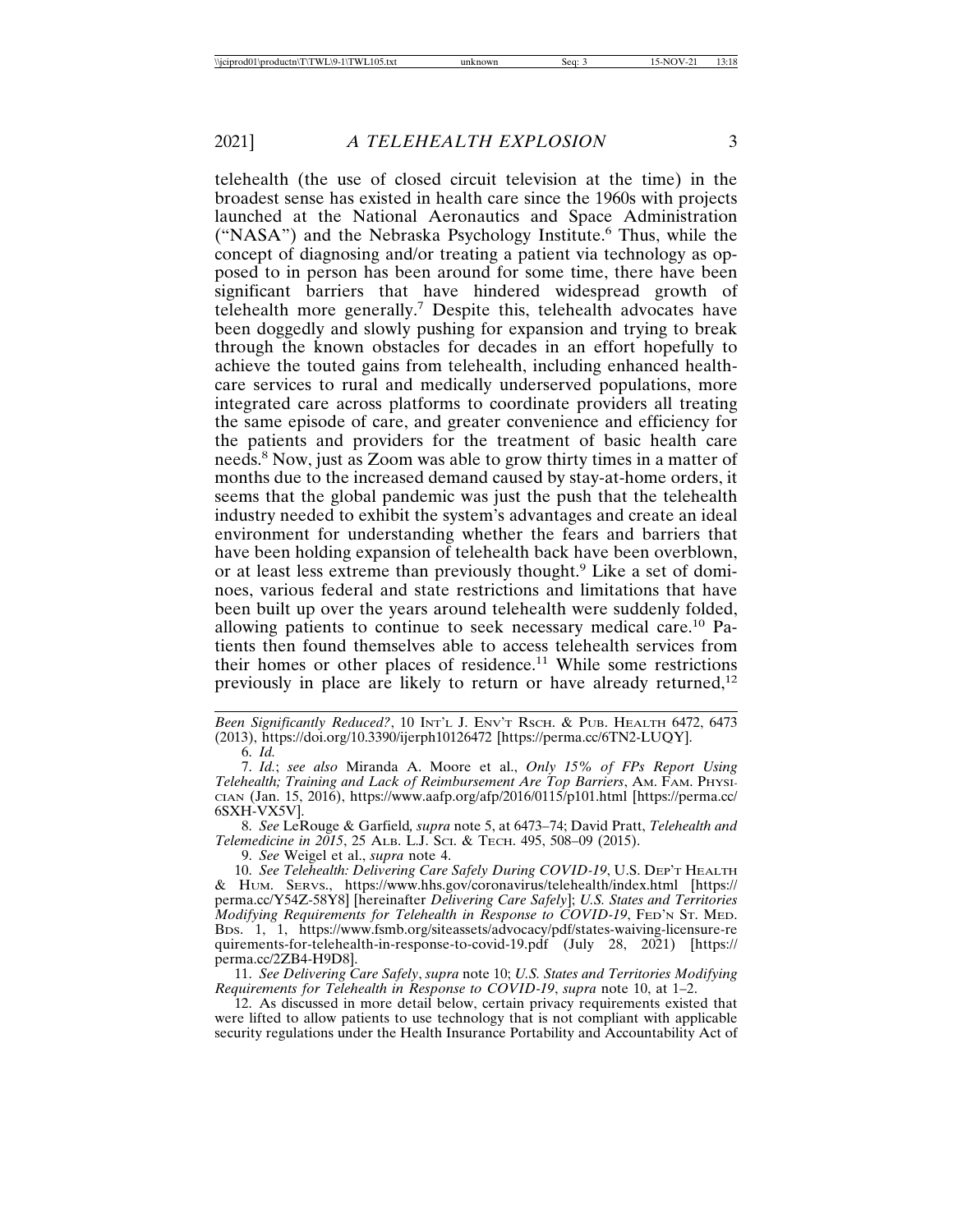most speculate that the pandemic will be telehealth's "tipping point" and will likely usher in more robust and widespread telehealth use even after the pandemic has passed or at least waned.13 Indeed, congressional lawmakers submitted a bill titled the Expanded Telehealth Access Act in November 2020 and then reintroduced it in March 2021,14 aiming to permanently expand Medicaid coverage for certain services for which restrictions were waived during the pandemic.<sup>15</sup> As telehealth services have become more widely available and proven to be useful,<sup>16</sup> it now seems unlikely there will be a return to the previous status quo for the industry. This still leaves the industry, regulators, and enforcers to contemplate what the telehealth industry should look like in a post-pandemic-crisis environment. While the global pandemic has had a devastating effect on society,<sup>17</sup> this is nevertheless a unique and—hopefully—an unable-to-be-replicated moment in time in which the healthcare industry can observe the unfettered use of telehealth. Through this lens, legislators and policymakers have the opportunity to consider regulations and legal limitations anew: which regulations and legal limitations are actually necessary to best protect patients; how effective is the use of telehealth for effective outcomes;

13. David Nickelson, *The Rapidly Evolving Healthcare Sector: Telehealth, Patient Experience, Data Interoperability During COVID-19 Pandemic*, NERDERY (Mar. 20, 2020), https://www.nerdery.com/insights/the-rapidly-evolving-healthcare-sectortelehealth-patient-experience-data-interoperability-during-covid-19-pandemic/

[https://perma.cc/Y2XL-MWLG]; *see also* Jedrek Wosik et al., *Telehealth Transformation: COVID-19 and the Rise of Virtual Care*, 27 J. AM. MED. INFORMATICS ASS'N 957, 961–62 (2020).

14. The Expanded Telehealth Access Act was first introduced on November 16, 2020, by fourteen U.S. representatives but failed to receive a vote. Expanded Telehealth Access Act, H.R. 8755, 116th Cong. (2020). It was later reintroduced in the 2021 legislative session on March 23, 2021, as H.R. 2168. Expanded Telehealth Access Act, H.R. 2168, 117th Cong. (2021).

15. *See* Eric Wicklund, *Congress to Get Another Shot at Telehealth Coverage for Specialists*, MHEALTH INTEL. (Mar. 26, 2021), https://mhealthintelligence.com/news/ congress-to-get-another-shot-at-telehealth-coverage-for-specialists [https://perma.cc/ 9GFZ-57K3] (proposing expansion for coverage of "telehealth services provided by physical and occupational therapists, audiologists[,] and speech and language pathologists").

16. Weigel et al., *supra* note 4.

17. *See generally* Maria Nicola et al., *The Socio-Economic Implications of the Coronavirus Pandemic (COVID-19): A Review*, 78 INT. J. SURGERY 185, 185 (2020) (noting that at the time the "pandemic ha[d] resulted in over 4.3 million confirmed cases and over 290,000 deaths globally" while "spark[ing] fears of an impending economic crisis and recession").

<sup>1996 (&</sup>quot;HIPAA"). To assure privacy and security of this sensitive data, it is likely desirable to require telehealth services to be conducted utilizing technology that complies with applicable security regulations. Jessica Davis, *Insights into HHS COVID-19 HIPAA Waivers and Lasting Implications*, HEALTH IT SEC. (May 8, 2020), https:// healthitsecurity.com/features/insights-into-hhs-covid-19-hipaa-waivers-and-lasting-implications [https://perma.cc/JKR8-4YK5] ("Predictions aside, HHS and OCR have stressed these waivers will only remain in place during the pandemic. As a result, providers must consider any potential privacy, security, or compliance liabilities and obligations to prevent massive complications in the future.").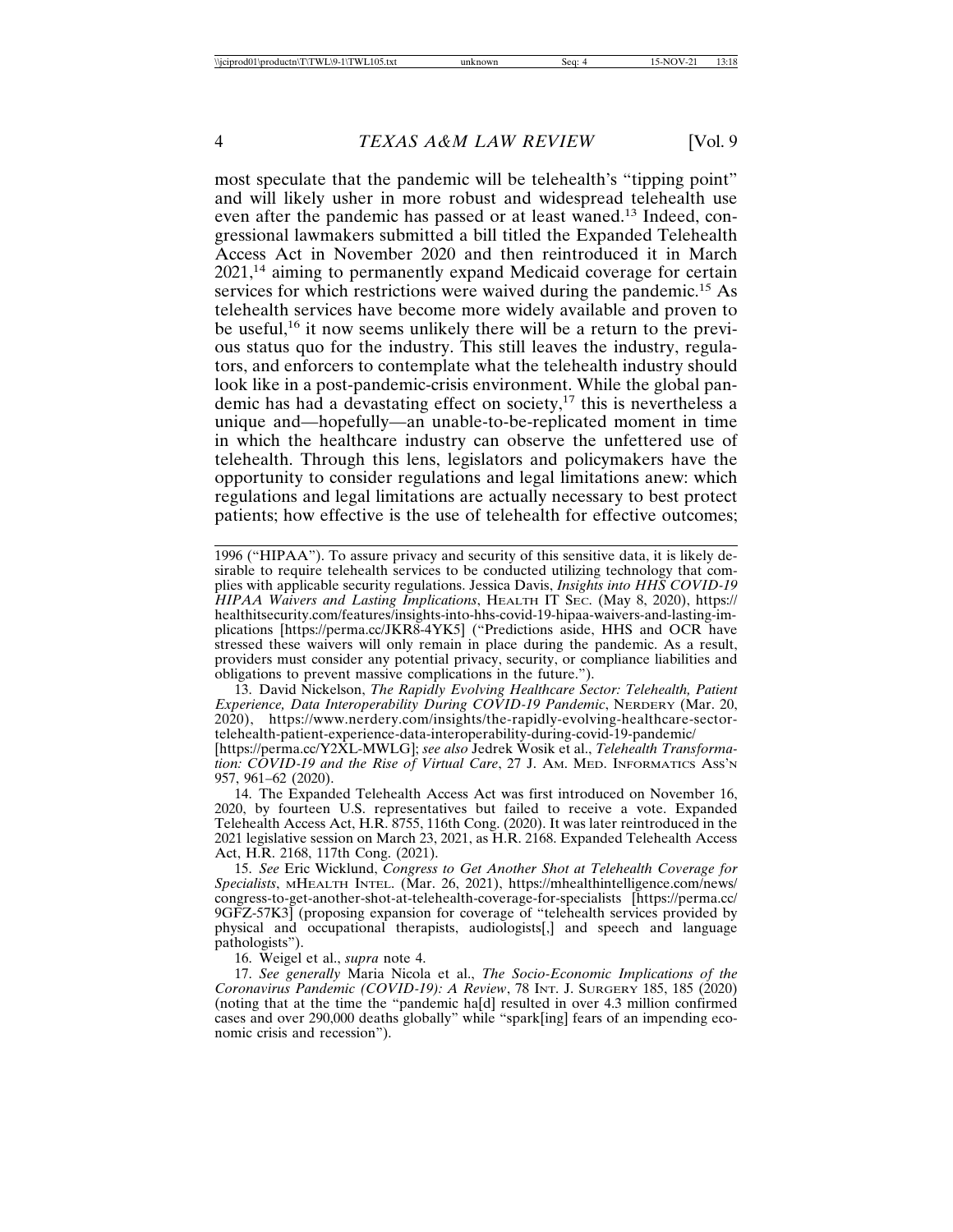what barriers are most likely to quell provider participation in telehealth; what previous restrictions have proven inconsequential to combat waste, fraud, or abuse; what previous restrictions have proven essential to combat waste, fraud, or abuse; and what new issues or challenges have emerged as telehealth use has become more widespread. To truly realize the benefits of telehealth while simultaneously providing protection for consumers and payors (commercial and government alike), regulators and enforcers should use this time and its associated data to reconsider the telehealth delivery and its regulatory structure with the goal of enacting practical and workable regulations that advance efficient and effective health care delivery.

To this end, Part II of this Article examines the history of telehealth from its early origins and defines what telehealth means today in all its various forms. Part II further explains the restrictions and regulatory structure, both federal and state, that applied to telehealth before the coronavirus pandemic and the then-current enforcement trends. Next, Part III describes all the various waivers and regulatory changes that went into effect in response to COVID–19 and examines how the pandemic has fueled increased telehealth growth.18 Part III also analyzes trends realized during the pandemic and other usage data to consider the impact and effect of the waivers and loosening of restrictions on telehealth services. This Article then argues in Part IV that legislators and regulators should avoid either a return to status quo or a permanent adoption of all of the waivers in effect; instead, they should utilize the data and evidence gathered during this time period when restrictions were largely lifted both to understand the true concerns telehealth usage raises and to consider a revised regime that focuses its attention and efforts on those aspects of the regulatory structure that are most detrimental to patients' and consumers' health and safety. It further provides some general recommendations for reconsidering the telehealth regulatory regime once the public health emer-

<sup>18.</sup> It should be specifically mentioned that while this Article will explain certain waivers that went into effect to ease privacy restrictions, including waivers of HIPAA, its enacting regulations, and other state law privacy protections, the focus for reconsidering telehealth regulations is primarily on the non-privacy related waivers. For telehealth to be successful and potentially transformative, it is of utmost importance that patients and providers feel that the data and all personal interactions are as secure and protected as if the patient was sitting in the office or as if the health records were in a locked file cabinet. Thus, any waivers that were granted during the coronavirus pandemic regarding privacy—usually for the purpose of allowing use of a technology that does not meet security requirements—should not be waived on a permanent basis and regulators should continue to pay increased attention to how, and with what technology, personal health information is best protected. This is not to say that there may not need to be revisions to applicable privacy and security regulations under HIPAA, as such regulations have not been updated to adapt to more modern practices and technologies in some time. Indeed, one outcome of the pandemic might be considering ways in which more common applications and technologies that people use in their everyday lives can be made more secure for telehealth purposes. It is vital, however, that security and protection of the data be a primary consideration.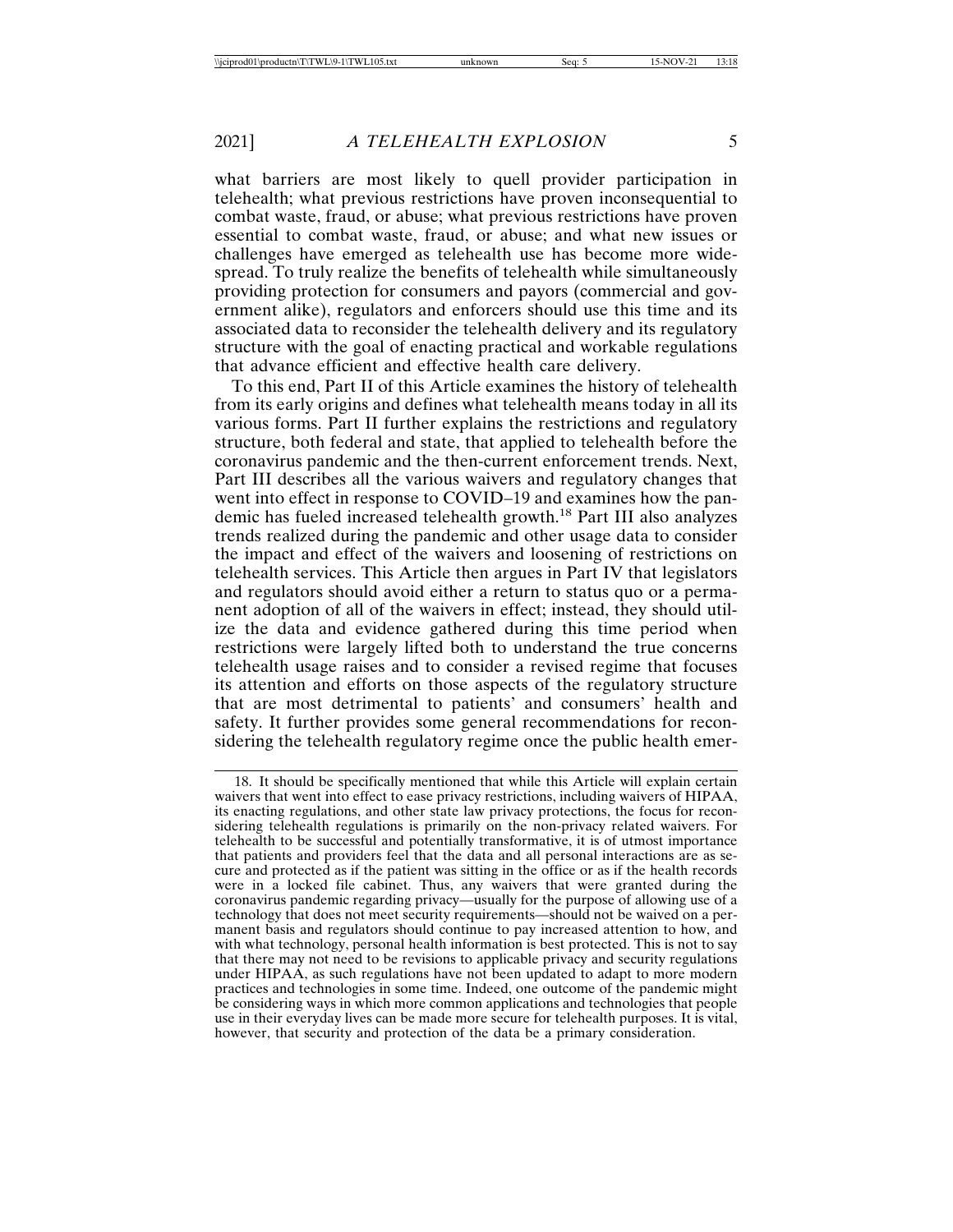gency has subsided to promote the use of telehealth in a way that enhances and enriches telehealth benefits without harming patients and consumers. Finally, Part V concludes with thoughts regarding the importance of reimaging the telehealth infrastructure for a sustained and successful future.

#### II. BACKGROUND

While the World Health Organization traces the origins of telehealth back to the nineteenth century,<sup>19</sup> the modern conception of telehealth first emerged in the 1960s when NASA used it to respond to astronauts' medical issues that presented while in space.<sup>20</sup> Although there was some use of telehealth in the decades following, including for consultations between specialists and general practitioners as well as for use at a state mental hospital and airport medical center, $21$  lack of technology hindered widespread use of telehealth until the development of the Internet in the 1990s.<sup>22</sup> The Internet spurred new growth in telehealth's role in the health delivery system across the United States and around the world.<sup>23</sup> As telehealth has expanded, so too have the types of connections and interactions that are possible and have thus become encompassed within the umbrella term "telehealth."<sup>24</sup>

Over the years, the terms "telehealth" and "telemedicine" have sometimes been used interchangeably, and trying to define what exactly telehealth or telemedicine are and do has been one of the challenges to establishing a framework for how to implement a regulatory structure and how to craft regulation of telecommunications tools in health care.<sup>25</sup> There are many definitions of telehealth and telemedicine, $26$  and it seems that even state and federal governments cannot agree on a succinct or consistent definition among themselves.<sup>27</sup> Generally, telehealth is understood as "a health care pro-

21. WHO, *supra* note 19, at 9.

22. Borgetti et al., *supra* note 20, at 2.

23. *Id.*

24. Rashid Bashshur et al., *The Taxonomy of Telemedicine*, 17 TELEMEDICINE & E-HEALTH 484, 484 (2011).

25. *Id.*

26. WHO, *supra* note 19, at 9 (citing an article from 2007 finding that there were over 104 peer-reviewed definitions of "telemedicine").

27. *See generally* Ken Kozlowski, *The Internet Guide to Telehealth. . .or Telemedicine. . .or Telecare*, 20 INTERNET L. RESEARCHER 1 (2015) (noting that the Federal Communications Commission provides a definition of telehealth,

<sup>19.</sup> WORLD HEALTH ORG., TELEMEDICINE: OPPORTUNITIES AND DEVELOPMENTS IN MEMBER STATES: REPORT ON THE SECOND GLOBAL SURVEY ON EHEALTH 2, 2 n.4 (2010) (citing John Craig & Victor Patterson, *Introduction to the Practice of Telemedicine*, 11 J. TELEMEDICINE & TELECARE 1, 3–9 (2005)) [hereinafter WHO].

<sup>20.</sup> Scott A. Borgetti, Philip J. Clapham & Jeremy D. Young, *Telehealth: Exploring the Ethical Issues*, 19 DEPAUL J. HEALTH CARE L. 1, 1 (2017) (noting that NASA developed methods to "monitor vital signs, triage complaints, and diagnose and treat the ailments of American astronauts who were miles above the Earth's surface").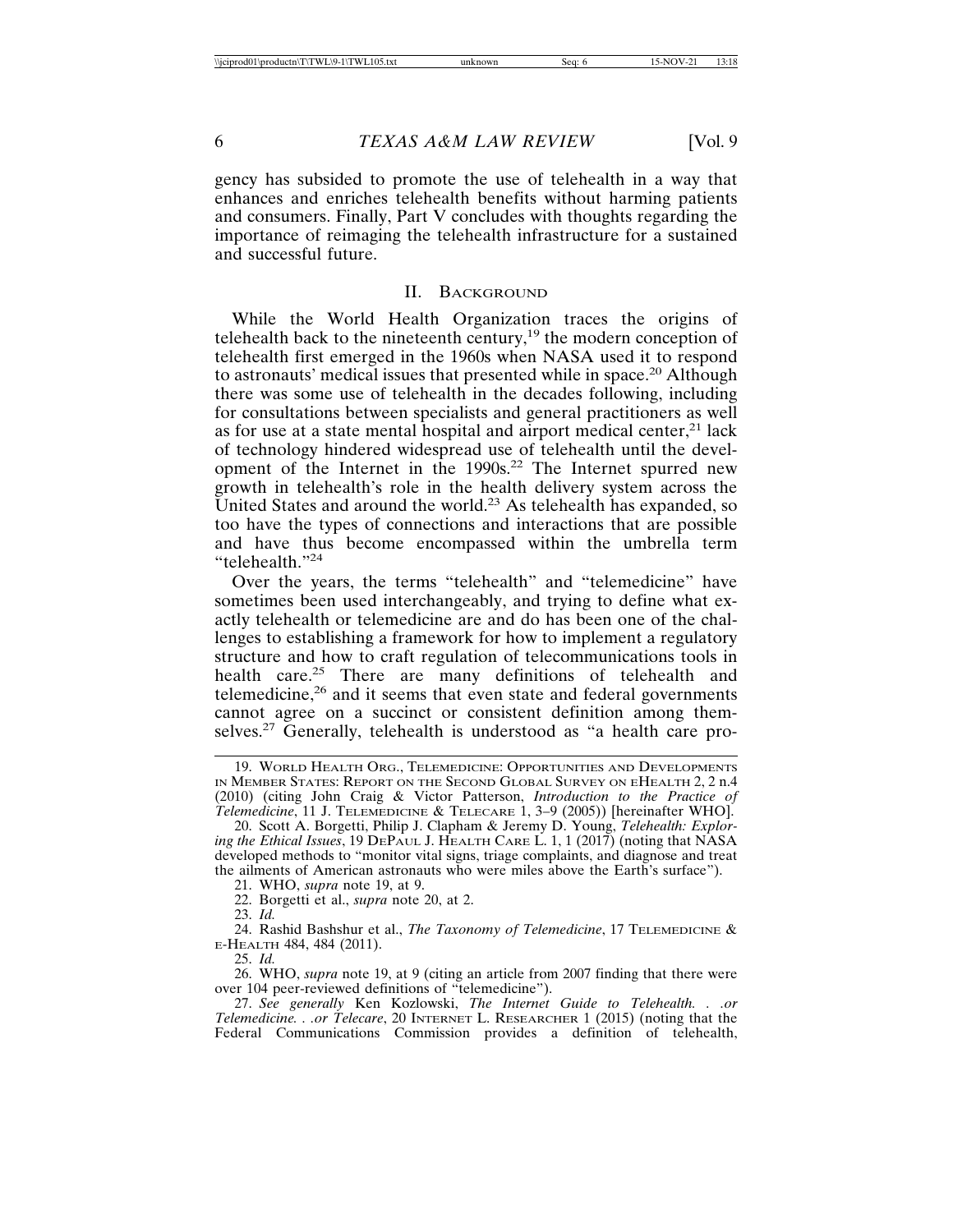vider's use of information and communication technology ("ICT") in the delivery of clinical and nonclinical health care services."28 In contrast, telemedicine is generally understood to be "a health care provider's use of ICTs in the delivery of only clinical health services."<sup>29</sup> Thus, the distinction between the two terms is generally understood to be that "telehealth" broadly indicates the use of technology for health *and health-related* services whereas "telemedicine" is limited to the use of technology for the rendering of clinical services.<sup>30</sup> Industry professionals typically divide telehealth technologies into the following general categories: (1) mobile health ("mHealth"); (2) video and audio technologies (including digital photography); (3) remote patient monitoring ("RPM"); and (4) store-and-forward technologies.<sup>31</sup> Different technologies create different compliance concerns, so understanding all of the various technologies through which telehealth can be administered is critical for understanding the regulatory structure.

mHealth is the use of healthcare applications and programs accessible on a smartphone, tablet, laptop, or other mobile device.<sup>32</sup> These applications and programs range according to their functions, including the tracking of health measurements (such as the Apple Health app), reminders and calendaring of appointments or medications, and provider health portals to enable sharing of patient data such as test results or provider-patient communication.<sup>33</sup> While all these programs may be included in a general definition of telehealth, only some of these interactions might be subject to regulations or privacy restrictions.34

29. *Id.* at 2 (finding that unlike telehealth, telemedicine is defined in three separate sections of the United States Code, each with slightly different definitions: (a) the Indian Health Care Improvement Act (P.L. 94-437); (b) the Honoring America's Veterans and Caring for Camp Lejeune Families Act of 2012 (P.L. 112-154); and (c) the National Defense Authorization Act for Fiscal Year 2014 (P.L. 113-66)).

30. *What Is Telehealth?*, NEJM CATALYST (Feb. 1, 2018), https://catalyst.nejm.org/ doi/full/10.1056/CAT.18.0268 [https://perma.cc/QED9-8FLV] [hereinafter NEJM Catalyst].

31. *Id.*

32. *Id.*

33. *Id.*; *What Is Telehealth?*, CCHP, https://www.cchpca.org/what-is-telehealth/ [https://perma.cc/LW47-FE6K] (follow the page down to "Key components of telehealth," then choose the tab "Mobile Health").

telemedicine, and telecare as do other federal agencies, including the Health Resources and Services Administration, although none of these definitions are necessarily identical to definitions set forth in federal regulations or by state statutes or state agencies).

<sup>28.</sup> CONG. RSCH. SERV., TELEHEALTH AND TELEMEDICINE: FREQUENTLY ASKED QUESTIONS 1 (2020) (noting that the Health Care Safety Net Amendments of 2002 (P.L. 107-251) define telehealth as "[t]he use of electronic information and telecommunications technologies to support long distance clinical health care, patient and professional health-related education, public health, and health administration").

<sup>34.</sup> *The U.S. FDA's Regulation and Oversight of Mobile Medical Applications*, UL 2 (2013), https://legacy-uploads.ul.com/wp-content/uploads/sites/40/2015/02/ UL\_WP\_Final\_The-US-FDAs-Regulation-and-Oversight-of-Mobile-Medical-Applications\_v6\_HR.pdf [https://perma.cc/VC5A-GNWH].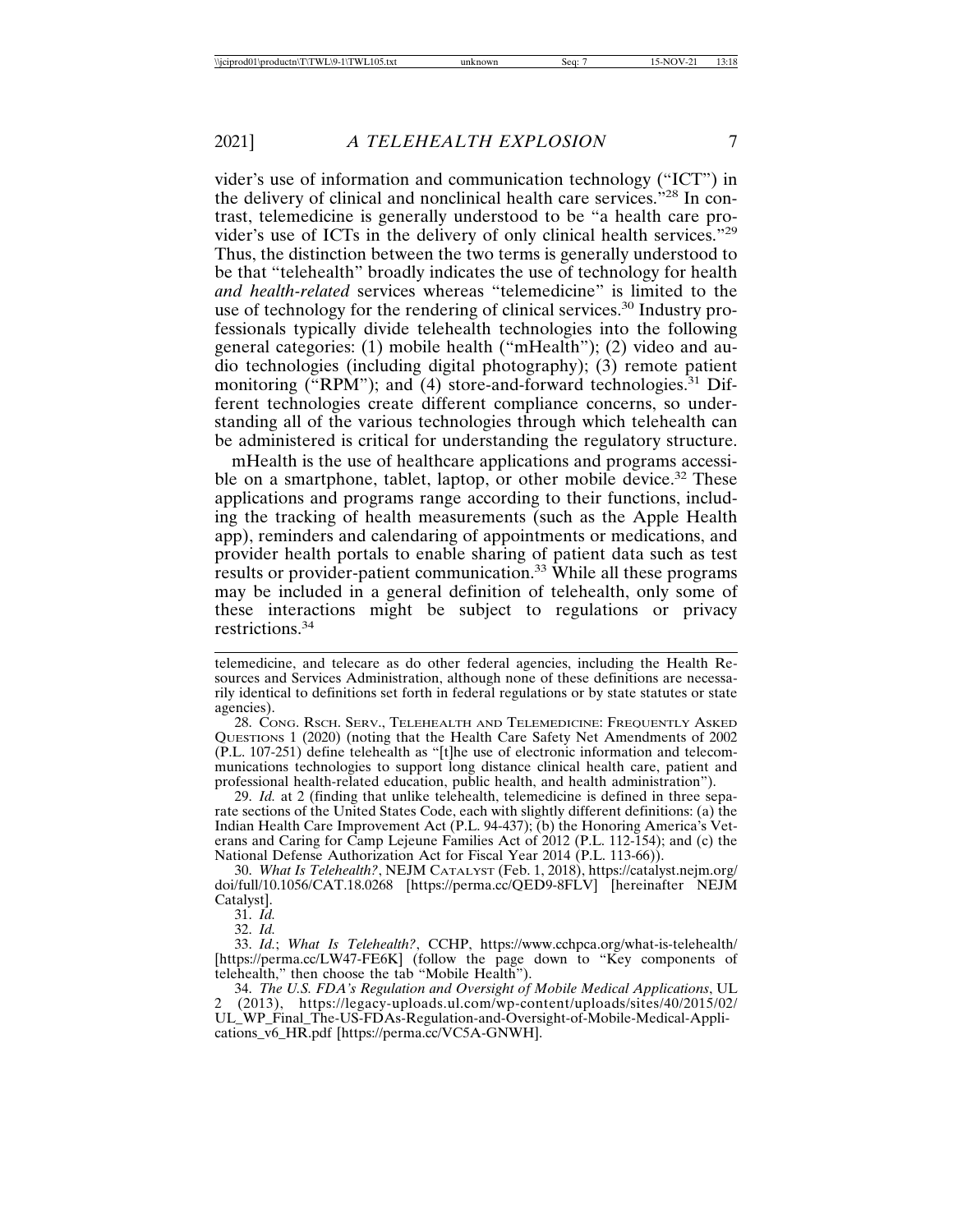Video and audio technologies are more commonly used for telemedicine purposes and include videoconferencing tools "such as Apple FaceTime, Facebook Messenger video chat, Google Hangouts video, Zoom, or Skype."35 This is a frequently utilized telehealth resource, as it is largely viewed as a substitute for an in-person encounter when an in-person visit is either not possible or ill advised.<sup>36</sup> Traditionally, this has been utilized most frequently when the patient was in a rural or remote location and was unable to travel, but during the pandemic it has been used to avoid in-person visits when such would be compromising for either the patient or the provider.<sup>37</sup>

A third type of technology, RPM, involves wearable or implantable devices or computers to report, collect, transmit, and evaluate patient health data.<sup>38</sup> Distinct from mHealth, this technology is typically ordered or recommended by a physician who is then responsible for monitoring the data and utilizing it to identify patterns of concern or for detecting potential complications earlier.<sup>39</sup>

The last type of telehealth is phrased "store-and-forward" technology because, unlike RPM, which might transmit data in real time, "store-and-forward" refers to the process of capturing, storing, and transmitting patient health information for a specialist's consultation or review—usually not in real time.40 For example, a physician treating a patient at a community hospital might send an MRI or a CT-scan to a specialist at a specialty hospital to have the specialist review the images and provide advice regarding treatment.<sup>41</sup>

#### A. *Historical and Current Telehealth Legal Barriers*

The varied and broad-ranging technologies that constitute telehealth generally pose different benefits, risks, and concerns to patients, yet many of them are subject to the same rules and regulations because of their general categorization as telehealth activities.42 The

38. NEJM Catalyst, *supra* note 30.

<sup>35.</sup> *See Notification of Enforcement Discretion for Telehealth Remote Communications During the COVID-19 Nationwide Public Health Emergency*, U.S. DEP'T HEALTH & HUM. SERVS., https://www.hhs.gov/hipaa/for-professionals/special-topics/ emergency-preparedness/notification-enforcement-discretion-telehealth/index.html (Jan. 20, 2021) [https://perma.cc/C4J3-MQBJ] [hereinafter *OCR Notification*].

<sup>36.</sup> *What is Telehealth?*, *supra* note 33 (follow the page down to "Key components of telehealth," then choose the tab "Live Video").

<sup>37.</sup> Marjorie S. Rosenthal, *The New Language of Telehealth*, N.Y. TIMES (May 5, 2020), https://www.nytimes.com/2020/05/05/well/live/doctors-patients-mother-babypediatrics-telemedicine-computers.html [https://perma.cc/B9ND-J932] (noting that telehealth was a necessity during the pandemic because the provider was being treated for metastatic colon cancer and was thus immunocompromised).

<sup>39.</sup> *Id.*

<sup>40.</sup> *Id.*

<sup>41.</sup> *Id.*

<sup>42.</sup> Avery Schumacher, Note, *Telehealth: Current Barriers, Potential Progress*, 76 OHIO ST. L.J. 409, 439 (2015).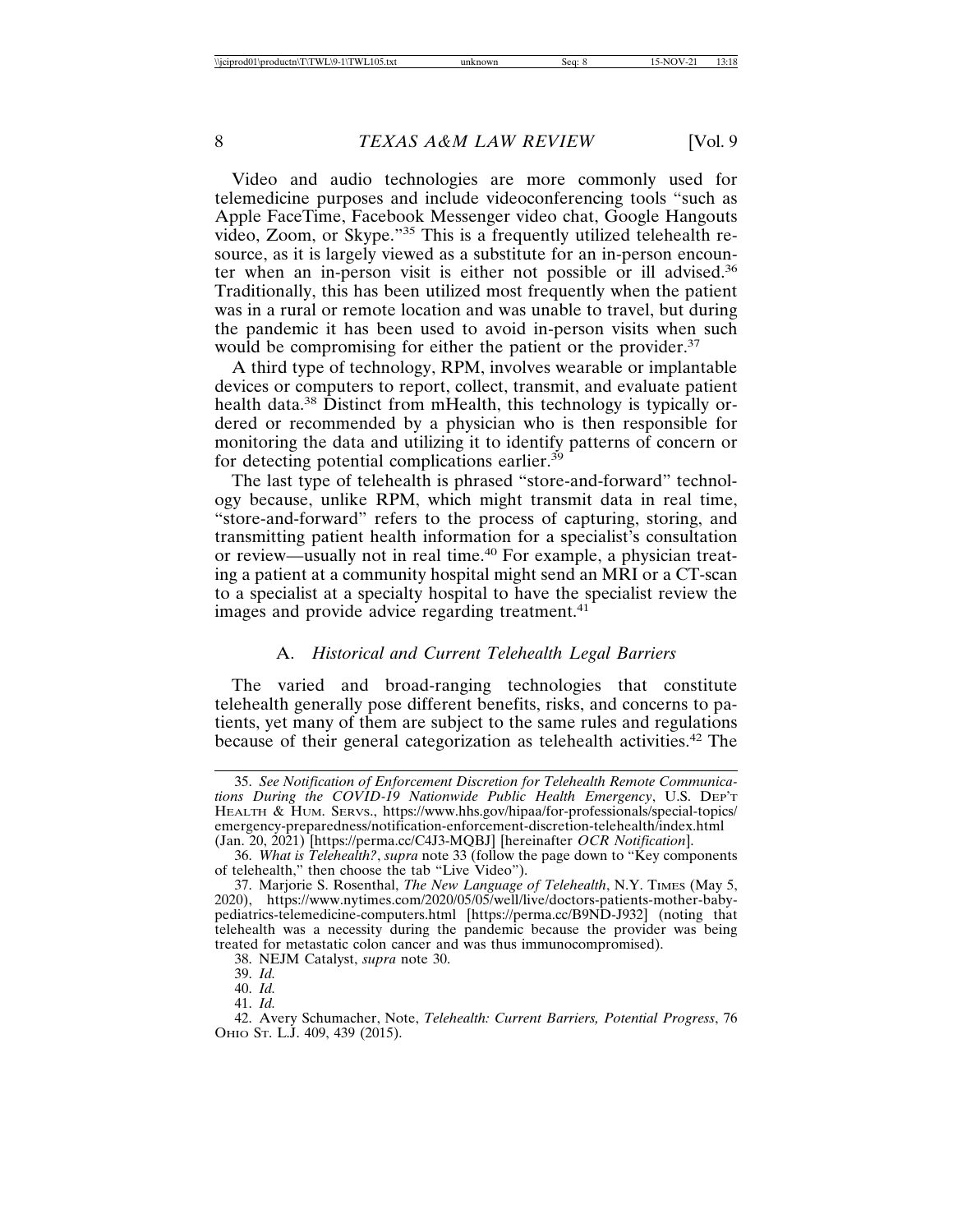regulations and legal limitations imposed on telehealth technologies and services are diverse and complex—a web of federal regulations and reimbursement restrictions, state statutes and regulations, and commercial contracting limitations.<sup>43</sup>

## 1. State Licensure Laws

As a starting matter, the practice of telehealth meets its first legal obstacle at the state level under applicable licensing regulations, which typically require that any state resident receive medical services rendered, remotely or otherwise, by a practitioner who is duly licensed to practice in that state.44 Historically, citing concerns regarding the economic loss from licensing fees and revenues, the risk of market saturation, and the desire to maintain control and authority over standards necessary for maintaining quality and safety of the medical profession, many states have maintained the requirement that physicians rendering services to a state's residents in any manner be licensed in that state.<sup>45</sup> Even in states that have created specific licensure exceptions for the practice of telehealth, such as a special license, these exceptions are sometimes limited to second opinions or situations in which telehealth services are rendered on an infrequent basis.46 Thus, licensure restrictions have contributed to sluggish telehealth expansion as the cost of licensing fees and ongoing compliance has proved to show an inadequate return on investment for most providers.<sup>47</sup>

More recently, perhaps out of pressure to provide more flexibility and access to necessary medical services,<sup>48</sup> twenty-nine states, the District of Columbia, and the territory of Guam have joined the Interstate Medical Licensure Compact ("Compact") in some capacity.<sup>49</sup>

46. *See* Jeremy Sherer & Amy Joseph, *Physician Law Evolving Trends and Hot Topics: Telehealth*, 32 HEALTH L. 20, 23 (2020) (noting that nine states have special licenses or certificates that permit the practice of telehealth and discussing how the specific licensure exceptions vary across jurisdictions).

47. *See* Mary K. Wakefield, U.S. Dep't of Health & Hum. Servs., Health Res. & Servs. Admin., *Health Licensing Board Report to Congress*, HRSA.GOV 25, https:// www.hrsa.gov/sites/default/files/ruralhealth2/about/telehealth/licenserpt10.pdf [https:/ /perma.cc/TA3F-58TX] (noting that as of 2010 only 22% of physicians maintain licenses in multiple states).

48. *See A Faster Pathway to Physician Licensure*, INTERSTATE MED. LICENSURE COMPACT, https://www.imlcc.org/a-faster-pathway-to-physician-licensure/ [https:// perma.cc/5YHK-M5WH].

49. *U.S. State Participation in the Compact*, INTERSTATE MED. LICENSURE COM-PACT, https://www.imlcc.org/ [https://perma.cc/86CG-UMSQ] (showing that twentyfour states and the Territory of Guam are members of the Compact and serve as State of Principal License to process applications and issue licenses, including Alabama, Arizona, Colorado, Idaho, Illinois, Iowa, Kansas, Nevada, Maine, Maryland, Michi-

<sup>43.</sup> *See generally id.* at 419–20, 439.

<sup>44.</sup> Kyle Y. Faget, *Telemedicine Compliance: The Practice Requirements*, 22 J. HEALTH CARE COMPLIANCE 27, 28 (2020).

<sup>45.</sup> Schumacher, *supra* note 42, at 422.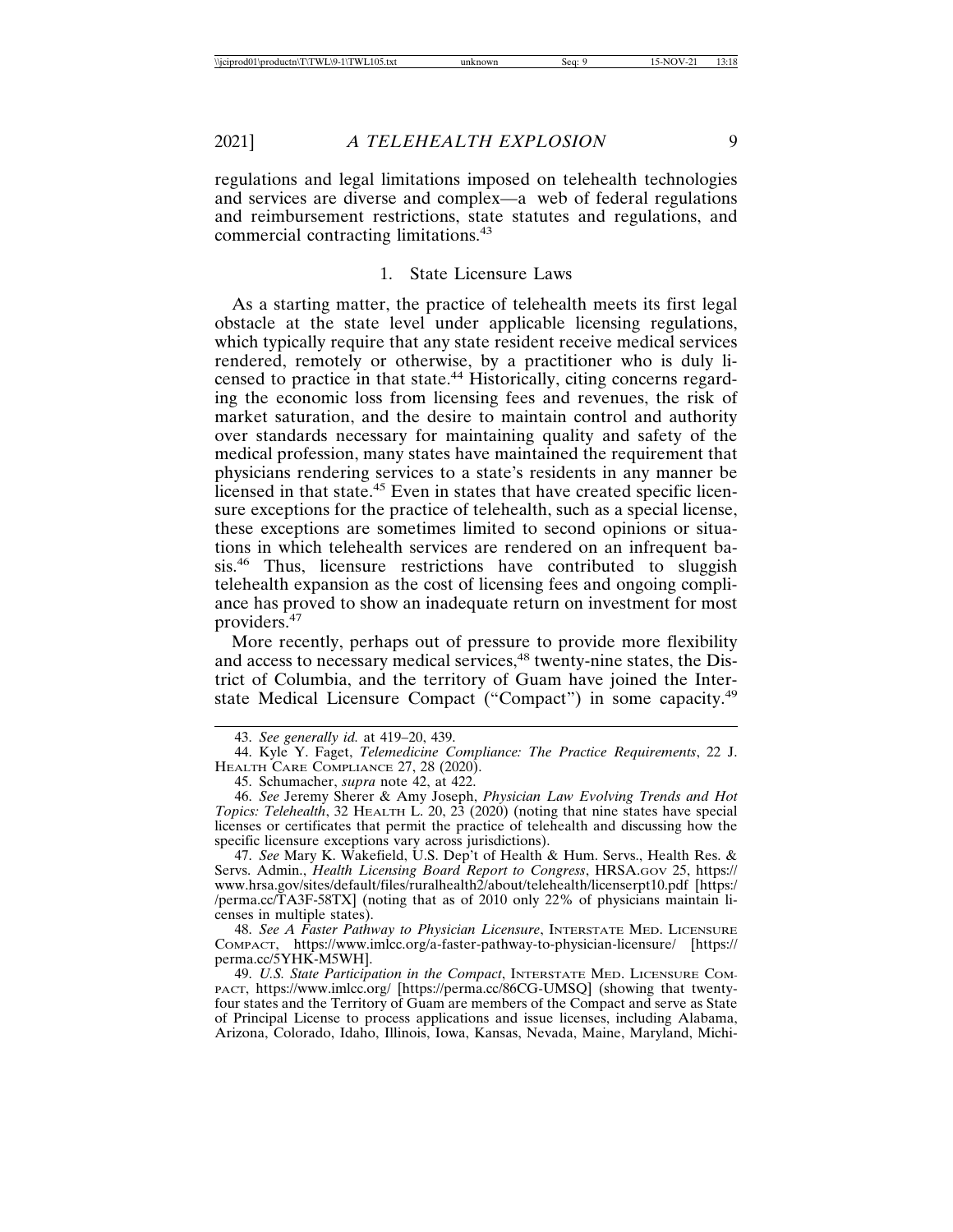Under the Compact, which became effective in April 2017, physicians meeting applicable eligibility requirements can complete a single application to become licensed in any state in which the physician would like to practice medicine so long as that state is also a Compact member state.50 To maintain quality control, a physician must first hold a "full, unrestricted medical license in a Compact member-state that can serve as a declared State of Principal License ("SPL")."<sup>51</sup> For a state to serve as a physician's SPL, the physician must be a primary resident of the state, render at least 25% of the physician's practice of medicine in the state, be employed to practice medicine by an entity located in the state, *or* the state serves as the physician's place of residence for purposes of paying federal income tax.52 There are other additional criteria that are similar to those typical of state licensure laws, including graduating from an accredited medical school or foreign equivalent and completing applicable graduate medical education requirements along with other disciplinary criteria such as disclosure of past or present disciplinary actions.53 Compact legislation has been introduced in either 2019 or 2020 in six other states.<sup>54</sup> Thus, in the three years since the Compact became operational, over half of the states are participating in some manner, and others are still in active discussions regarding joining the Compact.<sup>55</sup> With approximately 80% of physicians seeking licensure meeting applicable criteria, the Compact may ease some of the historical licensure challenges that physi-

54. *Id.*

gan, Minnesota, Mississippi, Montana, Nebraska, New Hampshire, North Dakota, South Dakota, Tennessee, Utah, Washington, West Virginia, Wisconsin, and Wyoming). An additional three states (Oklahoma, Georgia, and Vermont) are currently members of the Compact but do not serve as States of Principal License. *Id.* Also, Pennsylvania, Kentucky, and the District of Columbia have passed legislation to join the Compact but are still in the process of implementation or implementation has been delayed. *Id.*

<sup>50.</sup> *A Faster Pathway to Physician Licensure*, *supra* note 48.

<sup>51.</sup> *Id.*

<sup>52.</sup> *Id.*

<sup>53.</sup> *Id.* The complete requirements are that the physician must "[h]ave graduated from an accredited medical school, or a school listed in the International Medical Education Directory[;] [h]ave successfully completed ACGME- or AOA-accredited graduate medical education[;] [p]assed each component of the USMLE, COMLEX-USA, or equivalent in no more than three attempts for each component . . . [;] [h]old a current specialty certification or time-unlimited certification by an ABMS or AOABOS board" and must also demonstrate that the physician does "[n]ot have any history of disciplinary actions towards their medical license[;] [n]ot have any criminal history[;] [n]ot have any history of controlled substance actions toward their medical license[;] [and] [n]ot currently be under investigation." *Id.*

<sup>55.</sup> Note that there are similar nurse compacts and physical therapy compacts across the country that allow the practice of nursing or physical therapy across state lines. *See* Schumacher, *supra* note 42, at 423; *Physical Therapy Compact. . . Increasing Access, Improving Mobility*, PT COMPACT, www.ptcompact.org [https://perma.cc/ 47D2-6NNC].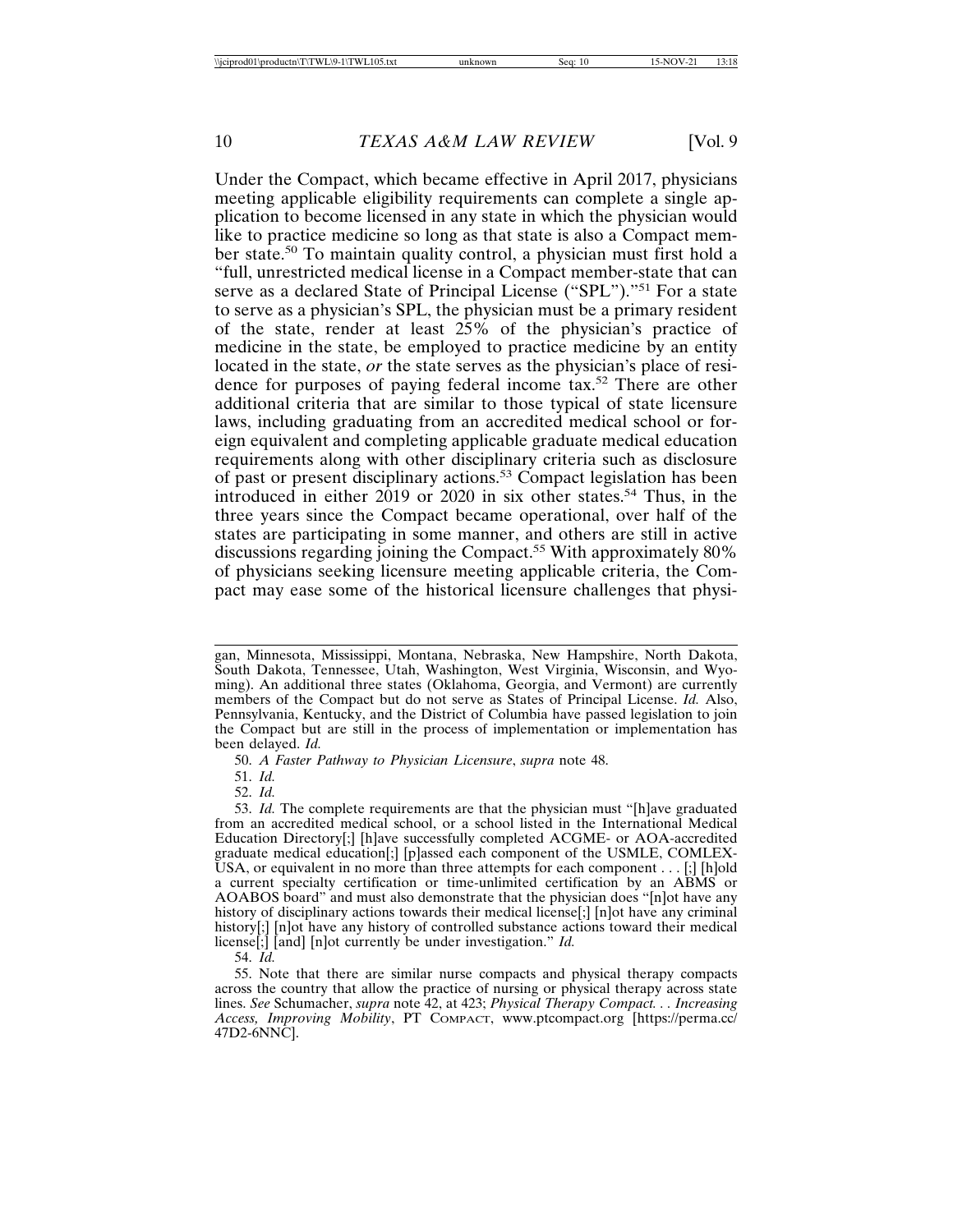cians faced when even considering the possibility of engaging in telehealth or telemedicine services. $56$ 

# 2. Practitioner-Patient Relationship and State and Federal Prescribing Practices

Once a physician is licensed in the state, it is still necessary that the physician establish a physician-patient relationship before rendering treatment or prescribing any medication.<sup>57</sup> While no state specifically prohibits telehealth being the means by which a physician-patient relationship can be established, there has been consistent confusion and disagreement among states regarding whether telehealth services are sufficient to establish this necessary physician-patient relationship, and many states have very specific criteria for how such relationship can be established.58 Moreover, the American Medical Association ("AMA") advocates for the establishment of a physician-patient relationship before the rendering of telehealth services either through a face-to-face examination, if such would typically be required without telemedicine, or a consultation through another physician who has an ongoing physician-patient relationship.59 The reason that establishing a physician-patient relationship via telemedicine can sometimes be called into question is multifaceted.<sup>60</sup> First, from a medical perspective, a face-to-face visit, in contrast with a visit utilizing technology (either by phone or other means of communication), allows for (1) verifying and authenticating the patient, (2) disclosing physician identity and credentials, and  $(3)$  obtaining necessary consents.<sup>61</sup> It is not that these verifications, disclosures, and consents cannot take place via telemedicine, but such communication might be more complex and less reliable.<sup>62</sup> Second, from the perspective of state regulators, requiring an in-person visit or creating strict controls around a telehealth visit allows the state to control competition and supply of services in the state by preventing (in large part) online-only practitioners, who are not located in the state and have no intention to relocate to the state, from providing services in the state, and by preventing online-

<sup>56.</sup> *A Faster Pathway to Physician Licensure*, *supra* note 48.

<sup>57.</sup> Faget, *supra* note 44, at 3.

<sup>58.</sup> *See id.* at 29–30.

<sup>59.</sup> Advoc. Res. Ctr., *50-State Survey: Establishment of a Patient-Physician Relationship via Telemedicine*, AM. MED. ASS'N 1 (2018), https://www.ama-assn.org/system/files/2018-10/ama-chart-telemedicine-patient-physician-relationship.pdf [https:// perma.cc/2DFG-H9DL] [hereinafter *AMA Survey*].

<sup>60.</sup> *See Model Policy for the Appropriate Use of Telemedicine Technologies in the Practice of Medicine*, FED'N ST. MED. BDS. 3 (Apr. 2014), https://www.fsmb.org/siteassets/advocacy/policies/fsmb\_telemedicine\_policy.pdf [https://perma.cc/S5N8-AAWV] [hereinafter *FSMB*].

<sup>61.</sup> *Id.*

<sup>62.</sup> *How to Approach Telehealth Policy*, CCHP, https://www.cchpca.org/policy-101/ [https://perma.cc/6NW2-MQYQ] (follow the page down to "A deeper dive into telehealth policy," then select the tab "Informed Consent").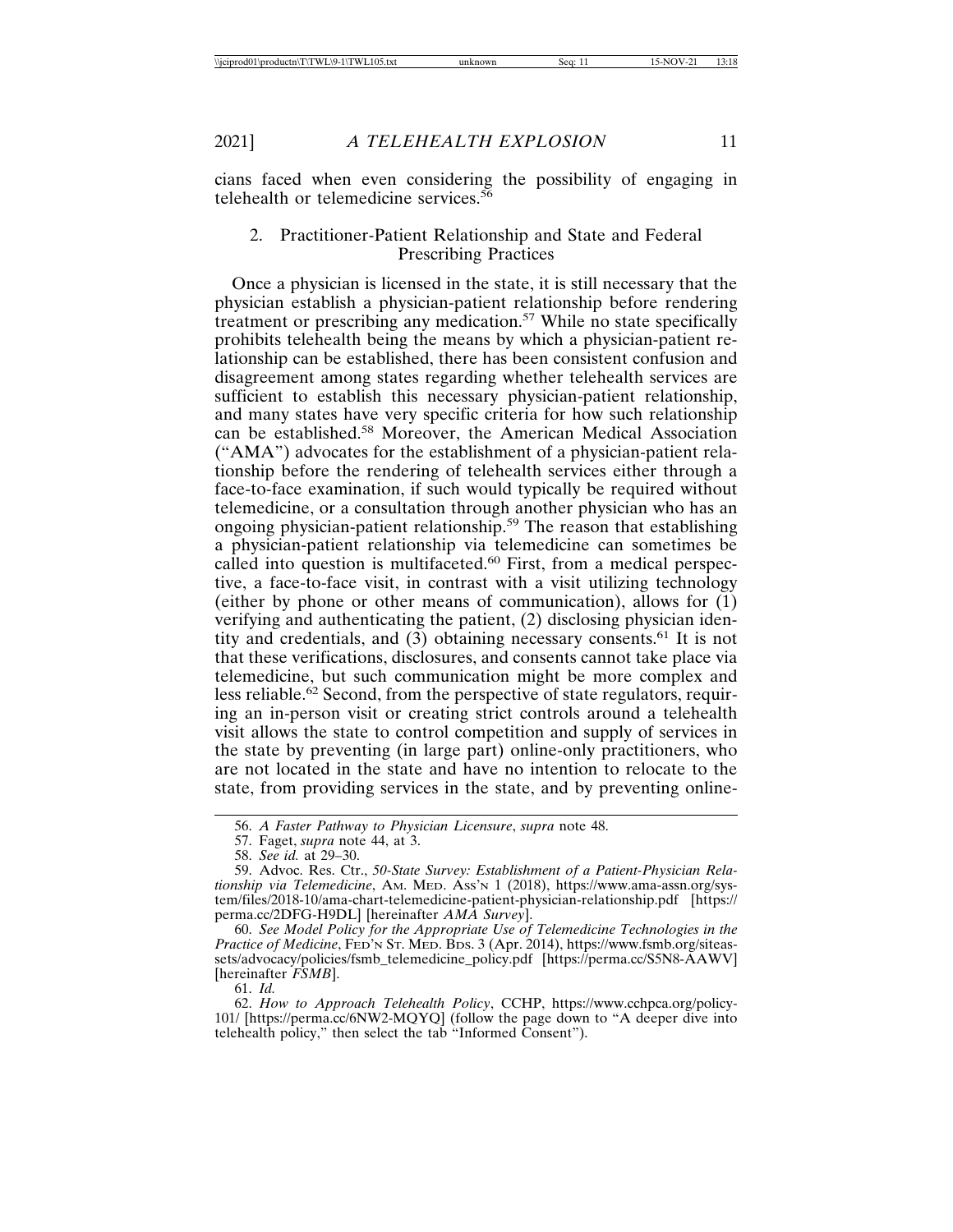only pharmacies domiciled out of state or in foreign jurisdictions from competing with in-state pharmacies.<sup>63</sup> Although the foundation for putting limitations on the ability of telehealth services to form a physician-patient relationship makes sense for purposes of controlling services within the state and protecting against fraud at both the state and federal levels (and is likely effective at both goals),  $64$  it has also served as a hindrance toward allowing widespread use of telehealth services.<sup>65</sup> Requiring an in-person or face-to-face visit as part of establishing a physician-patient relationship (even if not the initial appointment) necessitates physicians use telehealth for primarily local patients, but the cost of investing in technology for patients who could otherwise come to the office can be prohibitive.<sup>66</sup> Thus, although states do not prohibit the use of telehealth to establish a physicianpatient relationship, state laws and regulations continue to create limitations and restrictions on how telehealth could establish such a relationship for the purported benefit of controlling telehealth services in the state and protecting against its abuses.<sup>67</sup>

In the context of prescribing practices, historically many state regulations limited or prohibited practitioners from prescribing medicine to patients without a face-to-face encounter.68 This was true even in jurisdictions that had specific regulations permitting telehealth services.69 Thus, in some jurisdictions, even if a practitioner was duly licensed and rendering services to an individual living within the state, the practitioner might nevertheless be in violation of applicable regulations if the practitioner prescribed medication through telehealth services without conducting an in-person encounter.70 In *Teladoc, Inc. v. Texas Medical Board*, a Texas court questioned the necessity for an in-person visit in the context of using telehealth services for prescribing.71 The *Teladoc* court found a sufficient showing that a Texas administrative rule requiring all physicians to render a face-to-face visit or in-person evaluation before issuing a prescription violated the Sherman Act because it effectively prohibited telehealth services.<sup>72</sup> Similar requirements in other states have been correspondingly de-

64. *See id.*; *FSMB*, *supra* note 60.

66. *See id.*

67. *See generally AMA Survey*, *supra* note 59.

72. *Id.* at 540.

<sup>63.</sup> *Intro to Telehealth Policy*, CCHP, https://www.cchpca.org/policy-101/ [https:// perma.cc/5C65-RZXV] (follow the page down to "A deeper dive into telehealth policy," then choose the tab "FTC & Professional Licensure Boards").

<sup>65.</sup> *See* Matlin Gilman & Jeff Stensland, *Telehealth and Medicare: Payment Policy, Current Use, and Prospects for Growth*, 3 MEDICARE & MEDICAID RSCH. REV. E1, E3 (2013).

<sup>68.</sup> *See* Teladoc, Inc. v. Tex. Med. Bd., 112 F. Supp. 3d 529, 534 (W.D. Tex. 2015). 69. *Id.*

<sup>70.</sup> *See* Sherer & Joseph, *supra* note 46, at 24.

<sup>71.</sup> *See generally Teladoc, Inc.*, 112 F. Supp. 3d at 534.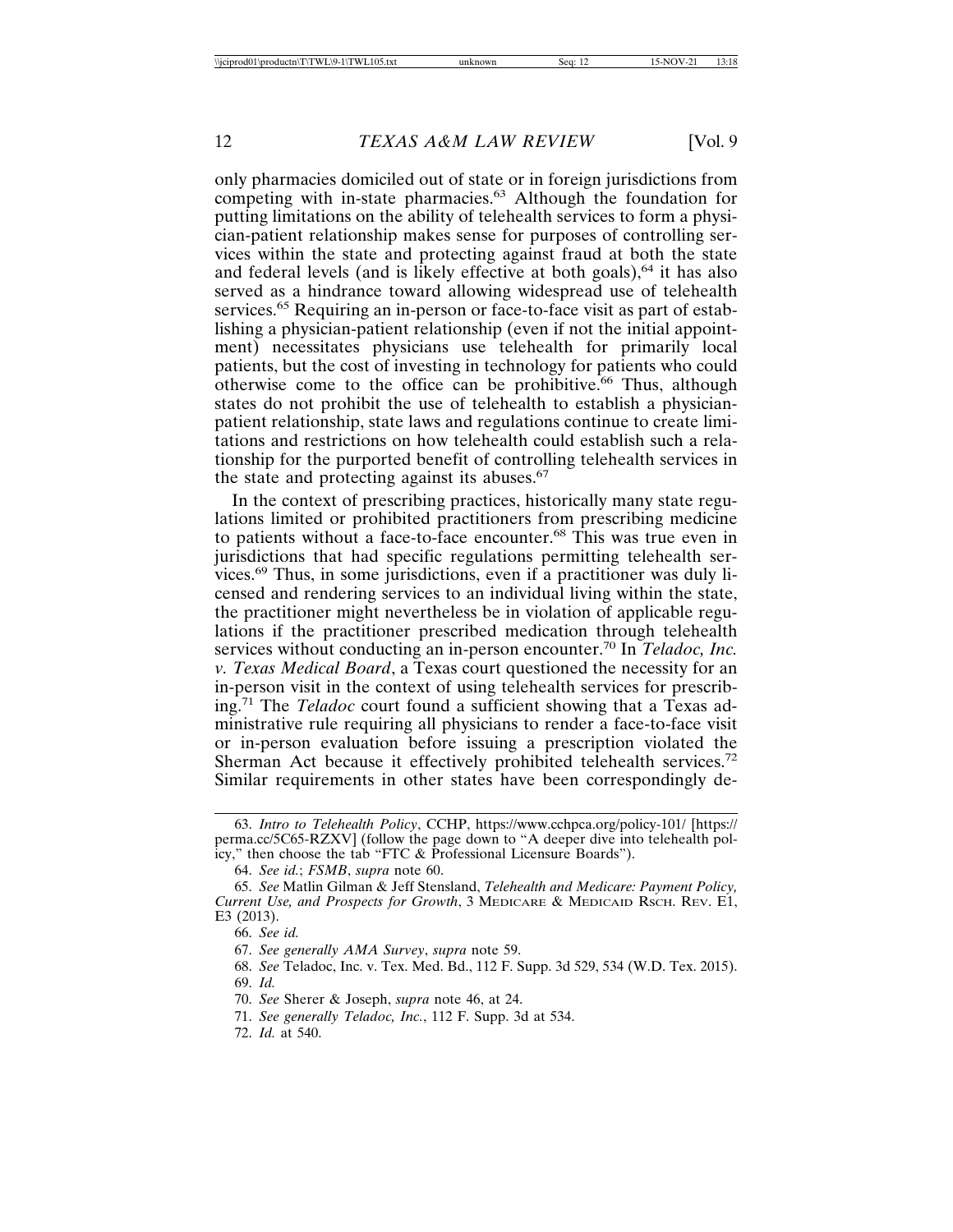feated, and it is now settled in all fifty states that electronic means can establish the necessary relationship.<sup>73</sup>

Not all states have expanded their definitions of telehealth or telemedicine enough, however, to encompass all the various technologies that fall under the telehealth umbrella. Therefore, while states have softened their positions regarding physicians' prescribing as part of real-time online visits using video and audio technologies, some of the other telehealth technologies are not afforded the same allowances.74 Many states have further limited the distribution chain by order type.75 For example, certain states require that any type of prescription fulfilled from an online order, including prescriptions ordered in response to an online questionnaire, necessitate an in-person visit with the ordering prescriber or a previous physician-patient relationship.<sup>76</sup>

In addition to regulation at the state level, the federal government has also actively regulated telemedicine through the Drug Enforcement Agency ("DEA") and its authority regarding the prescribing of controlled substances.<sup> $77$ </sup> As with telehealth generally, the advent of the Internet brought about the new business of online pharmacies, which have been hard to control and difficult to police since many pharmacies on the Internet are extraterritorial and difficult to trace.<sup>78</sup> States and the federal government have been challenged to try and control the pharmaceutical supply chain and prescribing practices of

76. *Id.*

78. *See* Tim K. Mackey & Gaurvika Nayyar, *Digital Danger: A Review of the Global Public Health, Patient Safety and Cybersecurity Threats Posed by Illicit Online Pharmacies*, 118 BRIT. MED. BULL. 115, 123–24 (2016), https://doi.org/10.1093/bmb/ ldw016 [https://perma.cc/XUY4-ZYMH].

<sup>73.</sup> *Compare* TENN. COMP. R. & REGS. 0880-02-.16(1)(f), (g) (2016) (including a definition of "store-and-forward technology" individually and also as an aspect of the definition of "telemedicine"), *with* ARK. CODE ANN. § 17-80-403 (West 2021) (limiting the "professional relationship" that can be established via telemedicine to not include " $(1)$  an internet questionnaire,  $(2)$  [a]n email message,  $(3)$  [p]atient-generated medical history, (4) [a]udio-only communication  $\dots$ , (5) [t]ext messaging, (6) [a] facsimile machine, or (7) [a]ny combination [thereof]"). Consistent with the approach of Arkansas, the CMS defines telehealth as being real-time interaction where the patient is at an originating site and, like Arkansas, excludes communication via telephone, fax, or email.  $42 \text{ C.F.R. }$  §  $410.78(b)(3)$ , (f) (noting that these are some of the regulations that have been modified during the pendency of the Public Health Emergency).

<sup>74.</sup> *See* Sherer & Joseph, *supra* note 46, at 24–25.

<sup>75.</sup> *Id.*

<sup>77.</sup> *See id.* at 27. Prescribing practices have historically been governed by both the states and federal government; states largely govern non-controlled substances, and the federal government governs controlled substances. Note that in recent years, states have also begun enacting regulations that govern not only the prescribing of non-controlled substances (such as standard antibiotics) but also have taken an increased role in control over the prescribing of controlled substances. *See* Corey S. Davis et al., *Laws Limiting the Prescribing or Dispensing of Opioids for Acute Pain in the United States: A National Systematic Legal Review*, 194 DRUG & ALCOHOL DE-PENDENCE 166, 166–67 (2019).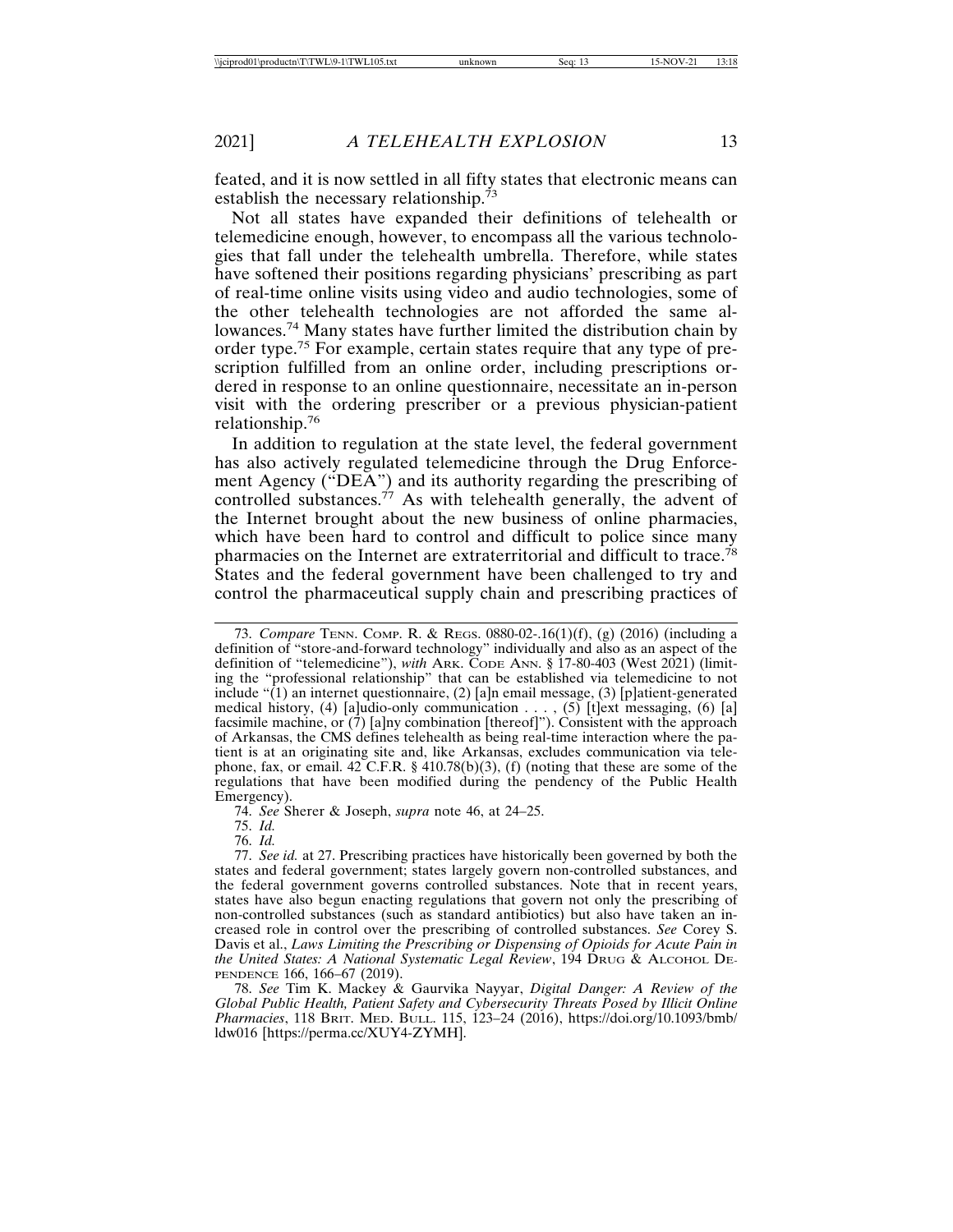controlled substances.79 To guard against the increased risks of online pharmacies and virtual-only prescribing practices, Congress enacted the Ryan Haight Online Pharmacy Consumer Protection Act ("Ryan Haight Act").<sup>80</sup> The Ryan Haight Act requires any person dispensing controlled substances to do so only pursuant to a "valid prescription" obtained via an in-person evaluation.<sup>81</sup> There is an applicable exception for telemedicine, but the exception is narrow and provides few instances in which the standard in-person visit does not apply.82 For example, the Ryan Haight Act establishes a special registration process for the provision of telemedicine services, which is intended to provide training and extend specific permission from the DEA to telemedicine providers when prescribing controlled substances.83 The DEA, however, never promulgated any rules enabling this registration process to take place.84 Thus, the intended mechanism has not been implemented. Other exceptions set forth under the law require that the telemedicine visits occur at particular facilities—such as a hospital or clinic—or with particular providers and in the physical presence of a practitioner or with an employee or contractor of the Department of Veterans Affairs or the Indian Health Services (or at such facility).<sup>85</sup> Importantly, there is a broad exception that applies to the extent that the Department of Health and Human Services ("HHS") has declared a public health emergency.86 Although the Ryan Haight Act hinders only the *prescribing* of controlled substances via telehealth, the requirements and limitations constrict the prescriber's ability to prescribe substances as necessary to treat the patient and may further quell practitioners from utilizing telehealth at all, which possibly limits treatment options. Thus, even in situations in which telehealth service exceptions have been contemplated, the actual implementation of these exceptions and their applicability to common uses of telehealth are obstacles to the industry's growth.

The Center for Medicare and Medicaid Services ("CMS") has also enacted regulations aimed at accomplishing the same policy goals as requiring the establishment of a physician-patient relationship—that

- 83. 21 U.S.C.A. § 831(h) (West 2018).
- 84. Sherer & Joseph, *supra* note 46, at 28.
- 85. 21 U.S.C.A. § 831(h) (West 2018).
- 86. 21 C.F.R. § 1300.04(d)(4) (2020).

<sup>79.</sup> *Id.* at 124–28.

<sup>80.</sup> Ryan Haight Online Pharmacy Consumer Protection Act of 2008, Pub. L. No. 110-425, 122 Stat. 4820 (2008) (codified in 21 U.S.C.A. §§ 829(e)(2)(A)(i) (West 2018)); 42 U.S.C.A. § 1395m(m)(1) (West 2020); 42 C.F.R. § 410.78(a)(3) (2020)). The Act is named after Ryan Haight, an eighteen-year-old who was prescribed Vicodin online from a physician he had never met and later died due to an overdose. Marlene Maheu, *Telehealth Opioids and Ryan Haight Act: Update*, TELEHEALTH.ORG (May 21, 2021), https://telehealth.org/ryan-haight-act/ [https://perma.cc/YWM6-J5SS].

<sup>81. 21</sup> U.S.C.A. §§ 829(e)(2)(A)(i) (West 2018); 42 U.S.C.A. § 1395m(m)(1) (West 2020).

<sup>82. 21</sup> U.S.C.A. § 802(54)(A)–(G) (West 2018).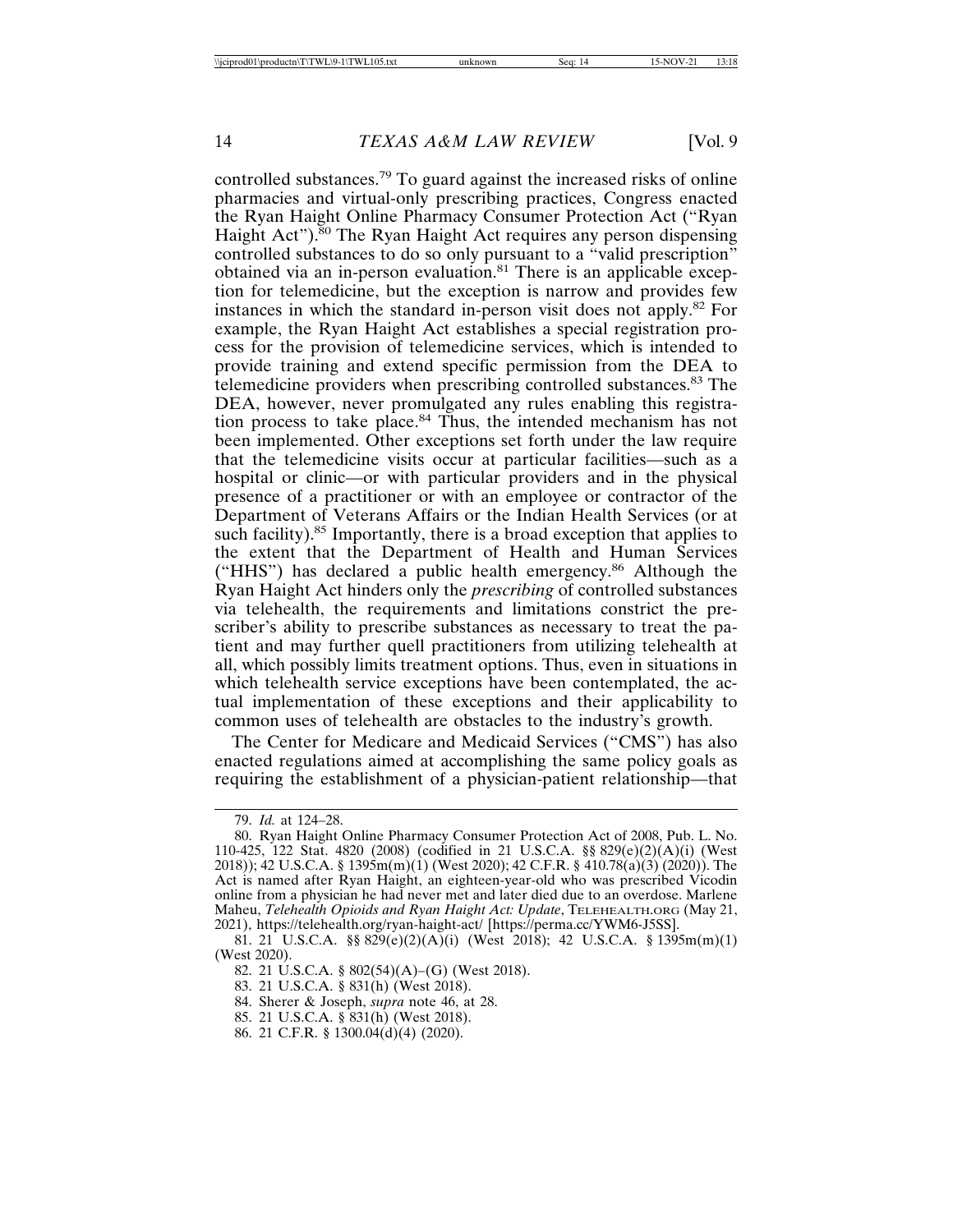is, verification of the provider's and patient's identity and confirmation of the necessity for medical services.<sup>87</sup> Under CMS's billing and collection requirements, federal telehealth rules under the Medicare program have traditionally been limited by the site of service for both the patient at the "originating site" and the provider at the "distant site."<sup>88</sup> CMS first established regulations in 1999 that required telehealth services be provided at an originating site—such as practitioner's offices, hospitals, critical access hospitals, rural health clinics ("RHCs"), or federally qualified health centers ("FQHCs")—that was located within a rural health professional shortage area.<sup>89</sup> Further, regulations required that the practitioner render the telehealth visit at a specific distant site.<sup>90</sup> Due to slow growth and reimbursement challenges (discussed in more detail below), certain restrictions were loosened over time.<sup>91</sup> The "originating site" rules that prohibit a patient from utilizing telehealth services from the patient's home remain intact today under the current regulations with limited exceptions for home dialysis, end-stage renal disease ("ESRD")-related clinical assessment, or treatment of a substance use disorder or co-occurring mental health disorder.<sup>92</sup> In almost all circumstances, telehealth services under the Medicare program have been limited to originating sites that are considered to be located in rural settings.<sup>93</sup> The most recent relaxation of these geographic limitations went into effect in 2019, permitting telehealth services at a geographically unrestricted originating site: if the telehealth services were for monthly home dialysis treatments; if for purposes of diagnosis, evaluation, or treatment of symptoms of an acute stroke; or if for services and treatment to individuals diagnosed with substance use disorders.<sup>94</sup> Other than those limited exceptions, telehealth services are limited to certain areas, conducted from certain specific originating sites, and limited only to certain distant sites.<sup>95</sup>

92. 42 C.F.R. § 410.78(b)(4).

93. 42 C.F.R. § 410.78(b)(4)(i)–(iii) (specifying that an originating site must be "(i) [l]ocated in a health professional shortage area (as defined under section  $332(a)(1)(A)$  of the Public Health Service Act  $(42 \text{ U.S.C. } 254e(a)(1)(A))$  that is either outside of a Metropolitan Statistical Area (MSA) as of December 31st of the preceding calendar year or within a rural census tract of an MSA . . . as of December 31st of the preceding calendar year, or (ii) [l]ocated in a county that is not included in a [MSA] . . . as of December 31st of the preceding year, or (iii) [a]n entity participating in a Federal telemedicine demonstration project that has been approved by, or receiving funding from, the Secretary as of December 31, 2000, regardless of its geographic location").

94. 42 C.F.R. § 410.78(b)(4)(iv).

95. 42 C.F.R. § 410.78(b)(2) (indicating that control at the distant site is not dictated by the location site, but by the qualifications of the practitioner). A practitioner

<sup>87.</sup> *See generally* 42 C.F.R. § 410.78 (2020).

<sup>88. 42</sup> C.F.R. § 410.78(b)(3) (2020).

<sup>89.</sup> *See* Gilman & Stensland*, supra* note 65, at E5.

<sup>90.</sup> *See id*.

<sup>91.</sup> *Id.* at E7 (summarizing initial regulations and subsequent changes).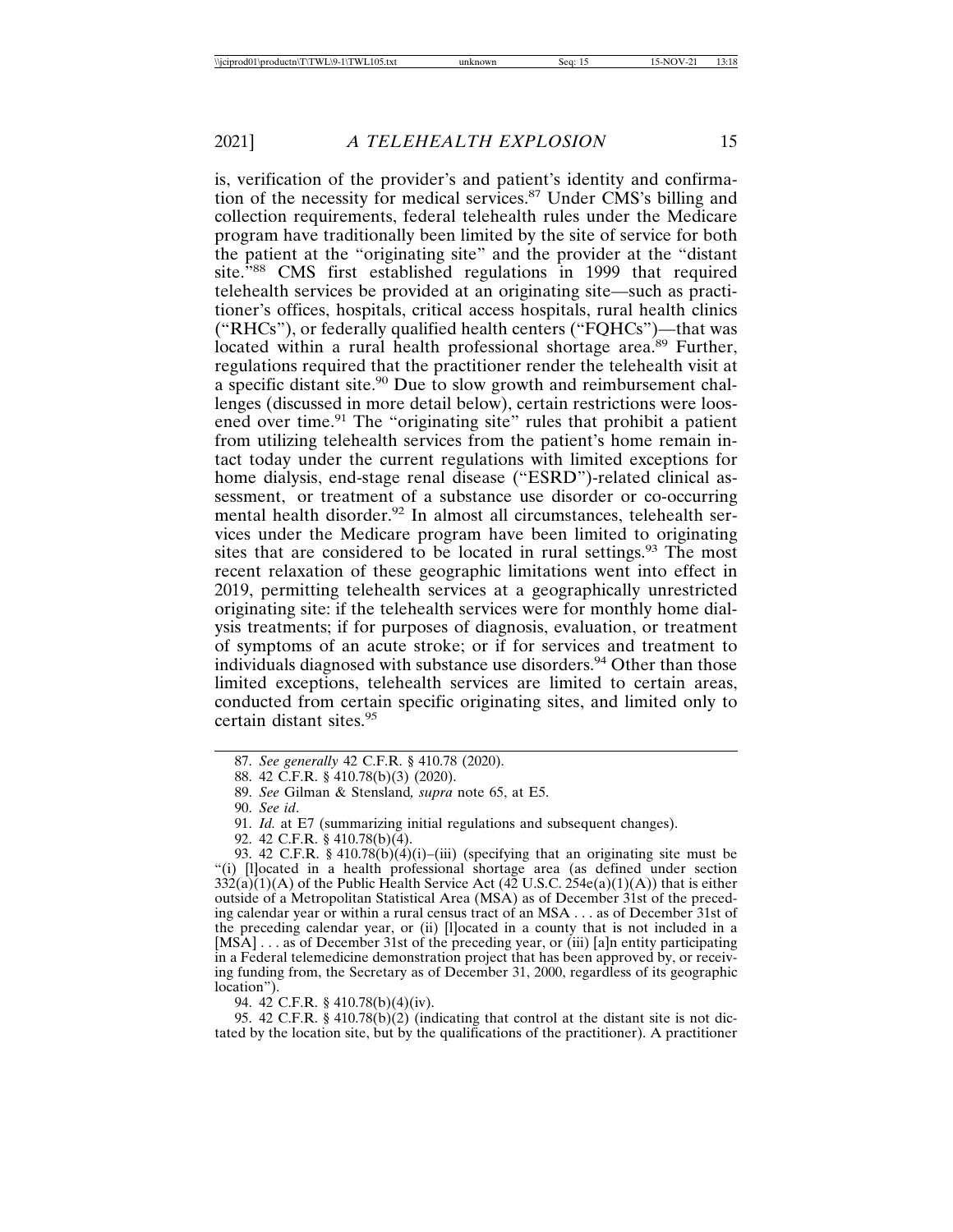While a number of limitations on telehealth services remain, over time Medicare has expanded the types of telehealth and technologies that beneficiaries can use.96 For example, Medicare has covered RPM since 2018 and permits RPM data transmission from a patient's home.<sup>97</sup> Further, since 2019, Medicare has covered "virtual checkins,"<sup>98</sup> store-and-forward communication,<sup>99</sup> and consultations regardless of where there the patient is located.100 Thus, there has been movement to expand coverage to technologies already in use that were not previously covered and to provide reimbursement in hopes to incentivize continuing such practices.

#### B. *Historical and Current Economic Barriers*

Independent of specific legal limitations such as licensing and prescribing practices, lack of reimbursement for telehealth services has likely been the biggest barrier to broader and more rapid expansion of telehealth.101 In a study of healthcare executives, the majority of those surveyed planned to expand their telehealth services in some way, as they found real promise in the ability for telehealth to enhance patient experience and patients' lives.<sup>102</sup> However, they also expressed concern about the lagging reimbursement response that could hinder adoption.103 These reimbursement challenges span both government and commercial payors and encompass not only payment but also cov-

96. *See* Sherer & Joseph, *supra* note 46, at 32.

97. *Id.* at 32–33.

98. Medicare Program; Revisions to Payment Policies Under the Physician Fee Schedule and Other Revisions to Part B for CY 2019, 83 Fed. Reg. 59,452, 59,683–84 (Nov. 23, 2018) (allowing a practitioner to bill and collect for a "virtual check-in" when "a physician or non-physician practitioner has a brief (5 to 10 minutes), nonface-to-face check in with a patient via communication technology to assess whether the patient's condition necessitates an office visit").

99. *Id.* at 59,684 (allowing payment for a pre-recorded "store-and-forward" video or image in which a practitioner reviews the video or image and then follows up verbally with the patient within twenty-four business hours).

100. *See* Sherer & Joseph, *supra* note 46, at 33.

101. *KLAS-CHIME Study: Healthcare Industry Moving Ahead with Telehealth Despite Concerns*, CHIME (Oct. 10, 2017), https://chimecentral.org/klas-chime-studyhealthcare-telehealth-concerns/ [https://perma.cc/6D95-PHDA] (noting that a study conducted in 2017 found that half of the respondents listed reimbursement as a limitation, despite all the benefits executives felt telehealth could hold for the industry).

102. *Id.*

103. *Id.* (finding that health care organizations were using virtual care already (or seeking expansion from their vendor) in three instances: "to increase patient access by allowing patients to schedule and conduct a clinical visit virtually $[:, \dots, to]$  decrease the costs for patients and providers by dealing with urgent/nonemergency medical needs of patients on-demand[; and] . . . to improve the clinical outcomes of patients by increasing their access to needed specialists").

at a distant site must be one of the following: physician, physician assistant, nurse practitioner, clinical nurse specialist, nurse-midwife, clinical psychologist, clinical social worker, registered dietician or nutrition professional, or a certified registered nurse anesthetist. *Id.*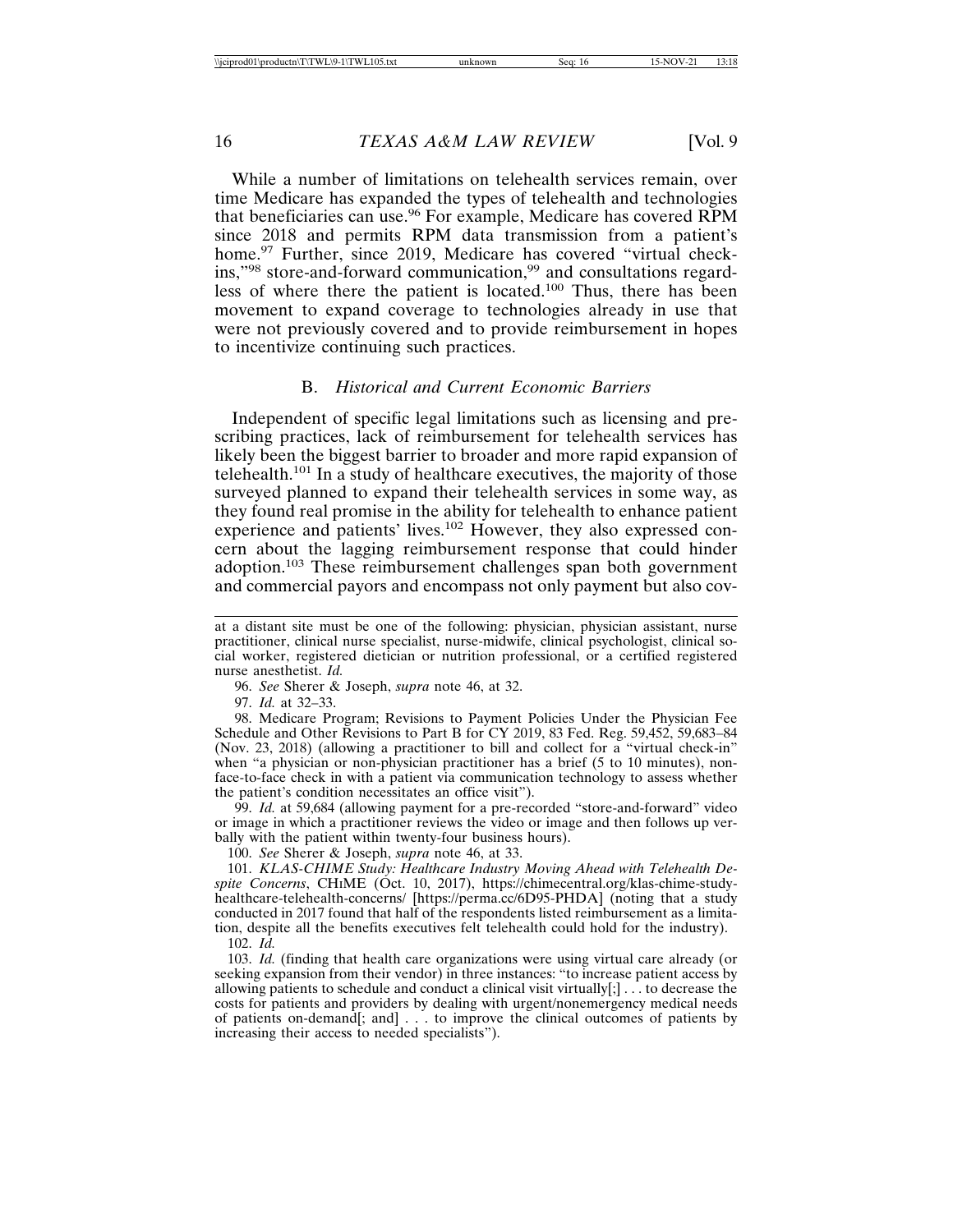erage issues.104 This section will explore pre-public health emergency reimbursement policies under Medicare, Medicaid, and commercial payors and the impact that such policies have had on widespread adoption of telehealth services.

#### 1. Reimbursement Under Medicare

Medicare generally provides coverage and reimbursement for telehealth services that take place between a patient who lives in a rural community and a licensed practitioner and that utilize "audio and video equipment permitting two-way, real-time interactive communication."<sup>105</sup> Despite technological advancements and the level of sophistication that is possible when utilizing telehealth resources, the reimbursement rules under Medicare have made few substantive changes since coverage was first established in 1997.106 Striking the right reimbursement balance has been a challenge over the years, leading policy makers to ask a number of questions: How much should payors reimburse the distant practitioner? How much, if any, should payors reimburse the originating site?107 Should the amount be the same as for a standard, in-person visit? If not, how much more or less? Should the fee vary based on specialty? In considering these questions, Medicare's current regulations contemplate that the practitioner at the distant site who is providing the medical service receive the same amount as would have been paid if the visit had occurred in the office with a small facility fee paid to the originating site.<sup>108</sup>

In a 2013 report, the Medicare Payment Advisory Commission noted that of the limited telehealth services that occurred at the time of the report, approximately half the distant practitioners who submitted claims were mental health practitioners, and just one-third of the claims were from physicians for specialties other than mental

107. Gilman & Stensland, *supra* note 65, at E5 (noting that in the beginning, the distant practitioner was paid 75% of the fee (based on the physician fee schedule), and the originating site was paid 25%; however, to encourage more use of telehealth services, this was amended in 2001 to instead require Medicare to pay 100% of the fee that would be owed in person to the distant practitioner, with the originating site receiving a facility fee payment).

108. *Medicare Claims Processing Manual: Chapter 12 - Physicians/Nonphysician Practitioners*, CTRS. FOR MEDICARE & MEDICAID SERVS. (May 3, 2021), https:// www.cms.gov/Regulations-and-Guidance/Guidance/Manuals/downloads/

clm104c12.pdf [https://perma.cc/3SK8-UC8D]. This is effectively a facility fee for use of space and equipment.

<sup>104.</sup> *See* Sherer & Joseph, *supra* note 46, at 30–36.

<sup>105. 42</sup> C.F.R. § 410.78 (2020).

<sup>106.</sup> *Id.*; 42 U.S.C.A. § 1395m(m)(1) (West 2020). Telehealth services first appeared as part of the Medicare program pursuant to an amendment to the Social Security Act in 1997, but regulations were not promulgated and effective until 1999. *See* Gilman & Stensland, *supra* note 65, at E5.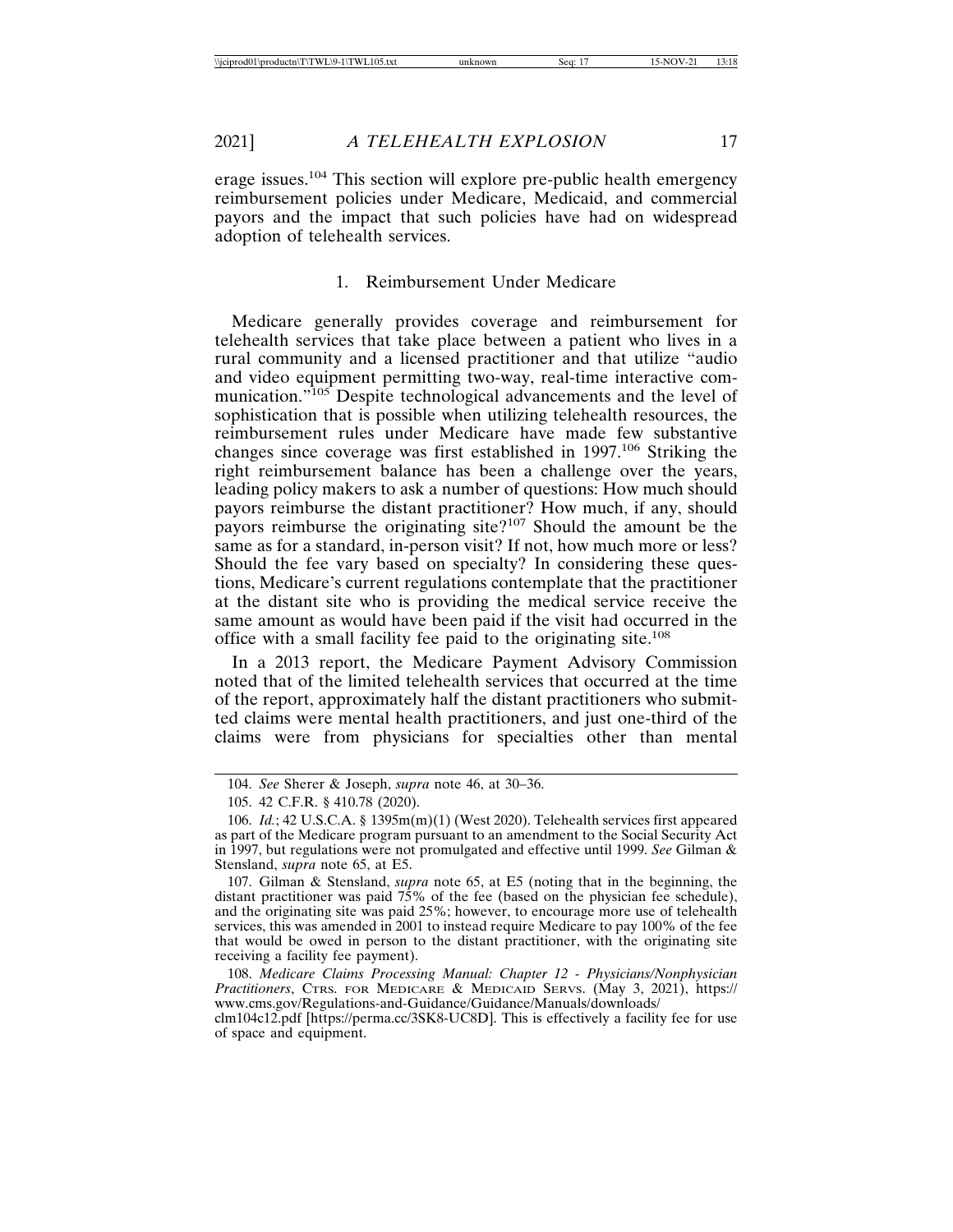health.109 While the lack of medical and/or surgical specialties participating in telehealth services surprised the authors, they attributed telehealth's slow adoption to reimbursement:

Yet these findings are consistent with the economic-model explanations for the low uptake of telehealth mentioned earlier: the theory that specialist physicians already have sufficient in-person patient populations and therefore consider telehealth, which involves added time for them, to be financially unattractive. In other words, specialist physicians' opportunity cost of providing telehealth services may be too high  $\ldots$ <sup>110</sup>

In addition to low reimbursement for the distant practitioners, the report further found that the billing by the distant practitioner and originating site were not proportionate; that is, a little less than half of claims submitted in 2009 by distant practitioners had a corresponding claim from the originating site.<sup>111</sup> The report speculated two primary reasons for this discrepancy; some of the claims were likely due to errant billing,<sup>112</sup> but others were likely the result of the distant site choosing not to bill due to the expense of claims processing relative to the amount actually reimbursed. $113$ 

The answer to which of these is likely the larger driver of the billing discrepancy may be identified based on findings from a 2018 Office of the Inspector General ("OIG") report.<sup>114</sup> The OIG reviewed 191,118 distant site claims that Medicare paid in 2014 and 2015 that did not have corresponding originating claims.<sup>115</sup> The OIG then audited a random sample of 100 claims and concluded that 31 claims did not meet Medicare billing requirements for telehealth services.<sup>116</sup> The bulk of the discrepancies related to errors regarding the eligibility of the site itself: Twenty-four of the claims were unallowable because the beneficiaries received services at a non-rural originating site, seven were billed by sites that were ineligible as an originating site, and three were billed by sites that were not authorized as originating

113. *Id.*

114. *See generally* GLORIA J. JARMON, OFF. OF INSPECTOR GEN., CMS PAID PRAC-TITIONERS FOR TELEHEALTH SERVICES THAT DID NOT MEET MEDICARE REQUIRE-MENTS, U.S. DEP'T OF HEALTH & HUM. SERVS. 1 (Apr. 2018).

115. *Id.* at 5.

116. *Id.*

<sup>109.</sup> *See* Gilman & Stensland, *supra* note 65, at E8–E9 (noting that non-mentalhealth-related specialties included family practice and internal medicine specialists, nephrologists, and neurologists).

<sup>110.</sup> *Id.* at E9–E10.

<sup>111.</sup> *Id.* at E8.

<sup>112.</sup> While specific errors were not identified, it is presumed that this could be due to any number of errors on either the distant site or the originating site. For example, perhaps the distant site submitted a claim for the services rendered not realizing that the originating site at which the services were provided was not actually located within a qualifying rural community.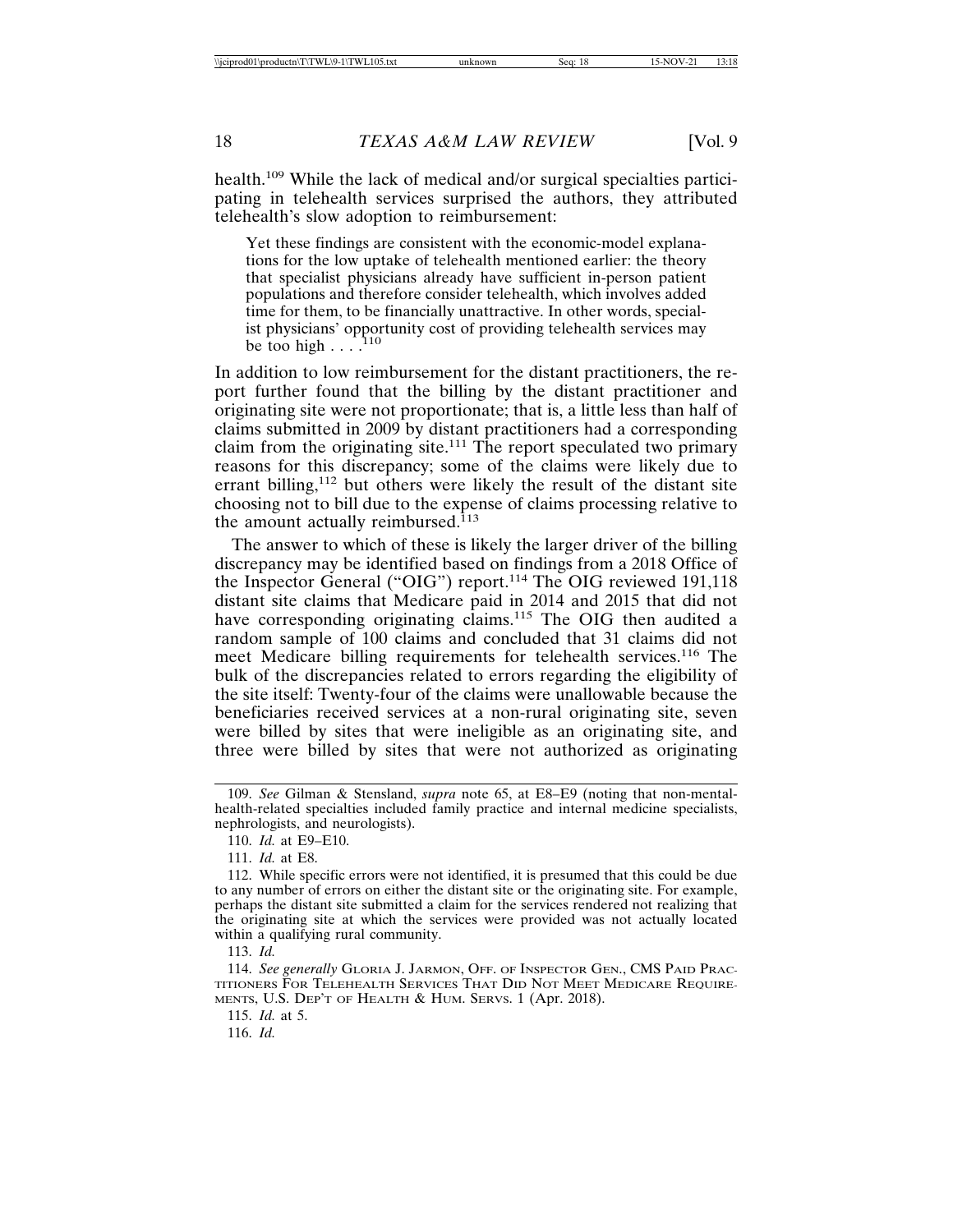sites.117 Although the focus of the report was on the claims that were paid in error, perhaps just as significant is the finding that 69 of the 100 claims did not identify any type of billing error but nevertheless did not involve a claim by the originating site.<sup>118</sup> Thus, the originating site *could* have billed for the service but did not. By reading the report from the Medicare Advisory Payment Commission together with the OIG's 2018 report, it appears that the primary driver for lack of billing from the originating site is disincentive due to low reimbursement.<sup>119</sup>

For many years, Medicare Advantage Plans largely tracked traditional Medicare, and reimbursement for telehealth services under Medicare Advantage plans were not hugely distinct.120 Beginning in 2020, however, Medicare Advantage Plan beneficiaries have the benefit of receiving additional telehealth benefits beyond those offered under traditional Medicare.<sup>121</sup> The benefits vary based on particular plans' offerings and are limited to certain value-based demonstrations.122 Depending on how commercial payors embrace telehealth services, the limitations and restrictions that currently hamper more rapid growth under the Medicare program could cause a wider chasm between Medicare Advantage Plan beneficiaries and traditional Medicare beneficiaries.

117. *Id.* (noting that CMS reported the total number of errors exceeded thirty-one because some of the claims had more than one error). There were four additional errors other than the ones listed above, which included two claims for services provided using an unallowable means of communication, one claim for a noncovered service, and one claim for a physician located outside the U.S. *Id.* The report identified both a lack of sufficient oversight and a lack of sufficient education of the regulations as some of the reasons for the billing discrepancy. *Id.* at 6. In a cited example, one claim originated from Lynchburg, Virginia—a city with a population of 82,168 as of the July 1, 2019, census estimate. *Id.*; *QuickFacts: Lynchburg City, Virginia (County)*, U.S. CENSUS BUREAU, https://www.census.gov/quickfacts/lynchburgcityvirginiacounty [https://perma.cc/8MZG-ZXXR]. Lynchburg is within its own MSA (Lynchburg, Virginia, Metro Area) with an estimated population of 263,566 in 2019. *Metropolitan and Micropolitan Statistical Areas Population Totals and Components of Change: 2010-2019*, U.S. CENSUS BUREAU, https://www.census.gov/data/tables/timeseries/demo/popest/2010s-total-metro-and-micro-statistical-areas.html [https:// perma.cc/PJE5-JB7Q] (Follow the page down to "Tables: Annual Estimates of the Resident Population: April 1, 2010[,] to July 1, 2019," then select "Metropolitan Statistical Area; and for Puerto Rico."). The MSA is inclusive of Amherst, Appomattox, Bedford, and Campbell counties. *Lynchburg MSA, Virginia: Community Profile*, CNTY. AMHERST, https://www.countyofamherst.com/egov/documents/1213287955\_26 8646.pdf [https://perma.cc/8FCD-X9JX].

118. JARMON, *supra* note 114, at 5.

119. *See generally id.*

120. Katie Horton, Mary-Beth Malcarney & Naomi Seiler, *Medicare Payment Rules and Telemedicine*, 129 PUB. HEALTH REPS. 196, 196 (2014).

121. *Telehealth*, MEDICARE.GOV, https://www.medicare.gov/coverage/telehealth [https://perma.cc/QB4N-85WY]; 42 C.F.R. § 422.135 (2019).

122. *See, e.g.*, 42 C.F.R. § 510.605 (2017).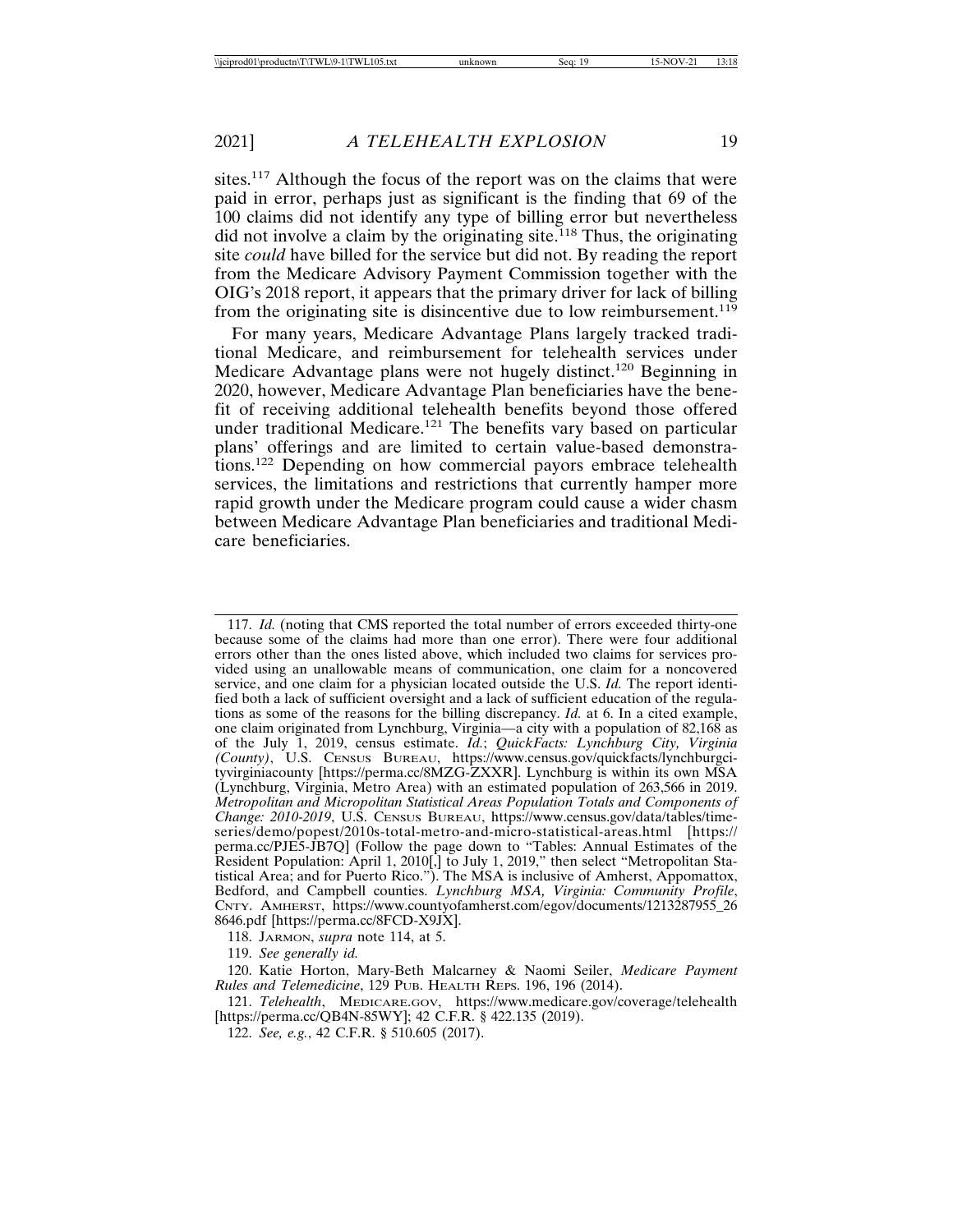#### 2. Reimbursement Under Medicaid

Unlike Medicare, the federal government has not created similar restrictions for Medicaid reimbursement when it comes to telehealth.123 Rather, consistent with many Medicaid programs, telehealth coverage and reimbursement is largely left to the states for establishment of their own telehealth rules.<sup>124</sup> Recognizing the value of utilizing telehealth to bridge transportation and access challenges, many states had already implemented some sort of telehealth program, but the scope of what was covered and reimbursed varied widely.<sup>125</sup> Like originating site restrictions under the Medicare program, less than half of states across the country allow a Medicaid beneficiary's home to serve as an originating site.126 Complicating the reimbursement picture under Medicaid is how to address conflicting originating or distant site rules between the state in which the patient is located and the state in which the practitioner is providing services.127 Moreover, Medicaid managed care further obfuscates the variability between states, as some states may defer to their contracted, managed care organizations for telehealth reimbursement policies and coverage decisions.128 Thus, a distant site might have coverage for a wide variety of services provided in multiple locations (including across state lines), but there may be no corresponding coverage for the originating site in another state.

Like Medicare, while live video telehealth services are reimbursed in all fifty states, state laws vary greatly as to reimbursement for other telehealth technologies.129 Only sixteen states have Medicaid programs that reimburse for store-and-forward telehealth services, and only twenty-three states have Medicaid programs that reimburse for

124. *Id.*

125. *Id.* ("All states had some form of Medicaid coverage for services delivered via telehealth, but reimbursement and regulation policies varied widely. As of February 2020, Medicaid programs in all fifty states and Washington, DC reimbursed some type of live video telehealth service delivery in FFS Medicaid programs; however, the scope of this coverage was inconsistent across states and many included restrictions on the type of services, providers, and originating sites.").

126. *Id.*

127. *See* Sherer & Joseph, *supra* note 46, at 34.

128. *See, e.g.*, *Tennessee: Current State Laws & Policy*, CTR. FOR CONNECTED HEALTH POL'Y, https://www.cchpca.org/telehealth-policy/current-state-laws-and-reimbursement-policies/tennessee-medicaid-summary [https://perma.cc/35F8-6AJB].

129. *State Telehealth Laws & Reimbursement Policies*, CTR. FOR CONNECTED HEALTH POL'Y 15 (2020), https://www.cchpca.org/sites/default/files/2020-05/ CCHP\_%2050\_STATE\_REPORT\_SPRING\_2020\_FINAL.pdf [https://perma.cc/ TA84-RFDQ] [hereinafter *Reimbursement Report*].

<sup>123.</sup> Madeline Guth & Elizabeth Hinton, *State Efforts to Expand Medicaid Coverage & Access to Telehealth in Response to COVID-19*, KAISER FAM. FOUND. (June 22, 2020), https://www.kff.org/coronavirus-covid-19/issue-brief/state-efforts-to-expandmedicaid-coverage-access-to-telehealth-in-response-to-covid-19/ [https://perma.cc/ N33G-VH73] (citing *Telemedicine*, MEDICAID.GOV, https://www.medicaid.gov/medicaid/benefits/telemedicine/index.html [https://perma.cc/7X63-C4TT]).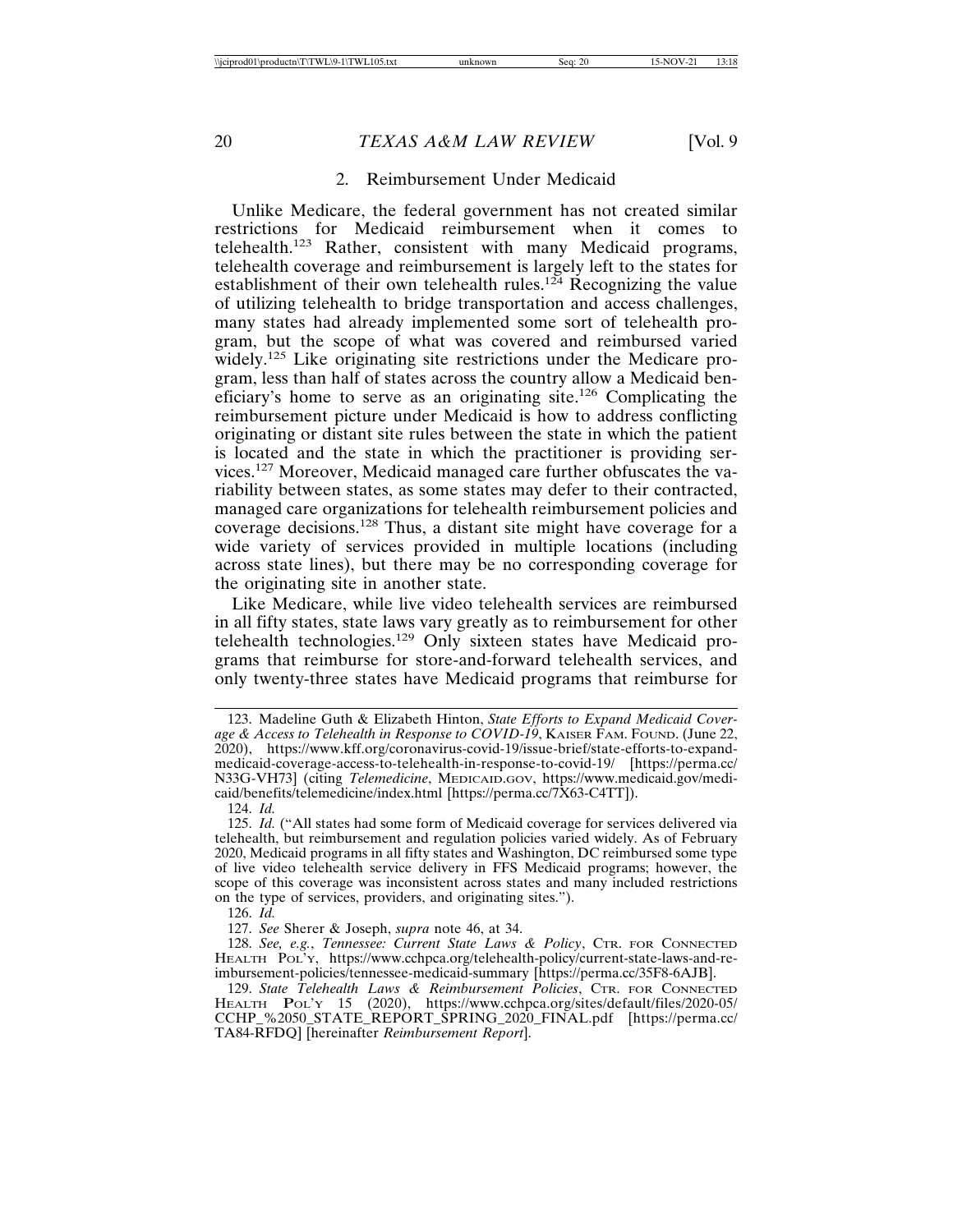RPM.130 In short, the advantage that telehealth services might be able to provide by allowing for remote care provided across jurisdictions is hindered by the inconsistent and sometimes conflicting approaches among state Medicaid programs.

#### 3. Reimbursement Under Commercial Insurance

Just as government payors have slowly expanded reimbursement for telehealth, so too have private payors—some due to requirements under state law and some for their own business reasons.<sup>131</sup> Over the last few years, many states have enacted telehealth "parity" laws, which generally require private payors to offer coverage for telehealth services in parity with in-person services (coverage parity) and/or payment for telehealth services in parity with in-person services (payment parity).132 As of the spring of 2020, forty-two states and Washington, D.C., have a law that requires some form of coverage parity for telehealth services, but only a handful of states have a meaningful payor parity law that would require reimbursement by private payors for telehealth services, at least at the same level as in-person services.133 Thus, while states have made great strides in recent years in at least increasing coverage for telehealth services from private insurers, only a few states have actually provided the necessary reimbursement parity to spur growth.<sup>134</sup> Further, even in states with coverage parity, many state statutes or regulations retain some of the same legal barriers referenced above; that is, restrictions on the type of reimbursable telehealth technology or requirements surrounding the estab-

<sup>130.</sup> *Id.* (acknowledging that some states have laws that require reimbursement for store-and-forward technology or RPM but do not have official written policies implementing such reimbursement).

<sup>131.</sup> *See* Weigel et al., *supra* note 4.

<sup>132.</sup> *See* Sherer & Joseph, *supra* note 46, at 35.

<sup>133.</sup> *Reimbursement Report*, *supra* note 129, at 11, 15–16 (reporting that Alabama, Alaska, Idaho, North Carolina, Pennsylvania, South Carolina, West Virginia, Wisconsin, and Wyoming do not have laws providing for coverage parity in telehealth, but only Delaware, Georgia, Hawaii, Minnesota, and New Mexico have payment parity laws); *see also* Jared Augenstein et al., *Executive Summary: Tracking Telehealth Changes State-by-State in Response to COVID-19*, MANATT (July 22, 2020), https:// www.manatt.com/insights/newsletters/covid-19-update/executive-summary-trackingtelehealth-changes-stat [https://perma.cc/GS9A-QY8S]. It should be noted that according to the Manatt reports, prior to COVID–19, nine states had laws with existing telehealth payment parity provisions, which were listed as Arkansas, Delaware, Georgia, Hawaii, Kentucky, Minnesota, Missouri, New Mexico, and Utah. *Id.* Based on a review of those state laws, the list from Manatt appears most accurate, but it should be noted that Utah did not have a payment parity statute before the COVID–19 pandemic. The Utah legislature did enact a law during the pandemic that would require coverage parity for telehealth services and payment for telehealth services to be "commercially reasonable." UTAH CODE ANN. § 31A-22-649.5(2)(b) (West 2021).

<sup>134.</sup> *See Reimbursement Report*, *supra* note 129, at 13–14.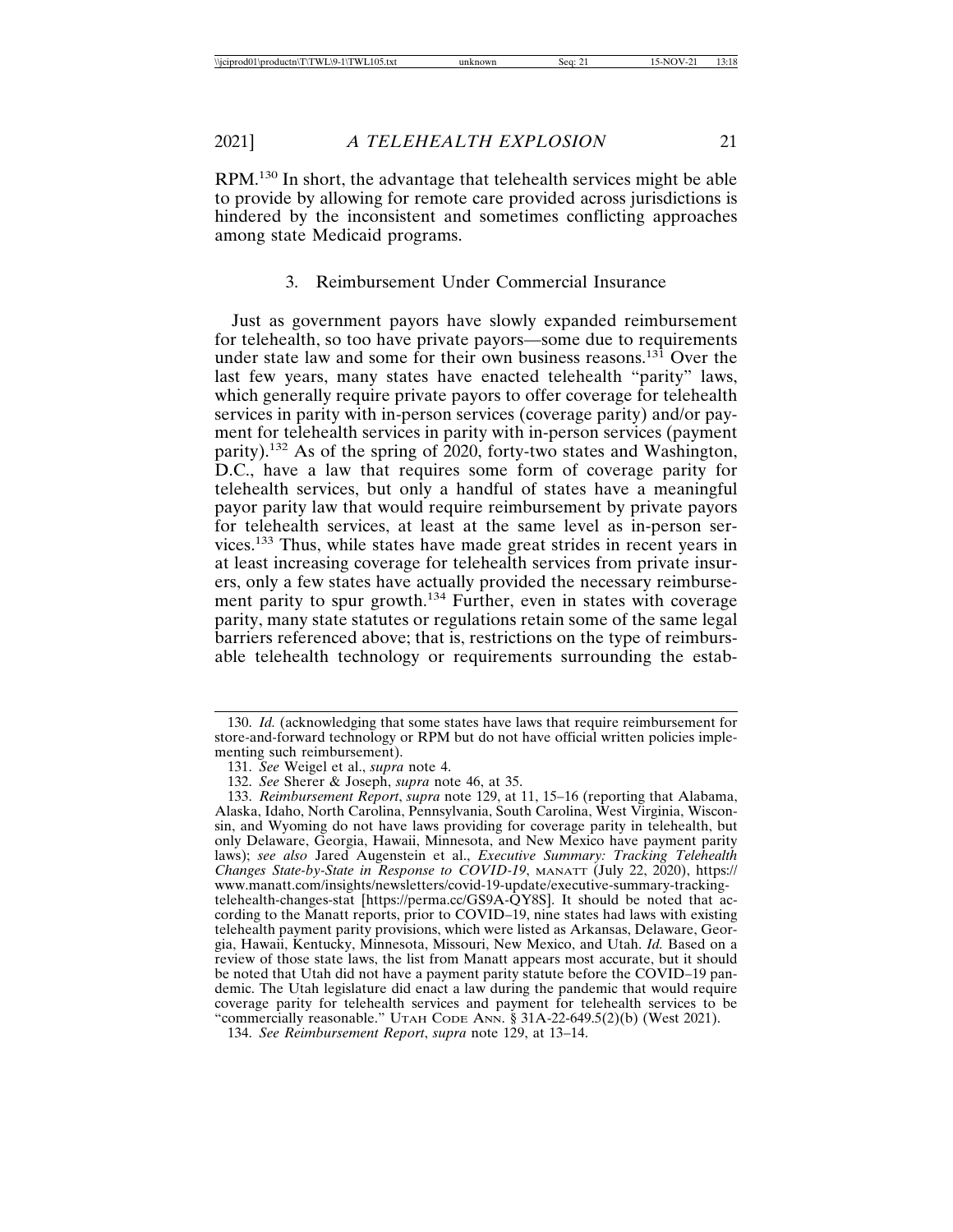lished relationship between the patient and practitioner.135 All of these make implementation of robust telehealth services disparate and inconsistent for private payors among the various states.

With all this taken together, it is not necessarily surprising that while the concept of telehealth has been around since the 1960s and efforts to potentially develop more widespread use of telehealth services began in the late 1990s, the actual use and implementation of telehealth services across the country and for all types of payors have been slow and fragmented. Despite telehealth's potential benefits, including increased access, increased efficiencies, lower costs, more consistent monitoring (utilizing real-time data), and reduction of exposure to infectious disease, the fear of the potential for fraud and abuse of online services and the effects of protectionary tactics to reduce competition for services seems to have been considered a greater concern over the last twenty years. Now that telehealth has become more of a necessity than a convenience because of the coronavirus pandemic, some previous restrictions and limitations will be tested to determine their need or effectiveness.

### III. PUBLIC HEALTH EMERGENCY WAIVERS FOR TELEHEALTH **SERVICES**

On January 31, 2020, Alex Azar, Secretary of Health and Human Services, declared a public health emergency as a result of confirmed cases of the "2019 Novel Coronavirus (2019-nCoV)," now known as COVID–19.136 This declaration, subsequently renewed multiple times,<sup>137</sup> set off a chain of events around the country in connection with healthcare delivery, including widespread and broad waivers of telehealth restrictions and limitations then in place.138 Federal and state agencies as well as private payors involved in implementation and regulation of telehealth services effectuated the changes necessary to keep patients and practitioners safe and to comply with government orders for individuals to stay at home, which required a multi-layered approach. Not all changes have been complete waivers of existing laws; rather, some have created narrower or more targeted exceptions to existing laws. This part explains the waivers and other legislative and regulatory changes that were enacted because of the declaration of the public health emergency and analyzes how such

15April2021.aspx (Apr. 16, 2021) [https://perma.cc/7PLH-PA3C].

<sup>135.</sup> *See* Carl Benjamin Lewis, Note, *Private Payer Parity in Telemedicine Reimbursement: How State-Mandated Coverage Can Be the Catalyst for Telemedicine Expansion*, 46 U. MEM. L. REV. 471, 484–485 (2015).

<sup>136.</sup> *Determination That a Public Health Emergency Exists*, PHE.GOV, https:// www.phe.gov/emergency/news/healthactions/phe/Pages/2019-nCoV.aspx (Jan. 31, 2020) [https://perma.cc/42M5-ZY6B].

<sup>137.</sup> *Renewal of Determination That a Public Health Emergency Exists*, PHE.GOV, https://www.phe.gov/emergency/news/healthactions/phe/Pages/COVID-

<sup>138.</sup> *OCR Notification*, *supra* note 35.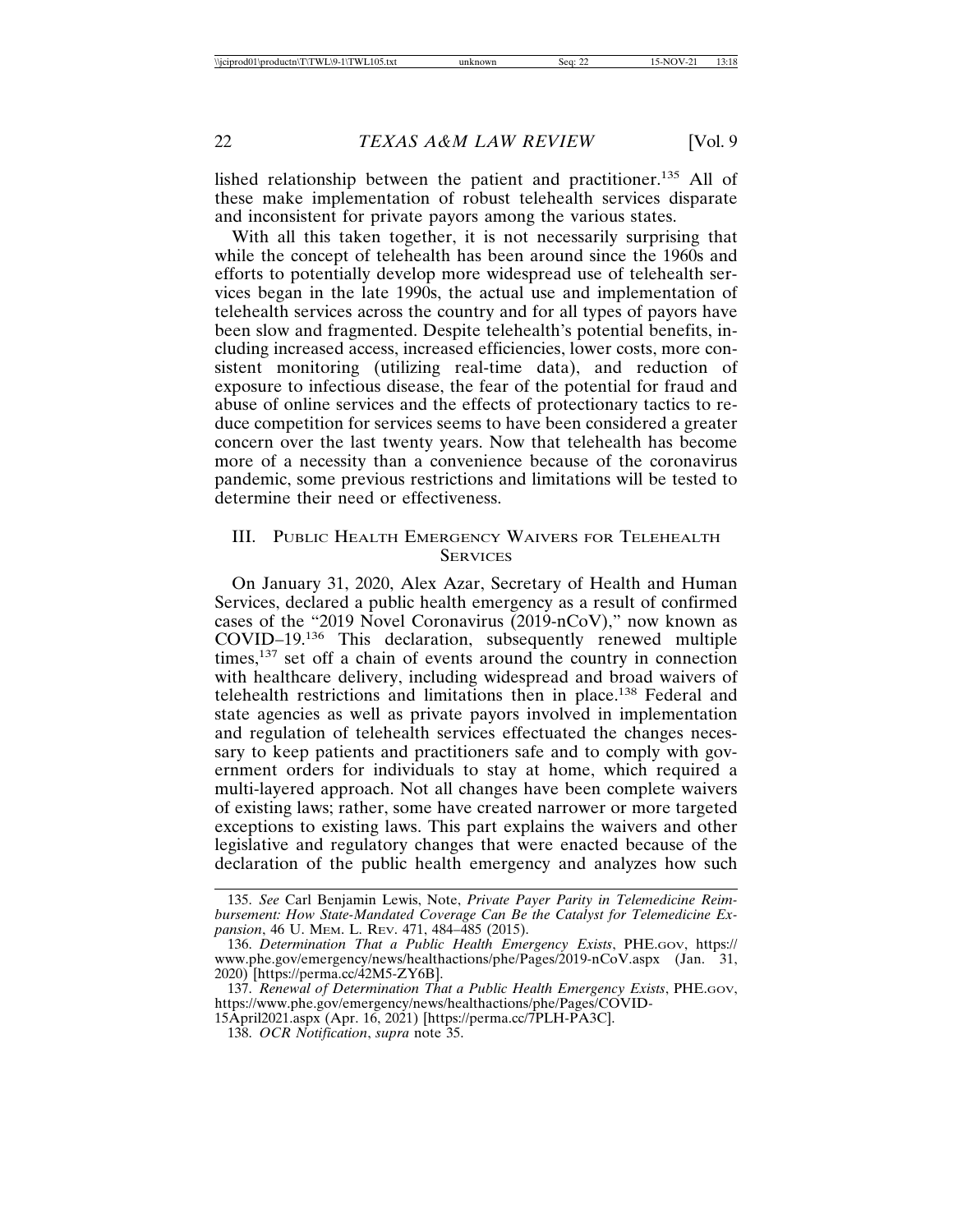waivers and changes have impacted the utilization of telehealth services and its role in the healthcare delivery system.

#### A. *Federal Changes to Telehealth Policy*

At the federal level, there are various agencies that touch and regulate telehealth, and thus no single agency could issue a waiver or enact an exception that would create the desired effect for all telehealth services. The affected agencies include the Office for Civil Rights (in connection with the enforcement of HIPAA and other privacy-related concerns),<sup>139</sup> the DEA (in connection with the enforcement of prescribing controlled substances utilizing telehealth), $140$  CMS (in connection with administration of Medicare and Medicaid and oversight of Medicare Advantage),<sup>141</sup> and even the Department of the Treasury (in connection with the distribution of funding under the Corona Aid, Relief, the Economic Security Act of 2020 ("CARES Act")), and the American Rescue Plan of 2021.<sup>142</sup> Likewise, states and their agencies add another layer of regulation and enforcement for telehealth services through state Medicaid programs and state insurance laws governing third-party payors operating within each state. Each of these federal and state agencies represents a different limitation on or regulation of telehealth services and thus a different concern regarding the purpose behind existing laws or regulations surrounding telehealth services. To understand the existing telehealth framework, it is critical to examine the action steps that all agencies—state and federal—took in response to the COVID–19 public health emergency.

<sup>139.</sup> Press Release, U.S. Dep't Health & Hum. Servs., OCR Announces Notification of Enforcement Discretion for Telehealth Remote Communications During the COVID-19 Nationwide Public Health Emergency, https://www.hhs.gov/about/news/ 2020/03/17/ocr-announces-notification-of-enforcement-discretion-for-telehealth-remote-communications-during-the-covid-19.html (Mar. 26, 2020) [https://perma.cc/

<sup>54</sup>TF-PFZ6] [hereinafter OCR Press Release]; *OCR Issues Guidance on Telehealth Remote Communications Following Its Notification of Enforcement Discretion*, U.S. DEP'T HEALTH & HUM. SERVS., https://www.hhs.gov/about/news/2020/03/20/ocr-issues-guidance-on-telehealth-remote-communications-following-its-notification-of-enforcement-discretion.html (Mar. 20, 2020) [https://perma.cc/2YMF-VS5G].

<sup>140.</sup> *COVID-19 Information Page*, DIVERSION CONTROL DIV., https:// www.deadiversion.usdoj.gov/coronavirus.html [https://perma.cc/4QYQ-JEGB] ("On March 16, 2020, the Secretary, with the concurrence of the Acting DEA Administrator, designated that the telemedicine allowance under section  $802(54)(D)$  applies to all schedule II-V controlled substances in all areas of the United States.").

<sup>141.</sup> *COVID-19 Emergency Declaration Blanket Waivers for Health Care Providers*, Ctrs. for Medicare & Medicaid Servs., https://www.cms.gov/files/document/summarycovid-19-emergency-declaration-waivers.pdf (May 24, 2021) [https://perma.cc/VN5G-8TZG].

<sup>142.</sup> *See generally* CARES Act, Pub. L. 116-136, 134 Stat. 281 (2020); American Rescue Plan Act of 2021, H.R. 1319, 117th Cong. (2021).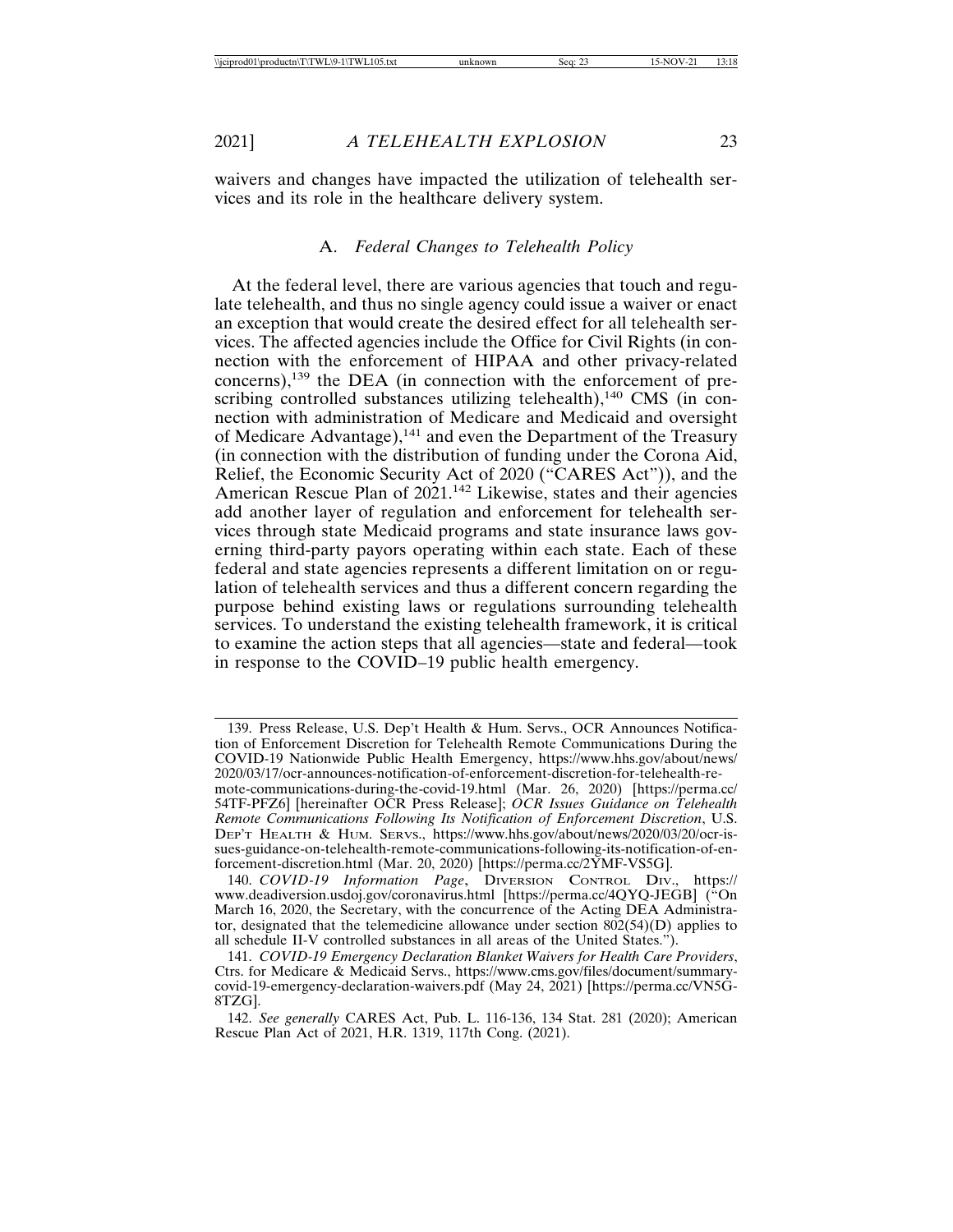#### 1. Office for Civil Rights

The Office for Civil Rights is responsible for the protection and security of personal health information and enforcement of violations of HIPAA, the Health Information Technology for Economic and Clinical Health ("HITECH") Act, $143$  and their respective enacting regulations.144 Thus, under its telehealth auspices are restrictions and limitations on which technology platforms or applications can be used that will ensure compliance with existing security regulations.<sup>145</sup> Before COVID–19, platforms like FaceTime or Zoom were not approved applications for telehealth live video consultations because they did not contain the necessary encryption capability or privacy protections that complied with existing privacy laws.146 To facilitate increased use of telehealth as COVID–19 began spreading across the United States, HHS permitted the use of "everyday communications technologies"—even if the service itself was for medical concerns unrelated to COVID–19.<sup>147</sup> This action did not eliminate, without additional waivers, any state law privacy restrictions that were in effect.<sup>148</sup>

While necessary to facilitate greater use of telehealth during the pandemic, there are some risks associated with broad waivers that have paved the way for more expansive use of more common technologies. For example, one recent study by Sermo, a "doctors-only social networking platform," found that Zoom was the most commonly used technology for telehealth visits.<sup>149</sup> Further, technology communication tools embedded within electronic health records ("EHRs"), which are most likely HIPAA compliant, constituted only 16% of those telehealth technologies currently in use.150 Although the convenience and ease of using Zoom is obvious, the potential downsides of using a

148. *See* Weigel et al., *supra* note 4.

150. *Id.*

<sup>143.</sup> *Summary of the HIPAA Security Rule*, U.S. DEP'T HEALTH & HUM. SERVS., https://www.hhs.gov/hipaa/for-professionals/security/laws-regulations/index.html (July 26, 2013) [https://perma.cc/7LS8-YS9M]; *see also HIPAA Enforcement*, U.S. DEP'T HEALTH & HUM. SERVS., https://www.hhs.gov/hipaa/for-professionals/compliance-enforcement/index.html [https://perma.cc/79Zh-UHWG].

<sup>144.</sup> *About Us*, U.S. DEP'T HEALTH & HUM. SERVS., https://www.hhs.gov/ocr/ about-us/index.html (Oct. 8, 2019) [https://perma.cc/27QU-DWFS].

<sup>145.</sup> *Delivering Care Safely*, *supra* note 10.

<sup>146.</sup> *OCR Notification*, *supra* note 35.

<sup>147.</sup> OCR Press Release, *supra* note 139; *see also OCR Notification*, *supra* note 35 (noting that although most video chat applications, such as Apple FaceTime, Facebook Messenger, Google Hangouts, Zoom, and Skype, were specifically permitted, HHS did exempt from use Facebook Live, Twitch, and TikTok, which are considered public facing).

<sup>149.</sup> Deborah Borfitz, *Zoom and Skype Rule Telemedicine World of Physicians*, DIAGNOSTICS WORLD (June 30, 2020), https://www.diagnosticsworldnews.com/news/ 2020/06/30/zoom-and-skype-rule-telemedicine-world-of-physicians [https://perma.cc/ 9WUZ-76DP] (citing Sermo HCP Sentiment Studies, which surveyed adoption by physicians between April and May 2020, and noting that 34% of providers used Zoom, 22% used Skype, and 16% used an existing EHR platform).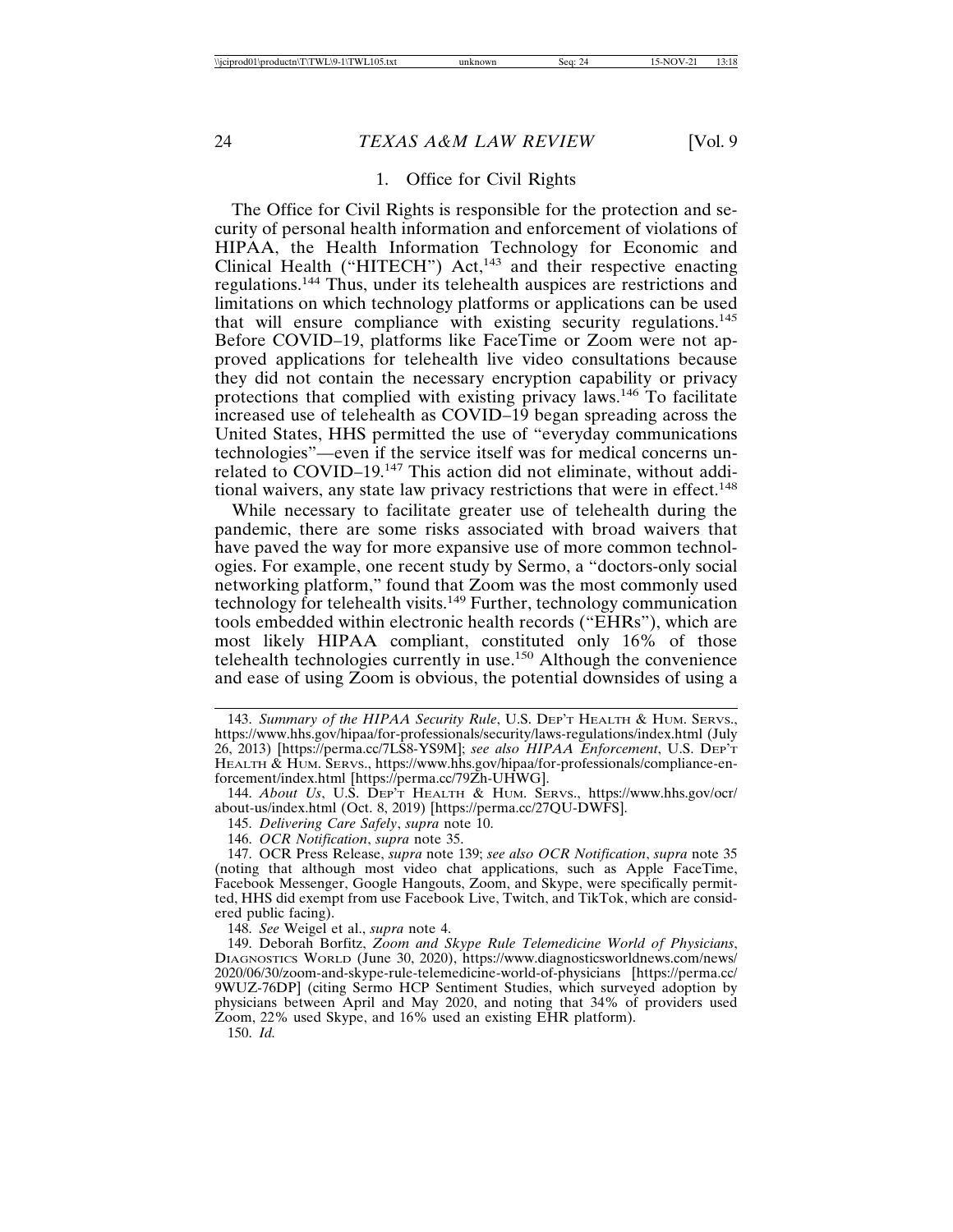less secure source was laid bare as the company has been plagued during the pandemic by privacy and security concerns ranging from compromised passwords and email sharing to Zoom "bombs."<sup>151</sup> Nevertheless, telehealth visits and utilization has soared with the expansion to more commonly utilized programs; the Sermo survey found that 90% of physician respondents worldwide were treating patients remotely and that 48% of those physicians were first-time telehealth users.<sup>152</sup> The simplicity and ease of existing applications along with the minimal financial investment that is required from providers to utilize these programs make their popularity clear. What is not as clear is whether these more mainstream technology companies or even EHR vendors will be able to create a product or tool that provides the necessary encryption and security without overcomplicating the product's use and still maintaining cost effectiveness.

#### 2. Centers for Medicare and Medicaid Services ("CMS")— Medicare

In addition to loosening privacy restrictions, HHS, through CMS, has waived many of the limitations set forth in the Medicare program for the delivery of telehealth services, including waivers to allow (1) patients to participate in visits located in their homes or outside a rural area, (2) providers to practice remote care across state lines, (3) providers to deliver services to established patients or new patients,<sup>153</sup> and (4) providers to bill and collect for telehealth services in the same manner as if they were provided in person.<sup>154</sup> Moreover, CMS has adjusted reimbursement rules to change certain coverage restrictions.155 Such adjustments include coverage for audio-only interaction (not requiring video) for particular services such as virtual check-in services and other evaluations, along with behavioral health services

152. Borfitz, *supra* note 149.

<sup>151.</sup> *See* Allen St. John, *At Zoom, New Privacy and Security Problems Keep Emerging*, CONSUMER REPS., https://www.consumerreports.org/privacy/at-zoom-new-privacy-and-security-problems-keep-emerging/ (Apr. 2, 2020) [https://perma.cc/5G24- MTNR]. Zoom "bombs" were incidents that occurred during Zoom meetings in which uninvited attendees would "bomb" the meeting and disrupt whatever was taking place. *Id.* That this could occur and that unauthorized individuals could join the meeting caused many to question the privacy and confidentiality of virtual meetings using the platform. *Id.*

<sup>153.</sup> *Delivering Care Safely*, *supra* note 10. Previous restrictions required that the provider have treated the Medicare beneficiary within the previous three years. Wyatt Koma, Juliette Cubanski & Tricia Neuman, *Medicare and Telehealth: Coverage and Use During the COVID-19 Pandemic and Options for the Future*, KAISER FAM. FOUND. (May 19, 2021), https://www.kff.org/medicare/issue-brief/medicare-andtelehealth-coverage-and-use-during-the-covid-19-pandemic-and-options-for-the-future/ [https://perma.cc/68XY-HP4D].

<sup>154.</sup> *Delivering Care Safely*, *supra* note 10.

<sup>155.</sup> Wyatt Koma et al., *supra* note 153.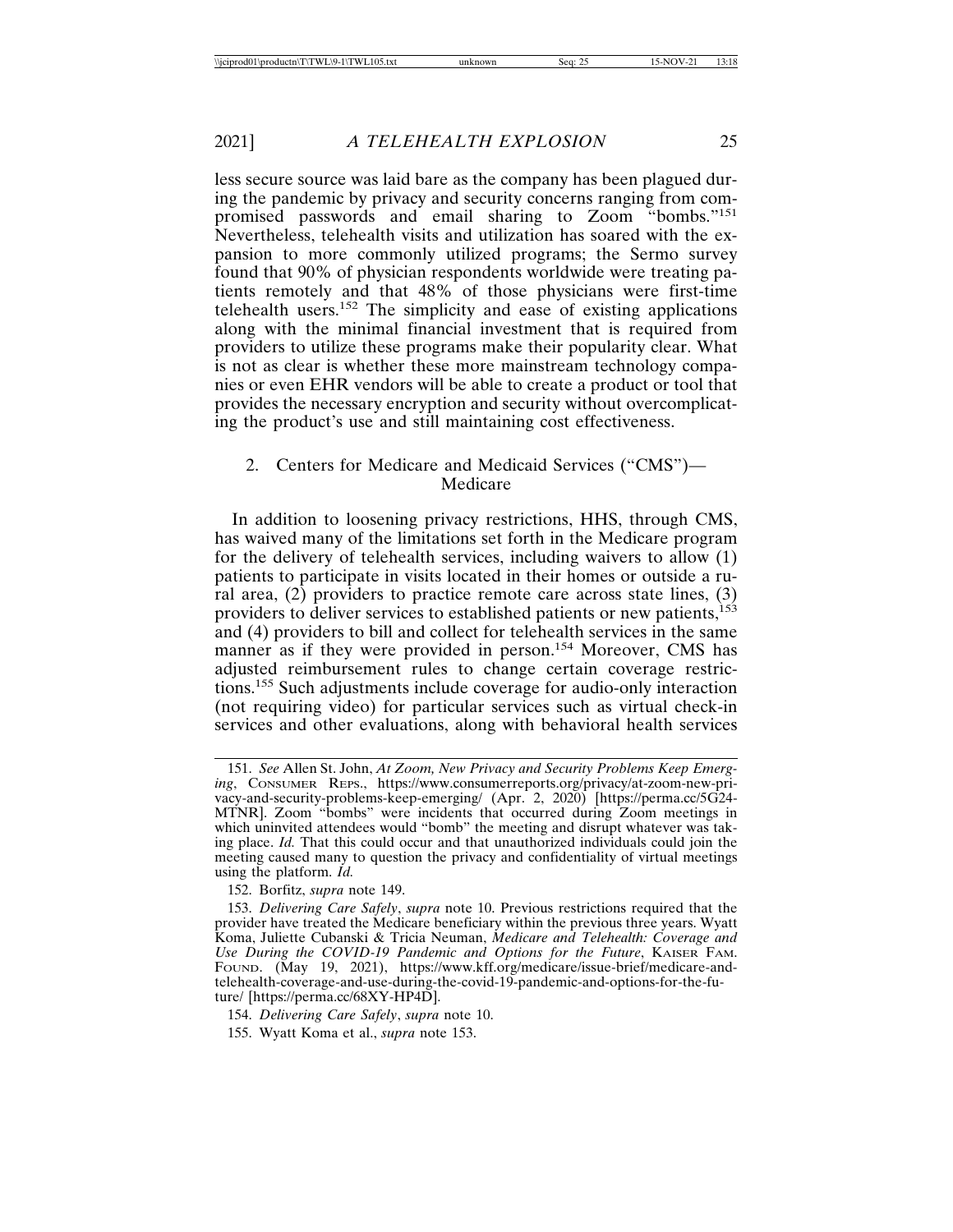and patient education services.156 CMS also waived the requirement that a provider be licensed in the state in which the telehealth services are delivered, although such waiver is one of reimbursement and coverage only and does not waive or supersede state licensure laws.<sup>157</sup> While Medicare Advantage Plans were already permitted to offer greater telehealth benefits than traditional Medicare,<sup>158</sup> CMS further stated under the issuance of the public health emergency that Medicare Advantage beneficiaries do not have to pay cost sharing amounts for COVID–19 testing and that plans may offer more telehealth services than those services already approved in the 2020 benefit plans.<sup>159</sup>

Like the observations made regarding the use of common technologies, the loosening of these restrictions has, not surprisingly, spurred huge growth among Medicare beneficiaries for telehealth services.<sup>160</sup> According to CMS, the weekly use of telemedicine services in one week jumped from 13,000 beneficiaries before the pandemic to 1.7 million beneficiaries during the pandemic.<sup>161</sup> When tracking total usage from mid-March through mid-June, over nine million beneficiaries had received some telehealth service, including audio-video visits as well as audio-only visits and virtual check-ins.<sup>162</sup> Interestingly, easing the rural restrictions prompted much of the growth, as 30% of beneficiaries living in urban areas utilized telehealth services compared to  $22\%$  of beneficiaries living in rural areas.<sup>163</sup> While use did seem to vary based on the particular geographic location within the country,<sup>164</sup> telehealth utilization spanned various demographics, including males and females, beneficiaries under and over the age of sixty-five, and

156. *Additional Background: Sweeping Regulatory Changes to Help U.S. Healthcare System Address COVID-19 Patient Surge*, CTRS. FOR MEDICARE & MEDICAID SERVS. (Mar. 30, 2020), https://www.cms.gov/newsroom/fact-sheets/additional-backgroundsweeping-regulatory-changes-help-us-healthcare-system-address-covid-19-patient [https://perma.cc/MWS5-J9UB].

157. *See* Weigel et al., *supra* note 4.

158. Medicare and Medicaid Programs; Policy and Technical Changes, 84 Fed. Reg. 15,680, 15,680–15,681 (Apr. 16, 2019) (summarizing the expansion of telehealth services available to Medicare Advantage Plans).

159. *Id.* at 15,683.

160. Seema Verma, *Early Impact of CMS Expansion of Medicare Telehealth During COVID-19*, HEALTH AFFS. (July 15, 2020), https://www.healthaffairs.org/do/10.1377/ hblog20200715.454789/full/ [https://perma.cc/P5UW-MNKV].

161. *Id.* (citing to the weekly numbers for the last week of April 2020).

162. *Id.*

163. *Id.* Some of this discrepancy might be related to access to technology necessary to utilize telehealth services, including an internet connection, a smart phone, or a computer. *See* Sara Heath, *75% of Patients Still Not Using Telehealth Due to Access Barriers*, PATIENT ENGAGEMENT HIT (Aug. 1, 2019), https://patientengagementhit.com/news/75-of-patients-still-not-using-telehealth-due-to-access-barriers [https://perma.cc/F8AP-W9X5].

164. *See* Verma, *supra* note 160. Telehealth use was more common in the Northeast than in the Midwest, which might be due to the volume of telehealth services offered or whether patients sought out telehealth services. *Id.* Certainly, during the early months of the pandemic, COVID–19 was much more prevalent and rampant in the Northeast than in the Midwest. *Id.*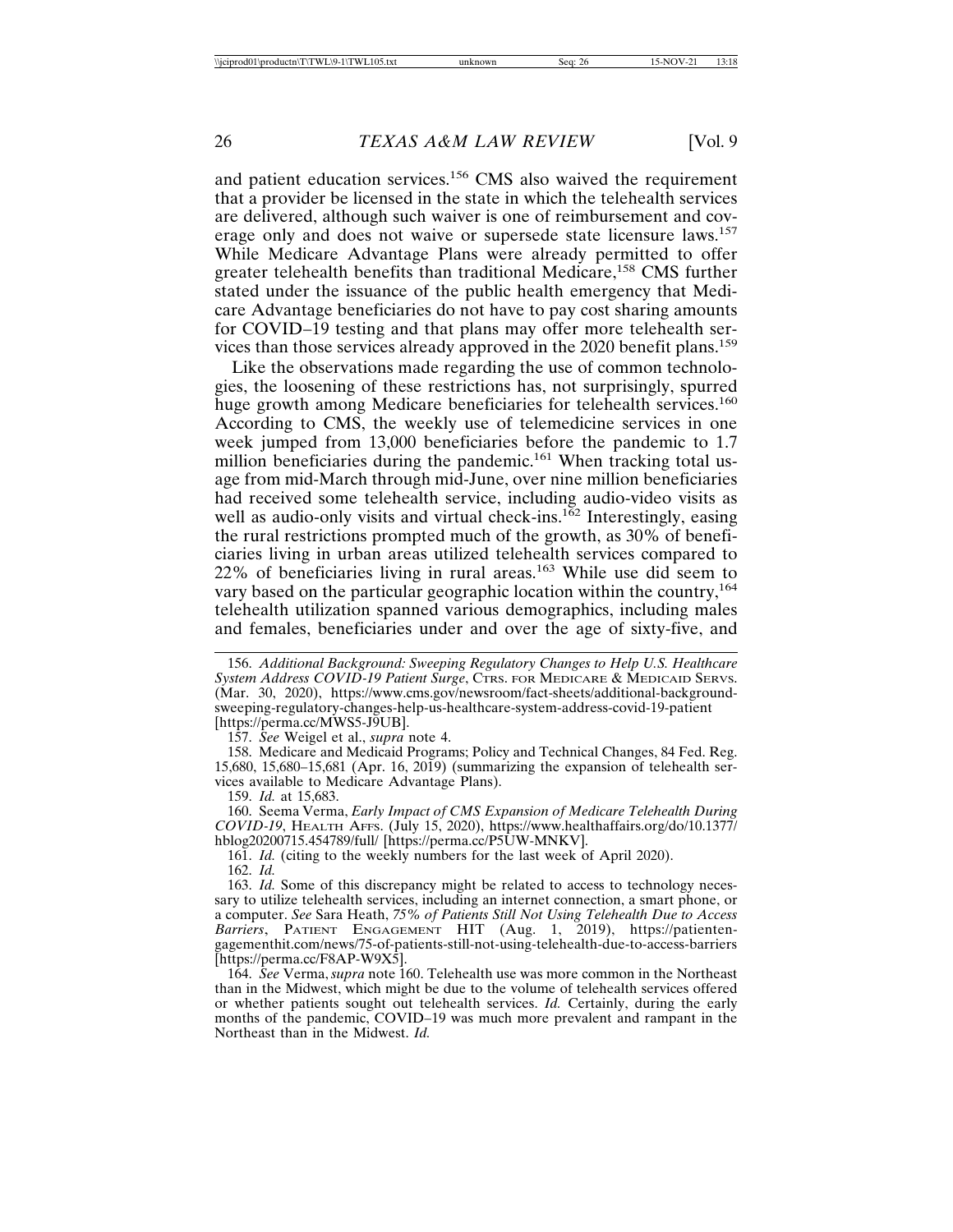racial and ethnic groups.165 There was a greater utilization of telehealth services by dual-eligible beneficiaries (those who qualify for both Medicare and Medicaid programs) than Medicare-only beneficiaries,166 which could be due at least in part to previous experience with telehealth in a Medicaid program with more expansive telehealth coverage. Just as in previous years, mental health services remain some of the most frequently utilized services for telehealth, but during the pandemic, the most common use for telehealth was a standard office visit, referred to as an evaluation and management ("E/M") visit, with 5.8 million beneficiaries receiving such a visit during the public health emergency.<sup>167</sup> Additionally, the waiver allowing for audio-only services—usually through the telephone—was accessed by over three million beneficiaries.<sup>168</sup> While these numbers make clear that the waivers enacted to loosen telehealth restrictions for the Medicare population were effective at increasing use and allowing necessary services to be received remotely, it is likely necessary to gather more data about the reasons for seeking treatment and ease of use to determine how to continue to promote and support telehealth services in the future.

# 3. Drug Enforcement Agency ("DEA")

To treat patients who utilize telehealth services appropriately, the DEA also implemented certain waivers to adjust prescribing practices during the public health emergency. The COVID–19 public health emergency declared in January 2020 triggered an exception for the prescribing of controlled substances via telemedicine under the Ryan Haight Act.169 As a result, effective March 16, 2020, DEA-registered providers are permitted to prescribe controlled substances (Schedule II-V) without an in-person visit subject to the meeting of certain conditions.170 It should be noted that there are also specific limitations on the prescribing of buprenorphine for maintenance or detoxification

<sup>165.</sup> *Id.* (reporting that females utilized services at a slightly higher percentage than men (30% compared to 25%, respectively), that a slightly higher percentage of beneficiaries under the age of sixty-five utilized telehealth services compared to older beneficiaries, and that among racial and ethnic groups, telehealth utilization was statistically similar).

<sup>166.</sup> *Id.*

<sup>167.</sup> *Id.*

<sup>168.</sup> *Id.*

<sup>169.</sup> *See* Ryan Haight Online Pharmacy Consumer Protection Act of 2008, Pub. L. No. 110-425, 122 Stat. 4820 (2008).

<sup>170.</sup> To issue a prescription via the Internet (including telemedicine), the prescriber must meet the following conditions: (a) "[t]he prescription is issued for a legitimate medical purpose by a practitioner acting in the usual course of his/her professional practice;" (b) "[t]he telemedicine communication is conducted using an audio-visual, real-time, and two-way interactive communication system;" and (c) "[t]he practitioner is acting in accordance with applicable Federal and State laws." *COVID-19 Information Page*, *supra* note 140.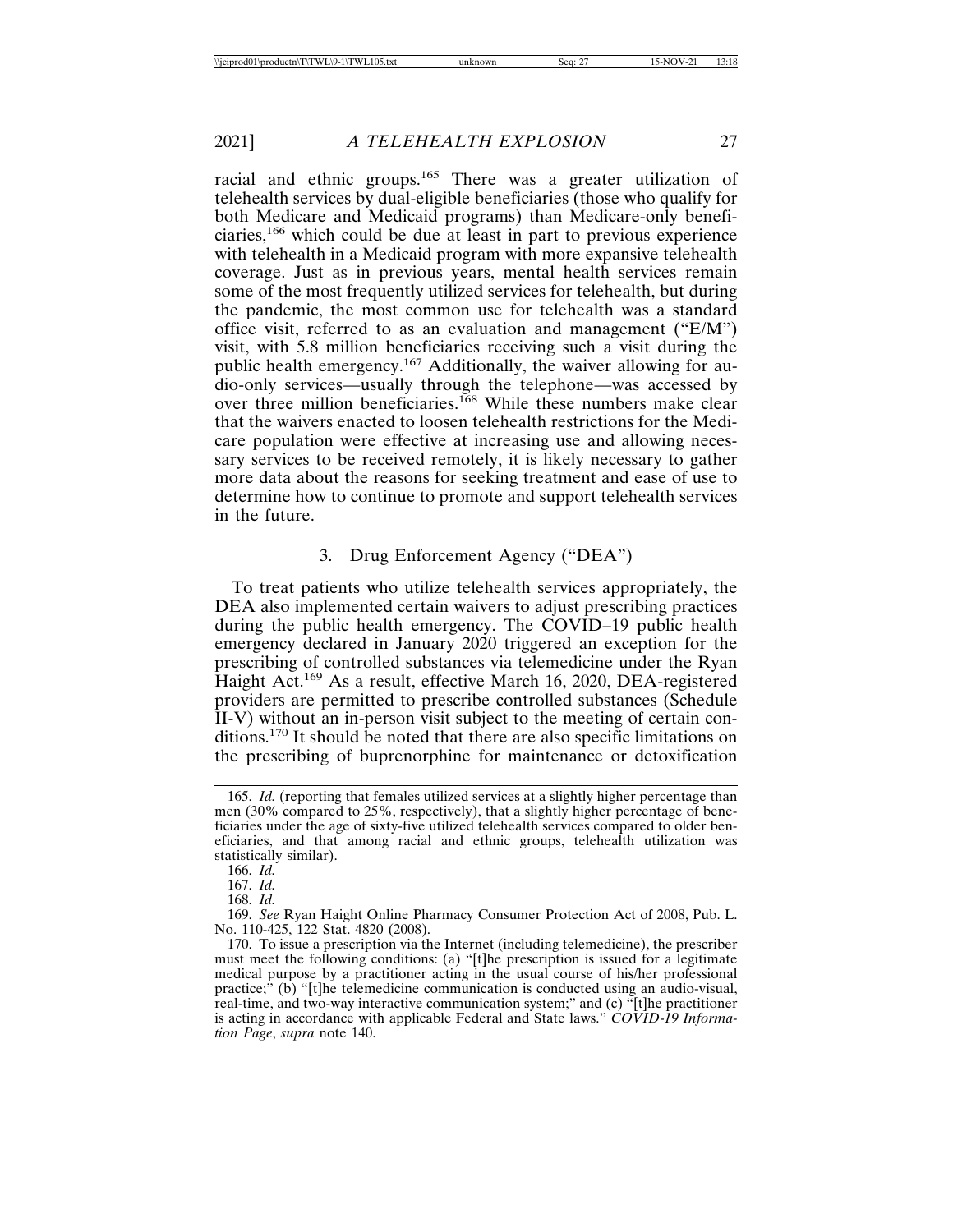treatment of an opioid use disorder and an outright prohibition of the prescribing of methadone.<sup>171</sup> As with other federal waivers, the waivers do not supersede or negate any state laws or regulations.<sup>172</sup>

Anecdotally, the ability to prescribe following a telemedicine visit may have had less of an effect on prescribing practices during the pandemic than the ability to order a ninety-day supply of medication.<sup>173</sup> In reviewing statistics regarding the filling of prescriptions during the pandemic, researchers found that the filling of prescriptions has largely decreased overall and that the filling of the most commonly prescribed medications continues to remain below pre-pandemic levels—with a few exceptions.174 For some individuals, the increased ninety-day supply reduced the need to fill orders as frequently, but observers are also concerned that the pandemic is causing individuals not to prioritize medications in the same way as they did before the pandemic.175 Some critics have stated that the waivers, while laudable, do not actually go far enough to truly increase the ability for prescribing via telehealth systems, including for palliative care patients, $176$  or have not really eased any burdens when it comes to medication changes or the distribution of samples.177 Thus, it is difficult to assess based on current data whether the relaxation of the prescribing limita-

172. *COVID-19 Information Page*, *supra* note 140. As stated in Part II, while controlled substances are typically under the jurisdiction of the DEA and non-controlled substances are regulated at the state level, some states have in recent years enacted laws further restricting the prescribing of controlled substances, primarily for opioid prescriptions. *See infra* Part III.B.

173. Regina Schaffer, *Filling Prescriptions Becomes Easier for Some, Harder for Others During COVID-19*, HEALIO (May 22, 2020), https://www.healio.com/news/endocrinology/20200522/filling-prescriptions-becomes-easier-for-some-harder-forothers-during-covid19 [https://perma.cc/ LX4Q-RMZH].

174. Tori Marsh, *Live Updates: How Is COVID-19 Affecting Prescription Fills?*, GOODRX (June 16, 2020, 3:10 PM), https://www.goodrx.com/blog/medication-fillsrise-during-coronavirus-covid-19-pandemic/ [https://perma.cc/T84M-FVB4] (noting spikes in drugs for asthma and type 2 diabetes in mid-March with the remainder more common prescriptions dipping below previous fill levels).

175. *Id.*

176. Patrice Villars, Eric Widera & Chad D. Kollas, *To Protect Palliative Care Patients During the COVID-19 Pandemic, Allow More Flexibility to Prescribe Controlled Substances by Phone*, HEALTH AFFS. (Apr. 26, 2020), https://www.healthaffairs.org/ do/10.1377/hblog20200422.989316/full/ [https://perma.cc/JDQ7-NMYJ] (finding that too few patients who are receiving palliative care have access to video capability or an Internet connection to utilize the exceptions).

177. *See* Schaffer, *supra* note 173 ("'The issue has been that, sometimes, when we initiate a new therapy, we give people some samples,' [Satish K. Garg, M.D., professor of medicine and pediatrics at the Barbara Davis Center for Diabetes, University of Colorado Denver,] told *Endocrine Today*. 'For example, if I start someone on semaglutide  $\dots$ , I don't know if they are going to tolerate the drug, so I will give them the medication to try . . . . So now, we conduct the telehealth visit, and we ask

<sup>171.</sup> *FAQs: Provision of Methadone and Buprenorphine for the Treatment of Opioid Use Disorder in the COVID-19 Emergency*, SUBSTANCE ABUSE & MENTAL HEALTH SERVS. ADMIN., https://www.samhsa.gov/sites/default/files/faqs-for-oud-prescribing-and-dispensing.pdf (Apr. 21, 2020) [https://perma.cc/63UE-Q74Y] (specifying different treatment for buprenorphine and methadone).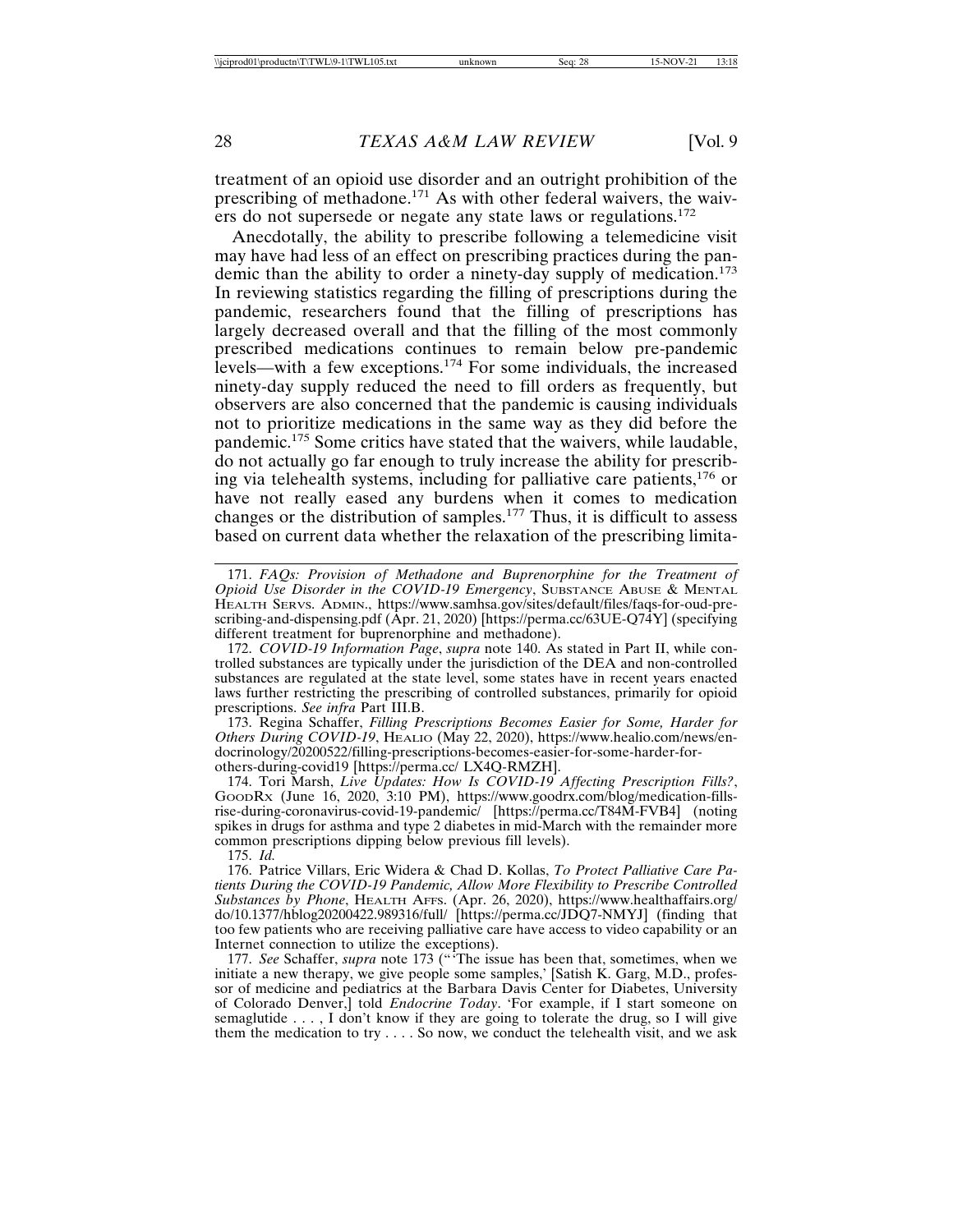tions under the Ryan Haight Act is driving increased prescribing as a result of a telehealth visit or service.

# 4. Centers for Medicare and Medicaid Services ("CMS")— Medicaid

While HHS's public health emergency declaration did not necessarily require states to take any action or issue any waivers of state law provisions, many states also waived certain telehealth restrictions under their Medicaid programs or for commercial insurance companies operating in-state. The Kaiser Family Foundation summarized ways in which states have expanded telehealth in their Medicaid programs into four general categories: (1) population expansion, by increasing the number of Medicaid beneficiaries who can utilize telehealth services; (2) service and payment rate expansion, by adding additional coverage for services rendered via telehealth that are reimbursable and adjusting the payment or lowering the cost sharing obligations; (3) technology expansion, by increasing the types of technology that can be used for telehealth services and the originating and distant sites at which such services can be rendered; and  $(4)$  provider expansion, by adding to the types of providers who are eligible to deliver telehealth services.178 Thus, many of the changes imposed at the state level for Medicaid programs mirror changes implemented at the federal level to the Medicare program.179 Unlike Medicare, however, states have a great deal of discretion with their individual Medicaid programs and thus have an increased the ability to implement none, some, any, or all of these types of changes.<sup>180</sup>

As "telehealth" is not even defined in the federal Medicaid statute,181 states operating traditional Medicaid programs have broad discretion regarding telehealth services generally, including applicable

180. In fact, many of the states operate their Medicaid programs off a 1115 waiver and thus have even greater discretion with their operation. Elizabeth Hinton et al., *10 Things to Know About Medicaid Managed Care*, KAISER FAM. FOUND. (Oct. 29, 2020), https://www.kff.org/medicaid/issue-brief/10-things-to-know-about-medicaidmanaged-care/ [https://perma.cc/5E8H-J4J7]. In Tennessee, for example, the Medicaid program, known as TennCare, is almost exclusively operated under contract between the state and various managed care companies. *See TennCare Overview*, TENN. DIV. TENNCARE, https://www.tn.gov/tenncare/information-statistics/tenncare-overview.html [https://perma.cc/ERF4-4KTN] [hereinafter *TennCare Overview*]. Thus, any rules or regulations that could be imposed at the federal level may be inapplicable to the extent that the regulations apply to a traditional Medicaid population.

181. Federal Medicaid regulations contain certain mandatory coverage categories and then certain optional coverage categories that states can choose to cover or not cover. *See* Kaiser Comm'n on Medicaid & Uninsured, *Medicaid: A Primer*, KAISER

our patients to come to our parking lot where we can give them the necessary [medicinal samples]. That is a little bit of a hurdle.'").

<sup>178.</sup> *See* Guth & Hinton, *supra* note 123.

<sup>179.</sup> Amwell, *COVID-19 and Telehealth Regulations in the States*, AMWELL BLOG (Apr. 01, 2020), https://business.amwell.com/covid-19-and-telehealth-regulations-inthe-states/ [https://perma.cc/U4YH-B7U5].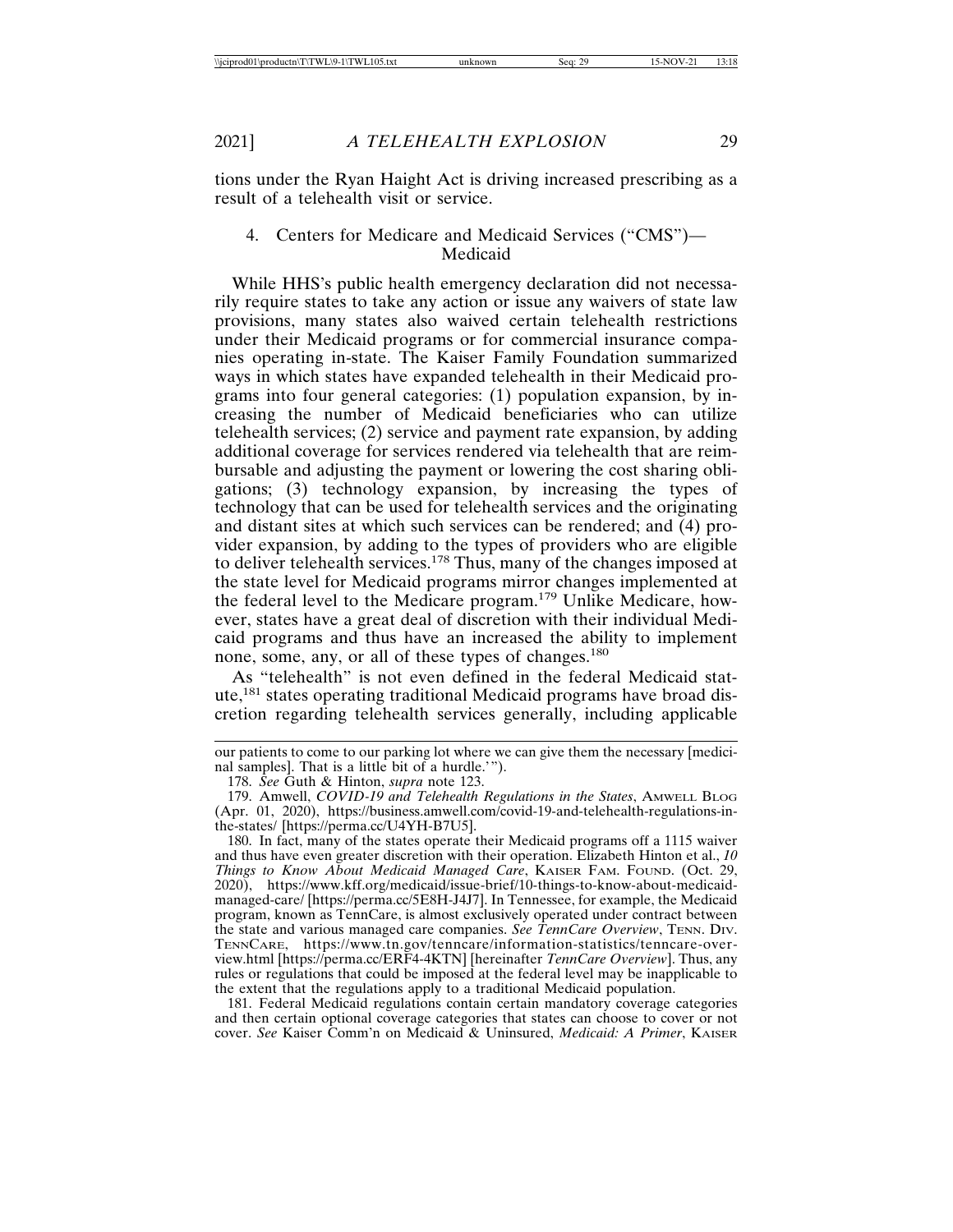coverage, limitations, and payment.182 Moreover, many states operate their Medicaid programs under a waiver from the federal government that permits states to implement a managed care delivery system by contracting with third-party managed care companies to administer benefits for all or a portion of the state's Medicaid beneficiaries.<sup>183</sup> For example, under a Section 1115 waiver, the State of Tennessee operates its Medicaid program, known as TennCare, as an "integrated, full-risk, managed care program" that covers the entire state's Medicaid population.184 Thus, decisions regarding coverage and reimbursement for telehealth services are largely in the control of managed care companies, subject to any state laws to which such companies are subject.

Due to the variability in the state approaches to telehealth before the coronavirus pandemic, there has not necessarily been broad uniformity in state Medicaid waivers for telehealth. There have, however, been some consistent changes across the states. First, to expand the population that can receive telehealth services during the public health emergency, all the states and the District of Columbia used Section 1135 waivers to permit providers who have equivalent licensure status to provide services across state lines to Medicaid beneficiaries.185 Some states have authorized additional payments for telehealth, some have included ancillary telehealth delivery costs, and the majority have implemented amendments to enable virtual eligibility assessments for home and community-based services and allow electronic service delivery.186 To expand the coverage of telehealth services that are offered, nearly all states have issued guidance to expand coverage, including one or more of the following: waiving requirements for an established provider-patient relationship; establishing payment parity for *some* services and waiving or lowering applicable co-payment obligations; permitting FQHCs and RHCs institutional providers that already treat a disproportionate number of Medicaid patients—to provide telehealth services as the distant site; allowing a patient's home to serve as an originating site for telehealth services; and expanding the types of technologies or modalities that patients and providers can utilize for rendering telehealth services.<sup>187</sup> A number of states have also taken more specific action regarding particular types of medical care to broaden telehealth access, includ-

- 185. *See* Guth & Hinton, *supra* note 123.
- 186. *Id.*
- 187. *Id.*

FAM. FOUND. 5–6 (Mar. 2013), https://www.kff.org/wp-content/uploads/2010/06/7334- 05.pdf [https://perma.cc/8EHN-NVTA].

<sup>182.</sup> *See* Guth & Hinton, *supra* note 123.

<sup>183.</sup> *See Managed Care Authorities*, MEDICAID.GOV, https://www.medicaid.gov/ medicaid/managed-care/managed-care-authorities/index.html [https://perma.cc/ RS6U-WZGJ].

<sup>184.</sup> *See TennCare Overview*, *supra* note 180.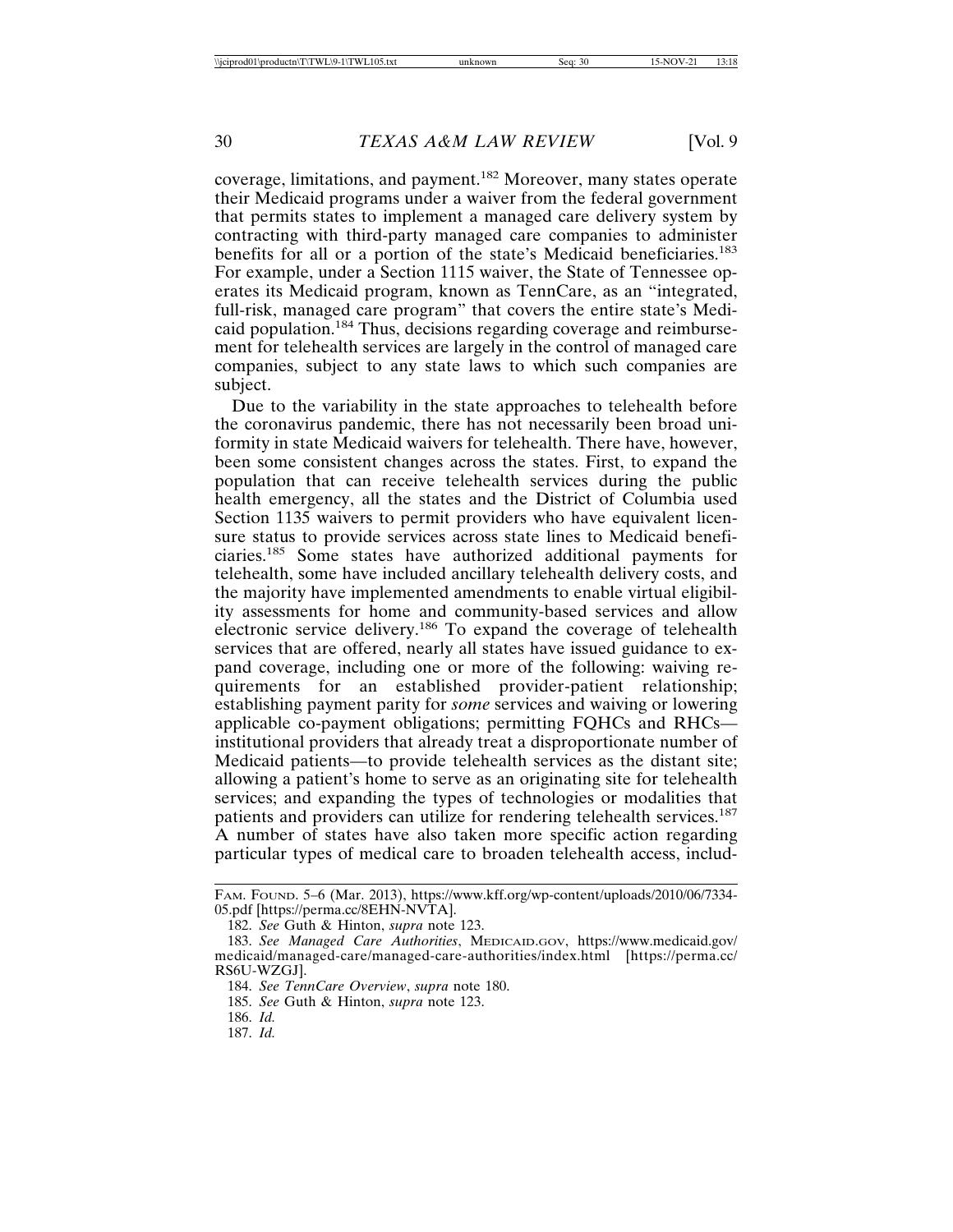ing behavioral health services, pediatric services, reproductive and maternal health services, COVID–19-specific services, dental services, speech therapy, physical therapy, and occupational therapy services.<sup>188</sup>

These changes, while laudable, will nevertheless be difficult to implement in a way that will spur widespread telehealth use due to continued infrastructure challenges in the Medicaid population. According to data from 2017, about one-quarter of Medicaid eligible adults reported that they never use a computer, and about the same percentage reported that they never use the Internet.189 Further, according to the Federal Communications Commission, adults in rural areas, who are also more likely to have Medicaid coverage, lack sufficient access to broadband, making many telehealth services that require an Internet connection largely inaccessible during the public health emergency.<sup>190</sup> Although perhaps it is still a bit early to analyze fully and assess comprehensive reports regarding failures and successes or even increased use of telehealth services in Medicaid populations under the relaxed restrictions, the growth in use and adoption of telehealth services in the Medicaid population is likely to lag slightly from the Medicare population or commercial insurers due to the high proportion of Medicaid beneficiaries who live in rural areas (about  $24\%$  of all non-elderly adults living in rural areas).<sup>191</sup> Even though rural areas have long been the focus of telehealth efforts as a means to improve access—especially in recent years, as there has been an increase in rural hospital closures and Medicaid beneficiary coverage reliable Internet access has remained a vexing problem that cannot likely be solved in the immediate future given the ongoing challenges with massive layoffs and an economic downturn.<sup>192</sup> There does appear to be anecdotal evidence that telehealth services in the Medicaid pop-

190. *See* Guth & Hinton, *supra* note 123.

<sup>188.</sup> *Id.* For a current map and current status of all actions that states have taken in response to their emergency authority under the COVID–19 public health emergency, see *Medicaid Emergency Authority Tracker: Approved State Actions to Address COVID-19*, KAISER FAM. FOUND. (July 1, 2021), https://www.kff.org/coronaviruscovid-19/issue-brief/medicaid-emergency-authority-tracker-approved-state-actions-toaddress-covid-19/ [https://perma.cc/AW3L-LVZW].

<sup>189.</sup> Rachel Garfield et al., *Understanding the Intersection of Medicaid and Work: What Does the Data Say?*, KAISER FAM. FOUND. (Aug. 2019), https://files.kff.org/attachment/Issue-Brief-Understanding-the-Intersection-of-Medicaid-and-Work-What-Does-the-Data-Say [https://perma.cc/J3S4-28M2].

<sup>191.</sup> *See* Julia Foutz, Samantha Argita & Rachel Garfield, *The Role of Medicaid in Rural America*, KAISER FAM. FOUND. (Apr. 25, 2017), https://www.kff.org/medicaid/ issue-brief/the-role-of-medicaid-in-rural-america/ [https://perma.cc/HUD7-YCPT].

<sup>192.</sup> Matthew Ralls & Lauren Moran, *Telehealth in Rural America: Disruptive Innovation for the Long Term?*, CTR. FOR HEALTH CARE STRATEGIES (June 19, 2020), https://www.chcs.org/news/telehealth-in-rural-america-disruptive-innovation-for-thelong-term/ [https://perma.cc/GPD4-NG9T].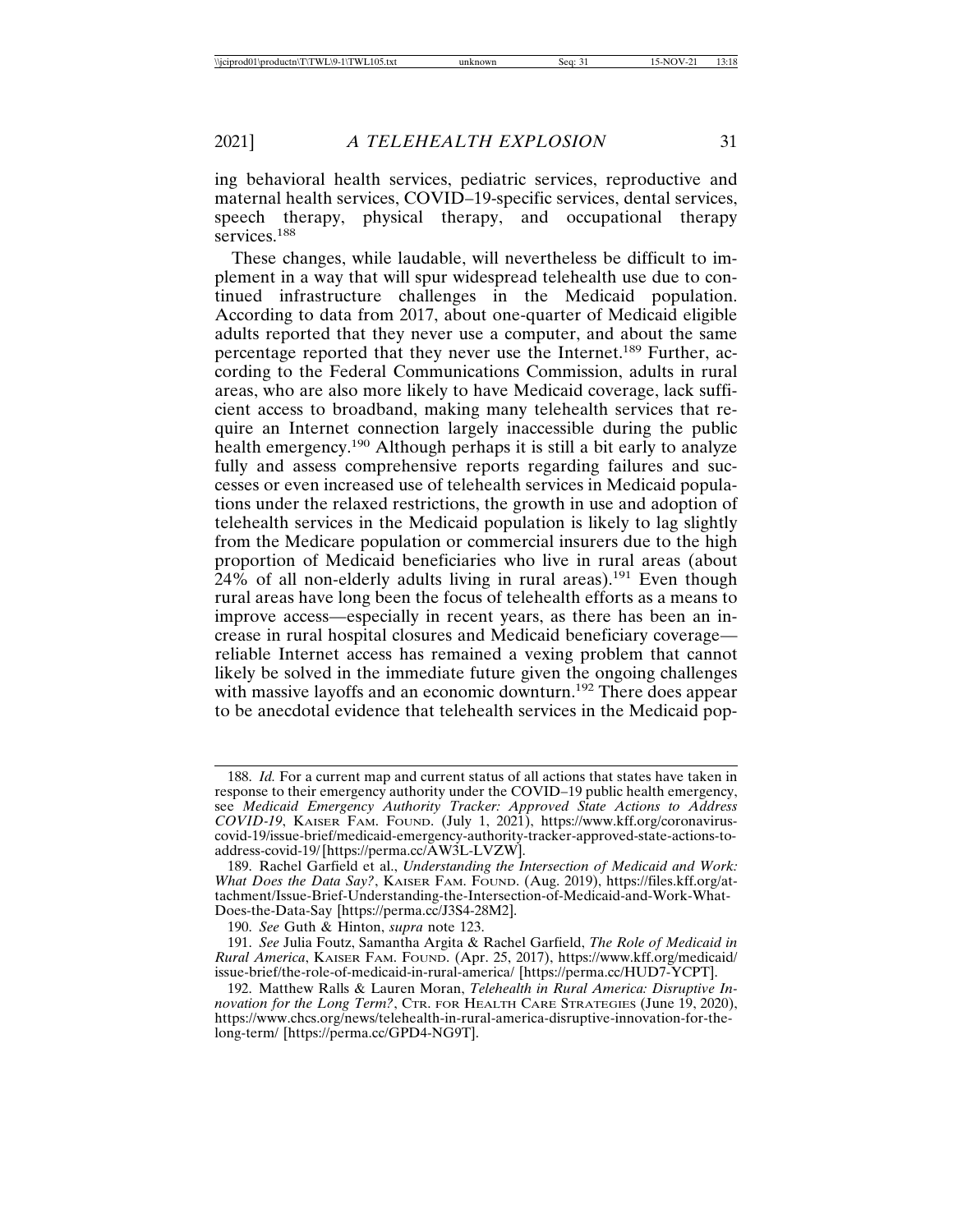ulation have increased with the waivers, at least in rural areas,<sup>193</sup> but the increased coverage and access provisions under state Medicaid programs will likely only be effective to the extent that reimbursement and payment support their use by providers.<sup>194</sup>

#### B. *State Changes to Telehealth Policy*

The various federal waivers enacted to enable increased use of telehealth services during the public health emergency did not supersede or override existing state laws and regulations. Therefore, even with all the waivers in place, states also needed to make amendments or changes to their laws to ease the use of telehealth services. Just like waivers under the Medicaid and Medicare programs, nearly all states have moved to temporarily waive licensure obligations, permitting providers with equivalent licenses in other states to practice telemedicine services.195 To facilitate more visits and enable online prescribing, many states waived the requirement that patients have an in-person visit with the provider before filling an online prescription although some states retained more protections for the prescribing of opioids.196 Finally, a majority of states have laws or regulations that require providers to document that the patient has provided informed consent regarding the rendering of a telehealth visit, including some states that require such consent to be in writing.<sup>197</sup> Some states that have such written consent requirements have issued waivers permitting the informed consent to be verbal.<sup>198</sup>

In addition to waivers to existing telehealth limitations and restrictions, a number of states have also increased their focus on both coverage parity and payment parity for telehealth services.<sup>199</sup> Before COVID–19, forty-two states and the District of Columbia had some sort of parity law requiring coverage or payment for telehealth services to be at least on par with healthcare services rendered in person.<sup>200</sup> Of those, eight states had telehealth payment parity laws, and

195. For a summary of all state approaches, see generally *U.S. States and Territories Modifying Requirements for Telehealth in Response to COVID-19*, *supra* note 10. 196. *Id.*

197. *See e.g.*, Mich. Exec. Order No. 2020-86 (June 29, 2020), https:// www.michigan.gov/whitmer/0,9309,7-387-90499\_90705-529458—,00.html [https:// perma.cc/M762-8XAB]; Cal. Exec. Order N-43-20 (Apr. 3, 2020), https:// www.gov.ca.gov/wp-content/uploads/2020/04/4.3.20-EO-N-43-20.pdf [https://perma.cc/ M5XB-HAH7].

198. *See* Mich. Exec. Order No. 2020-86, *supra* note 197.

199. Jared Augenstein et al., *supra* note 133.

200. *See Reimbursement Report*, *supra* note 129, at 11 (noting further that some states have enacted laws requiring both payment parity and coverage parity).

<sup>193.</sup> *Telehealth and COVID-19 in Rural Areas*, BIPARTISAN POL'Y CTR. (June 4, 2020, 10:00 AM), https://bipartisanpolicy.org/event/telehealth-and-covid-19-in-ruralareas/ [https://perma.cc/9D95-JZC9].

<sup>194.</sup> *See* Ralls & Moran, *supra* note 192 (noting that funding is key to driving telehealth in rural communities).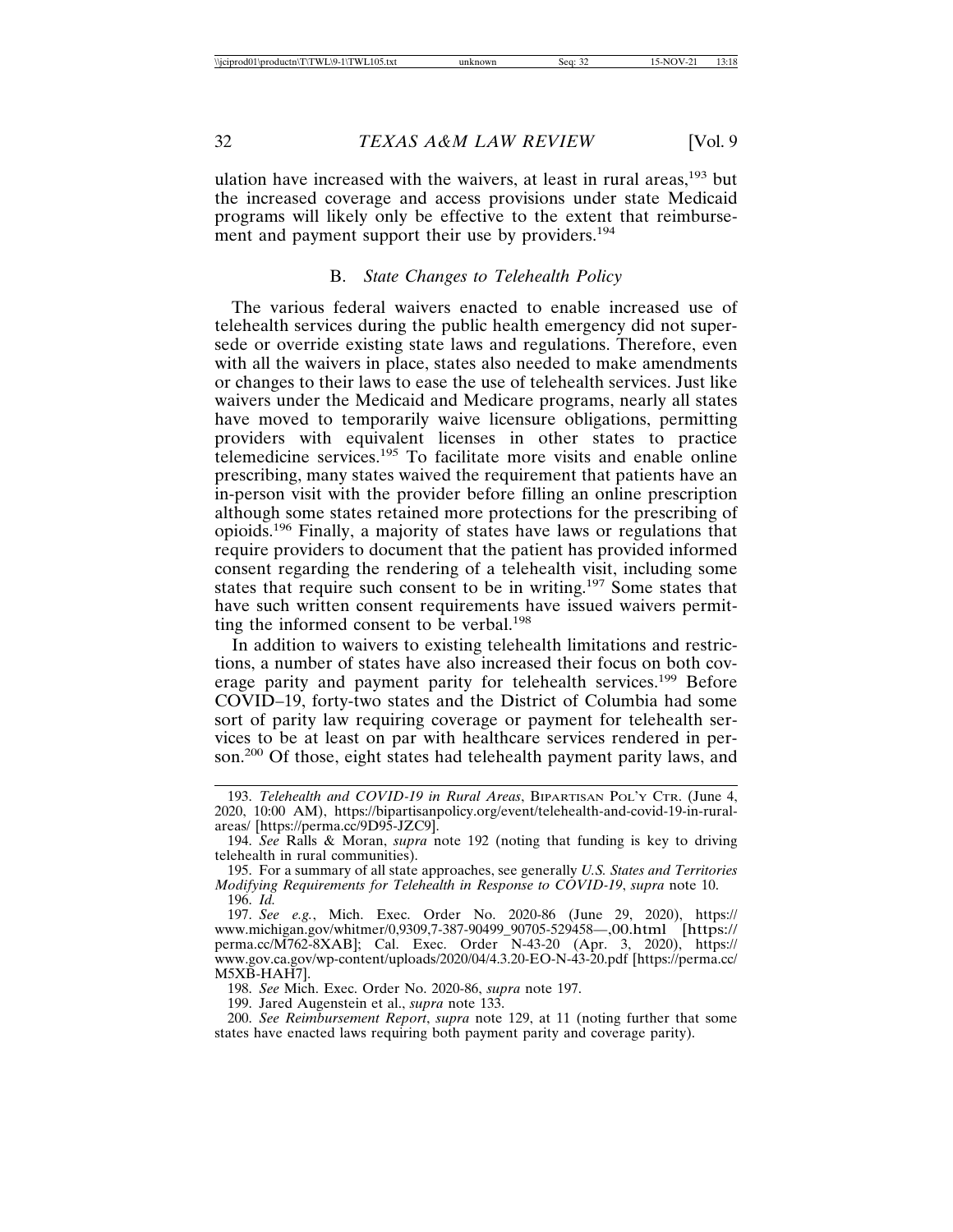an additional three states enacted payment parity laws during the pandemic, which went into effect on January 1, 2021.<sup>201</sup> Further, several states enacted legislation responsive to the pandemic to expand telehealth services and, hopefully, create greater capacity for the administration of healthcare services outside of hospitals and facilities.202 The newly enacted state laws vary but include coverage and payment parity,<sup>203</sup> increased access to behavioral health services through telehealth,204 amendments to remove requirements for previously established relationship or in-person visits,<sup>205</sup> altering definitions and adding to permissible services,<sup>206</sup> and licensure changes.<sup>207</sup> Some states enacted these laws to clarify and enhance telehealth services in their states, and others enacted these laws likely out of necessity to allow federal waivers to take effect. At least two states initially enacted telehealth waivers in response to the coronavirus pandemic and have since made such waivers permanent to expand telehealth service access.208 Idaho's Governor said this of his state's adoption of permanent telehealth waivers:

Our loosening of healthcare rules since March helped to increase the use of telehealth services, made licensing easier, and strengthened the capacity of our healthcare workforce – all necessary to help our citizens during the global pandemic. We proved we could do it without compromising safety. Now it's time to make those healthcare advances permanent moving forward.209

201. *See id.* at 13–14; *see also* Jared Augenstein et al., *supra* note 133 (California, Arizona, and Washington enacted laws prior to the pandemic to become effective in 2021 that would enact payment parity.). Pursuant to Executive Order 20-29, the Governor of Washington has ordered immediate implementation of the payment parity law during the COVID–19 pandemic to relieve demand on the health care system. Wash. Proclamation 20-29 Telemedicine (Feb. 29, 2020), https://www.governor.wa.gov /sites/default/files/proclamations/20-29%20Coronovirus%20OIC%20%28 tmp%29.pdf [https://perma.cc/XD34-QYHE].

202. *See* Jared Augenstein et al., *supra* note 133.

203. SCS HB 29(HSS) am S (Alaska 2020); S.B. 20-212, 73rd Gen. Assemb., Reg. Sess. (Colo. 2020); H.B. 530, 2020 Reg. Sess., 2020 La. Acts 276; H.B. 313, 2020 Gen. Sess. (Utah 2020); H.B. 4003 (W.Va. 2020).

204. S. File 2261, 88th Gen. Assemb. (Iowa 2020); H.B. 449, 2020 Reg. Sess., 2020 La. Acts 191.

205. S.B. 20-212, 73rd Gen. Assemb. (Colo. 2020); S.B. 402, 2020 Gen. Assemb., Reg. Sess (Md. 2020); H.B. 5412, 100th Leg. Reg. Sess., 2020 Mich. Pub. Acts 97; H.B. 5413, 100th Leg. Reg. Sess., 2020 Mich. Pub. Acts 98; H.B. 1682, 100th Gen. Assemb., 2d Reg. Sess. (Mo. 2020).

206. H.B. 348, 150th Gen. Assemb. (Del. 2020); S.P. 676, 129th Me. Leg., 2d Reg. Sess. (2020); H.B. 8416, 2017-2018 Leg. Sess. (N.Y. 2020).

207. S.B. 361, Gen. Assemb., 2020 N.C. Sess. Laws 2020-82; H.B. 1701, Gen. Assemb., 2020 Va. Acts 368.

208. Shelby Livingston, *Some States Cement COVID-19 Telehealth Expansions*, MOD. HEALTHCARE (July 8, 2020, 1:52 PM), https://www.modernhealthcare.com/lawregulation/some-states-cement-covid-19-telehealth-expansions [https://perma.cc/ 5Y23-ZV8Y].

209. *Id.*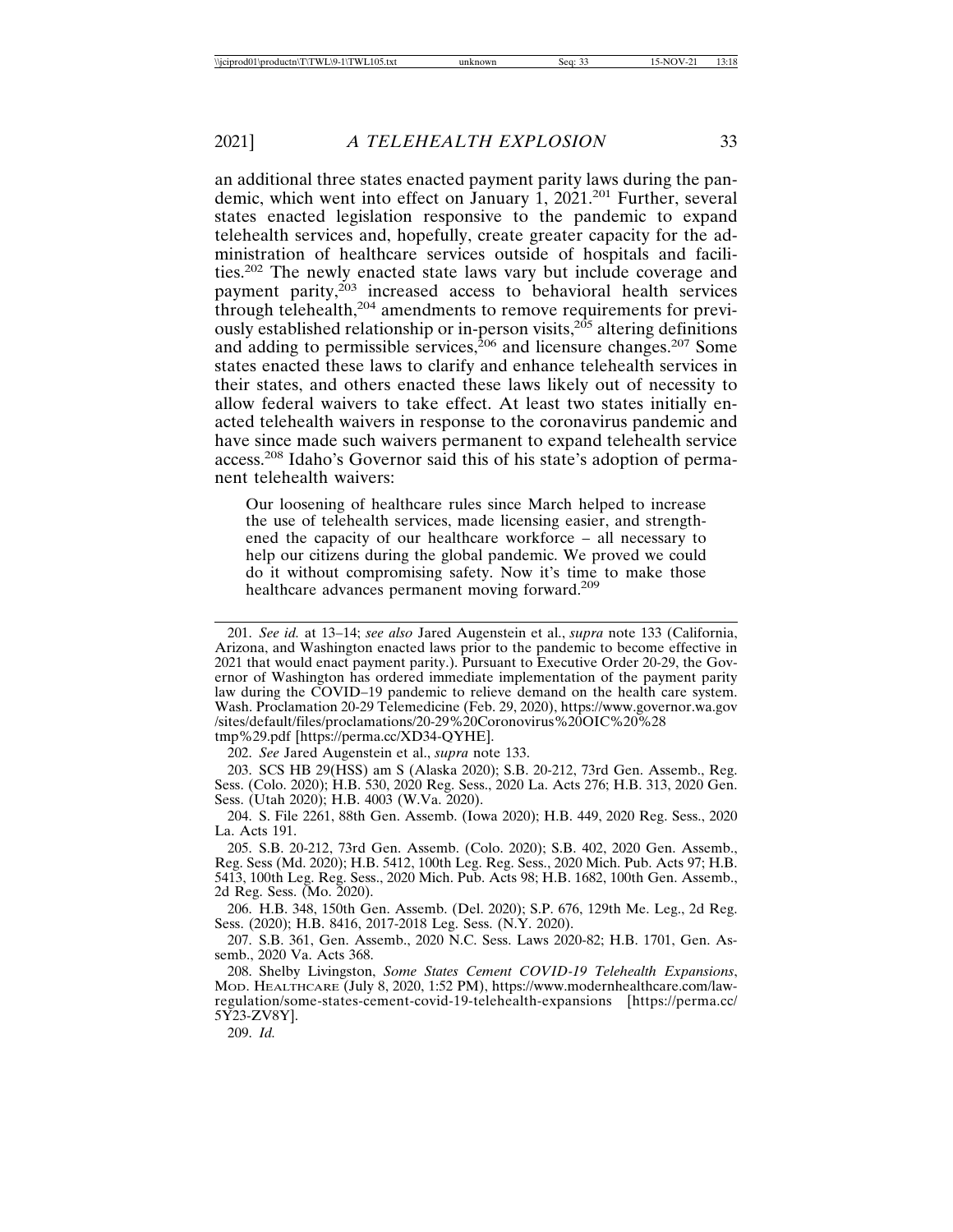Some state actions have required commercial health insurers to expand or increase telehealth use, and other commercial health insurers have taken action on their own in response to the pandemic to react to their beneficiaries' needs.210 Like the waivers and actions taken at the federal and state level, commercial insurers have made changes to expand coverage and access by expanding specialties that can utilize telehealth and permitting the number of members who can employ such services.<sup>211</sup> Additionally, they adjusted reimbursement to reduce cost-sharing obligations of beneficiaries and ensure payment parity.<sup>212</sup>

#### C. *Federal Financing Initiatives (CARES Act)*

Although waivers of existing limitations and restrictions have played a significant factor in reducing barriers to telehealth during the pandemic, funding for technology and other resources to expand telehealth services was also necessary. As part of the CARES Act, Congress appropriated additional funding under the Telehealth Network Grant Program, a program already in place that awards funds to providers and facilities in rural and medically underserved areas to invest in telehealth technology.213 The law further extends funding for the Telehealth Resource Center Grant Program, which provides federal funds for Telehealth Resource Centers.214 Reimbursement for telehealth services and funding to support technology and infrastructure to support a telehealth network are critical to the extent that telehealth services will be able to continue to be utilized and expanded—especially in rural and medically underserved communities.

When considering all the actions taken as a whole at the state and federal levels to enable greater access to telehealth services during the coronavirus pandemic, those efforts seemed to have most successfully increased access and capacity. According to a study researchers conducted at Harvard University and Phreesia, a healthcare technology company, the extreme decline in in-person health visits that began at approximately the second week of March 2020 was partially offset by an increase in telehealth visits during that same time.215 While it did

214. Telehealth Resource Centers were formed for the purpose of providing "assistance, education, and information to organizations and individuals who are actively providing or interested in providing health care at a distance." *Experts in the Field of Telehealth Education and Implementation*, NAT'L CONSORTIUM OF TELEHEALTH RES. CTRS., https://www.telehealthresourcecenter.org/ [https://perma.cc/8VUU-CMVL].

<sup>210.</sup> *See generally* Weigel, *supra* note 4.

<sup>211.</sup> *Id.*

<sup>212.</sup> *Id.*

<sup>213.</sup> CARES Act, Pub. L. 116-136, § 3213, 134 Stat. 281, 370 (2020); *HHS Awards Nearly \$165 Million to Combat the COVID-19 Pandemic in Rural Communities*, U.S. DEP'T OF HEALTH & HUM. SERVS. (Apr. 22, 2020), https://www.hhs.gov/about/news/ 2020/04/22/hhs-awards-nearly-165-million-to-combat-covid19-pandemic-in-rural-communities.html [https://perma.cc/6A7C-FHX3].

<sup>215.</sup> Ateev Mehrotra et al., *The Impact of the COVID-19 Pandemic on Outpatient Visits: A Rebound Emerges*, COMMONWEALTH FUND (May 19, 2020), https://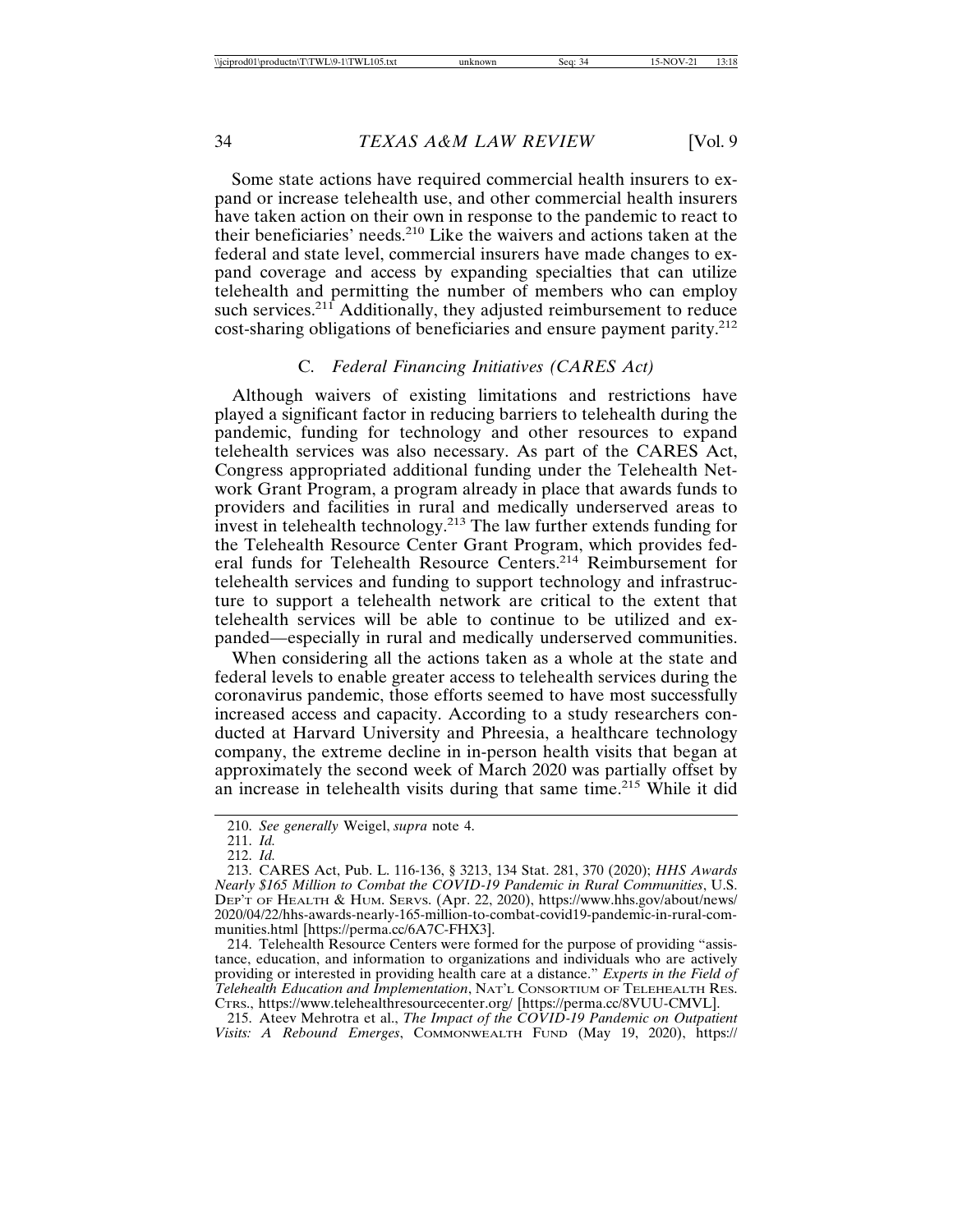not get close to replacing in-person visits—especially for specialties in which telehealth is virtually impossible, such as surgery—it did enable continued and expanded healthcare services.<sup>216</sup> Further, the researchers estimated that the number of telehealth visits during the initial stages of COVID–19 stay-at-home orders was actually underestimated because of systems not initially being set up to schedule and track these types of visits.217 Because telehealth, as a tool, is not intended ever to wholly replace in-person healthcare services, critics view the value in telehealth services as helping to divert volume from busy emergency rooms, which helps move patients more efficiently and safely to the right specialty and helps avoid exposures to unrelated infectious diseases—including COVID–19.218 Further, the way in which the pandemic forced telehealth to the forefront prompted both patients *and* providers, some of whom may have been reticent or uncomfortable with telehealth previously, into trying new methods, new approaches, and new technologies.219 All this will ease future use of telehealth services, as providers and patients have had to learn new methods and technologies out of necessity and, such use may have helped remove some of the stigma or fear that patients and providers may have felt in the past. Researchers have noted the following:

The impact of telemedicine on COVID-19 response is matched by a likely enduring impact of COVID-19 on telemedicine, and through it on healthcare delivery in general, with a new reality of a broad population of Americans and their providers who are getting a crash course in using telemedicine tools, experiencing their capabilities, and establishing comfort and expectations of their widespread availability.<sup>220</sup>

Thus, while the waivers and amendments to existing federal and state laws and regulations and the enactment of new state laws have been complex, such actions have largely been beneficial and have paved the way for telehealth to lessen the burdens on the healthcare system during a time that any stressors can be devastating.

#### IV. THE PATH FORWARD FOR REGULATION OF TELEHEALTH **SERVICES**

Most observers, including legislators, administrators, and regulators, seem to agree that going back to the previous telehealth regulatory regime once the COVID–19 public health emergency has been

www.commonwealthfund.org/publications/2020/apr/impact-covid-19-outpatient-visits [https://perma.cc/5YG3-CXW4].

<sup>216.</sup> *Id.*

<sup>217.</sup> *Id.*

<sup>218.</sup> Devin M. Mann et al., *COVID-19 Transforms Health Care Through Telemedicine: Evidence from the Field*, 27 J. AM. MED. INFORMATICS ASS'N 1132, 1134 (2020).

<sup>219.</sup> *Id.* at 1135 (showing the increase in use by providers and patients).

<sup>220.</sup> *Id.* at 1135–36.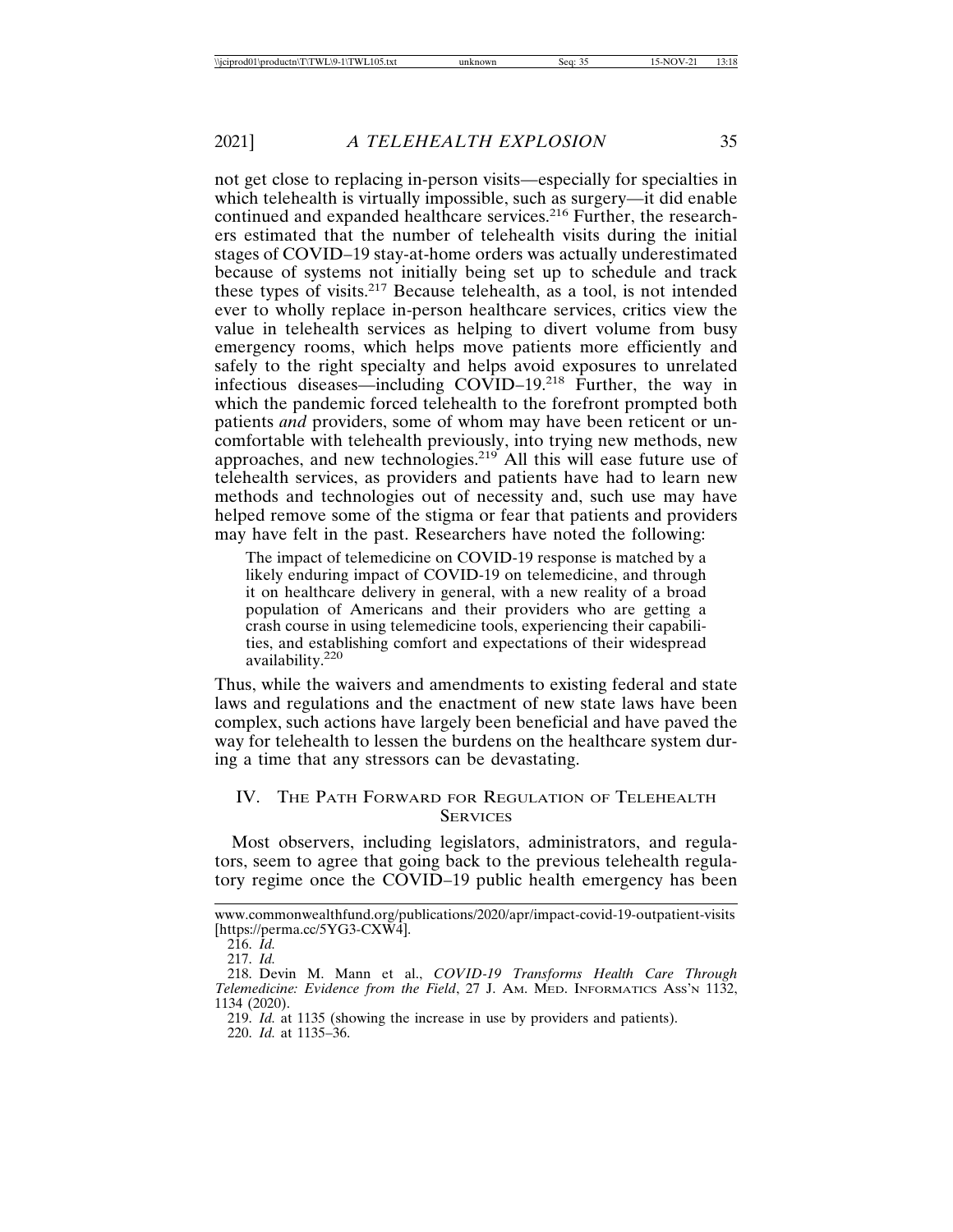lifted would be a mistake. Indeed, telehealth and its potential ability to improve healthcare access for all Americans at this time—and especially rural Americans in the future—has gotten attention at the highest levels of government. On August 3, 2020, President Trump issued an executive order reiterating the need for improved access to health care through telehealth especially in rural areas.221 The order proposed establishing new payment models for telehealth in rural areas, increasing investments and funds for physical and communications-related infrastructure in rural areas to enable telehealth services, increasing study regarding policy initiatives for improving the health of Americans living in rural communities, and reviewing the temporary measures in place under the public health emergency to determine which and to what extent such measures should be extended.<sup>222</sup> Similarly, then-CMS Administrator Seema Verma wrote an article in July 2020, stating publicly that CMS was open and willing to embrace the idea of a revised and reimagined telehealth approach.<sup>223</sup> Verma wrote:

With these transformative changes unleashed over the last several months, it's hard to imagine merely reverting to the way things were before. As the country re-opens, CMS is reviewing the flexibilities the administration has introduced and their early impact on Medicare beneficiaries to inform whether these changes should be made a permanent part of the Medicare program.224

Similarly, on June 15, 2020, thirty U.S. legislators—both Republicans and Democrats—sent a letter to then-Senate Majority Leader Mitch McConnell (R-Kentucky) and then-Senate Minority Leader Chuck Schumer (D-New York), $225$  asking Congress to adopt—on a permanent basis—the telehealth provisions set forth in the Creating Opportunities Now for Necessary and Effective Care Technologies for Health Act ("CONNECT for Health Act"), which were enacted on a temporary basis as part of the Coronavirus Preparedness and Response Supplemental and Appropriations Act of 2020 and the CARES Act.226 The CONNECT for Health Act permits the HHS

223. *See* Verma, *supra* note 160.

225. *See generally* Letter from Brian Schatz, Senator, U.S. Senate et al. to Mitch McConnell, Majority Leader, U.S. Senate and Charles Schumer, Minority Leader, U.S. Senate (June 15, 2020), https://www.schatz.senate.gov/imo/media/doc/Letter%20to%20leadership\_CONNECT%20for%20Health%20Act\_06.12.20.pdf [https:/ /perma.cc/BJA2-K8Z8] [hereinafter, *Ltr. to McConnell and Schumer*].

226. The CONNECT for Health Act was first introduced as legislation in 2016 and reintroduced to the 116th Congress in October of 2019. S. 2741, 116th Cong. (Oct. 30, 2019). It was proposed as bi-partisan legislation by Brian Schatz (D-Hi.) and co-sponsored initially by Roger Wicker (R-Ms.), Benjamin Cardin (D-Md.), John Thune (R-S.D.), Mark Warner (D-Va.), and Cindy Hyde-Smith (R-Ms.). *Id.* Provisions of the bill were adopted in parts of the CARES Act, Pub. L. 116-136, 134 Stat. 281 (2020), and the Coronavirus Preparedness and Response Supplemental and Appropriations Act of 2020, Pub. L. 116-123, 134 Stat. 146 (2020).

<sup>221.</sup> Exec. Order No. 13,941, 85 Fed. Reg. 47,881 (Aug. 6, 2020).

<sup>222.</sup> *Id.*

<sup>224.</sup> *Id.*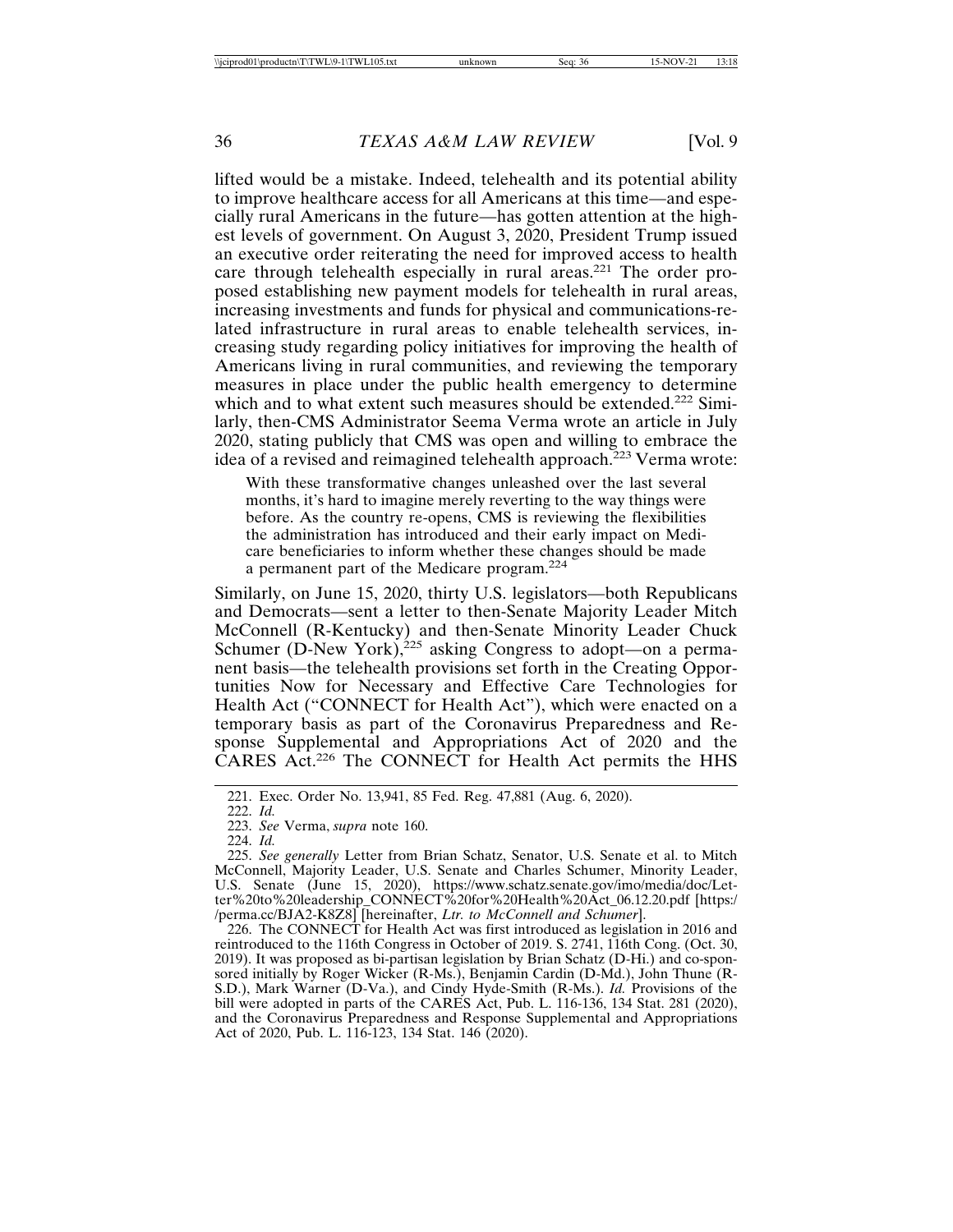Secretary to waive certain telehealth requirements under the Medicare program and the FQHCs and RHCs to serve as distant sites for telehealth services, and it allows for telehealth to constitute the necessary face-to-face visit required to recertify a patient for hospice care.227 The letter implored congressional action to expand the use of telehealth to realize known benefits of increasing access and coverage.228 It acknowledged, however, that more data and analytics were necessary to determine the best course of action for the future:

[W]e believe now is an important time to measure the impact of telehealth on Medicare. Specifically, the federal government should collect and analyze data on the impact of telehealth on utilization, quality, health outcomes, and spending during the COVID-19 pandemic. There is currently a scarcity of data available regarding the impact of telehealth on the Medicare program. This data would assist Congress in crafting additional policies to improve health outcomes and use resources more effectively.<sup>229</sup>

President Biden has largely stayed the course when it comes to telehealth, and Congress has pending bills that seek to make at least some of the current waivers permanent.<sup>230</sup>

In addition to executives, regulators, and legislators, providers have also made calls for extending the relaxed telehealth regime into the future, as it has ushered in increased flexibility and effectiveness in the delivery of care.231 For example, the American College of Physicians suggested to CMS to make the following temporary changes permanent: facility fee payments for provider-based hospital departments when the patient is located at home; flexibility regarding direct supervision requirements for physicians at teaching hospitals; waivers of geographic restrictions on originating sites; continued relaxation of requirements that would allow physicians to provide telehealth services across state lines; payment parity for audio-only and audio-video telehealth services as comparable to E/M visits; continued access to RPM services for new patients (as well established patients); and allowances for physicians to reduce or waive telehealth-related, costsharing requirements for patients.<sup>232</sup>

232. *Id.*

<sup>227.</sup> *Ltr. to McConnell and Schumer*, *supra* note 225, at 1.

<sup>228.</sup> *Id.*

<sup>229.</sup> *Id.* at 2.

<sup>230.</sup> Temporary Reciprocity to Ensure Access to Treatment Act (TREAT Act), H.R. 708, 117th Cong. (2021); Telehealth Modernization Act, S. 368, 117th Cong. (2021).

<sup>231.</sup> Revenue Cycle Advisor, *Providers Push to Extend Telehealth Policies and Waivers Beyond COVID-19*, HEALTHLEADERS (June 15, 2020), https:// www.healthleadersmedia.com/innovation/providers-push-extend-telehealth-policiesand-waivers-beyond-covid-19 [https://perma.cc/GBN6-DPPH] (summarizing a letter from the American College of Physicians ("ACP") to Seema Verma recommending that several telehealth waivers remain in place after the public emergency declaration has expired).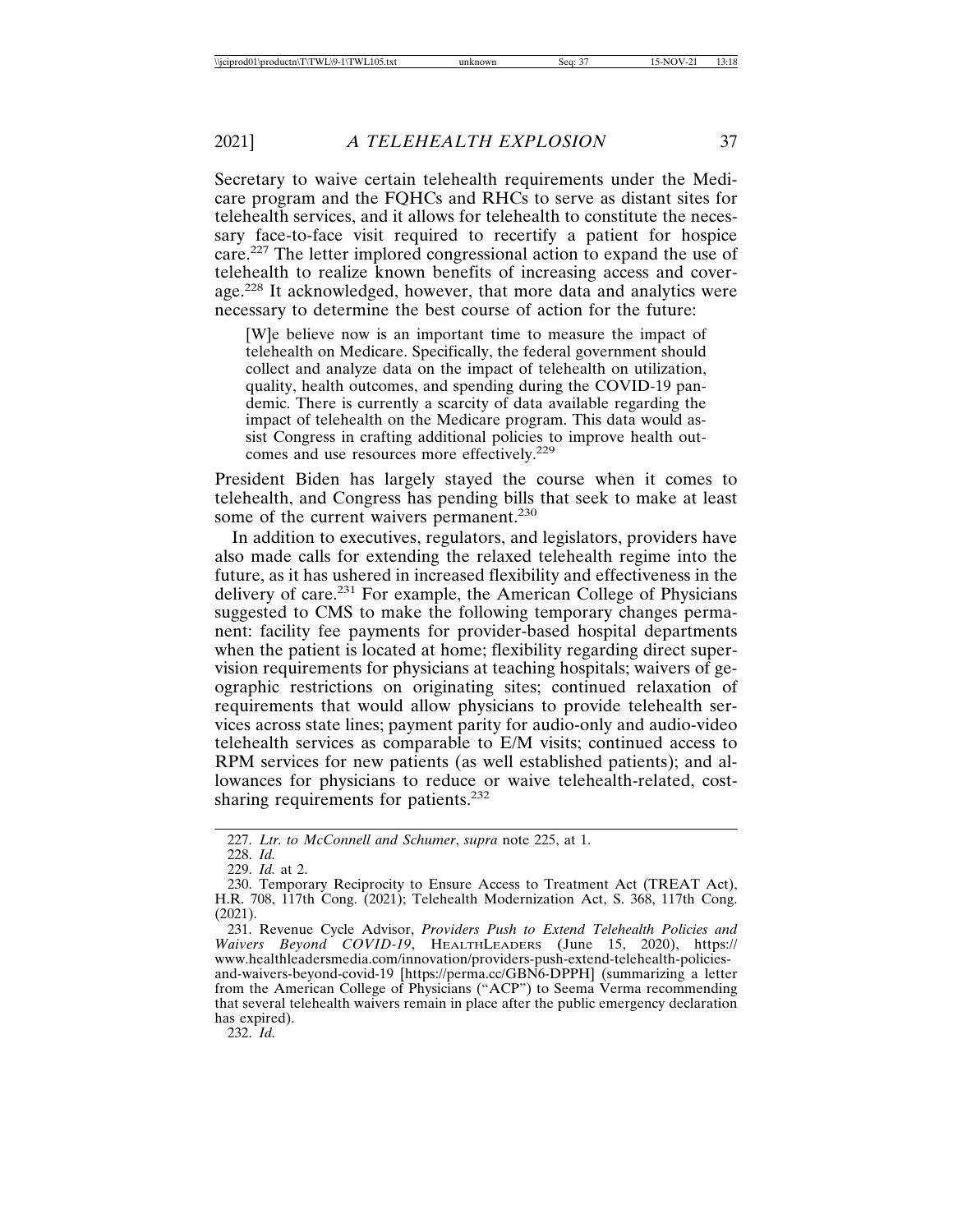Similarly, the American Hospital Association ("AHA") came out with its own list of telehealth waivers that it believes should become a permanent mainstay.233 In AHA's letter to CMS Administrator Verma, the organization stated that the experience with the pandemic has shown its members that many of the "flexibilities" that CMS has allowed during the public health emergency, including telehealth, can "[provide] for a better patient experience and high-quality outcomes in the long term."234 Regarding telehealth services specifically, the AHA suggested changes in three broad categories: (1) increased access and capacity, (2) increased payment flexibility, and (3) increased administrative flexibility.235 In connection with increased access and capacity, the AHA called for eliminating the originating and geographic site restrictions (and specifically for permitting patients to conduct visits from their homes), expanding provider eligibility for who can provide telehealth services, allowing hospice and home health providers to deliver telehealth services, allowing FQHCs and RHCs as distant sites, altering direct supervision rules to allow for virtual presence through audio/video real-time communications technology, and permitting continued use of everyday communications technologies such as FaceTime or Skype.236 As to greater payment flexibility, AHA requested allowing hospital outpatient departments and critical access hospitals to bill for telehealth services, allowing hospitals to bill as an originating site when conducting telehealth visits with patients in their homes, permitting the billing of new visits via telehealth (without initial in-person exam), expanding payment for services covered under the public health emergency, and treating RPM in a similar way to other telehealth technology.<sup>237</sup> Finally, the AHA suggested implementation of administrative flexibilities by allowing providers to provide Medicare telehealth via audio-only communications (such as phone calls) when medically appropriate, permitting hospice and home health face-to-face recertification visits via telehealth, continuing waiver of certain verbal order requirements to enable more frequent telehealth use, not requiring providers who render telehealth services from their homes to update the Medicare enrollment address, allowing virtual check-ins and e-visits for new patients, eliminating the need for a separate informed consent process for the telehealth visit itself (allowing instead the visit to constitute the

<sup>233.</sup> Jacqueline LaPointe, *AHA's List of COVID-19 Flexibilities That Should Stay and Go*, REVCYCLE INTEL. (July 2, 2020), https://revcycleintelligence.com/news/ahaslist-of-covid-19-flexibilities-that-should-stay-and-go [https://perma.cc/2CBQ-TZ46].

<sup>234.</sup> Letter from Am. Hosp. Ass'n to Seema Verma, CMS Adm'r, Ctrs. for Medicare & Medicaid Servs. (June 26, 2020), https://www.aha.org/system/files/media/file/ 2020/06/aha-urge-cms-to-extend-certain-covid-19-flexibilities-letter-6-26-20.pdf [https://perma.cc/3S9J-VU9C].

<sup>235.</sup> *Id.* at 2–3.

<sup>236.</sup> *Id.*

<sup>237.</sup> *Id.* at 3.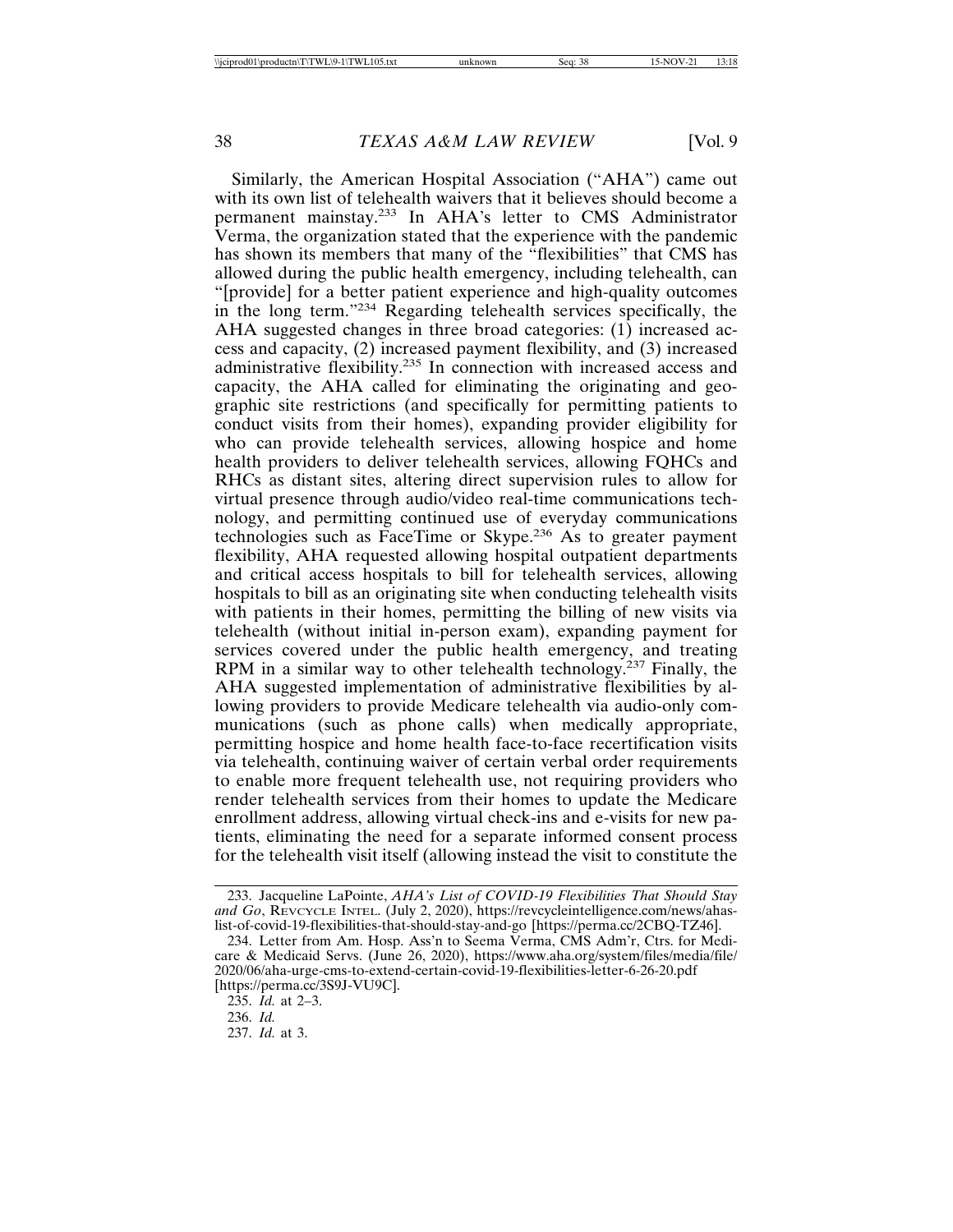informed consent), and allowing for providers who have state licensure reciprocity to obtain DEA registration in any such state.<sup>238</sup>

Lastly, in addition to providers advocating for more permanence in the loosening of restrictions, state agencies and legislatures have also begun focusing on whether waivers should realize more permanence in their state Medicaid programs and commercial insurance products. Several states have taken actions during the pandemic to enact new statutes or amend existing statutes to reduce the barriers for telehealth use, and other states have taken steps to codify what were previously temporary waivers.239 Still, other states are monitoring the impact of these waivers on the outcomes, effectiveness, and access to their Medicaid and general populations.<sup>240</sup>

Thus, after decades of slow, incremental growth of telehealth services, the coronavirus pandemic has put the need for telehealth services on the fast-track and seemingly provided the necessary momentum for telehealth to become finally more of a mainstay in the U.S. healthcare delivery system. Moreover, after near-constant partisan bickering over the last ten to twenty years about the organization and structure of the U.S. healthcare system, federal and state regulators and legislators agree with industry players and the public that some of the changes that have occurred during the public health emergency in connection with telehealth services *must* extend beyond the pandemic and that there is now no going back to the previous regulatory structure. Even with this agreement, how to accomplish this and what the new telehealth model should look like is still a matter for rigorous debate. Although the waivers have eased many of the structural barriers that plagued the pre-COVID–19 system to usher in more widespread use, concerns remain regarding access, outcomes, quality of care, privacy, and fraud.<sup>241</sup> Therefore, while there may be an inclination to capitalize on the current energy for telehealth expansion and permanently adopt the existing waivers, developing a telehealth structure that will be well-positioned to thrive in the future must be carefully thought out. It must strike the right balance between ease and simplicity of use and establishment of appropriate protections and limitations to safeguard patients, providers, and payors.

<sup>238.</sup> *Id.* at 3–4.

<sup>239.</sup> *See* Livingston, *supra* note 203.

<sup>240.</sup> *Id.*

<sup>241.</sup> *See generally* Daniel Young & Elizabeth Edwards, *Telehealth and Disability: Challenges and Opportunities for Care*, NAT'L HEALTH L. PROGRAM (May 6, 2020), https://healthlaw.org/telehealth-and-disability-challenges-and-opportunities-for-care/ [https://perma.cc/W4B6-8K98]; Carmel Shachar, Jaclyn Engel & Glyn Elwyn, *Implications for Telehealth in a Postpandemic Future*, JAMA NETWORK (June 16, 2020), https://jamanetwork.com/journals/jama/fullarticle/2766369 [https://perma.cc/Z6QT-56BR]; Maria Castellucci, *Telehealth Explosion Points to Need for More Research on Quality of Care Provided*, MOD. HEALTHCARE (June 18, 2020, 2:57 PM), https:// www.modernhealthcare.com/safety-quality/telehealth-explosion-points-need-moreresearch-quality-care-provided [https://perma.cc/M9DB-LH5S].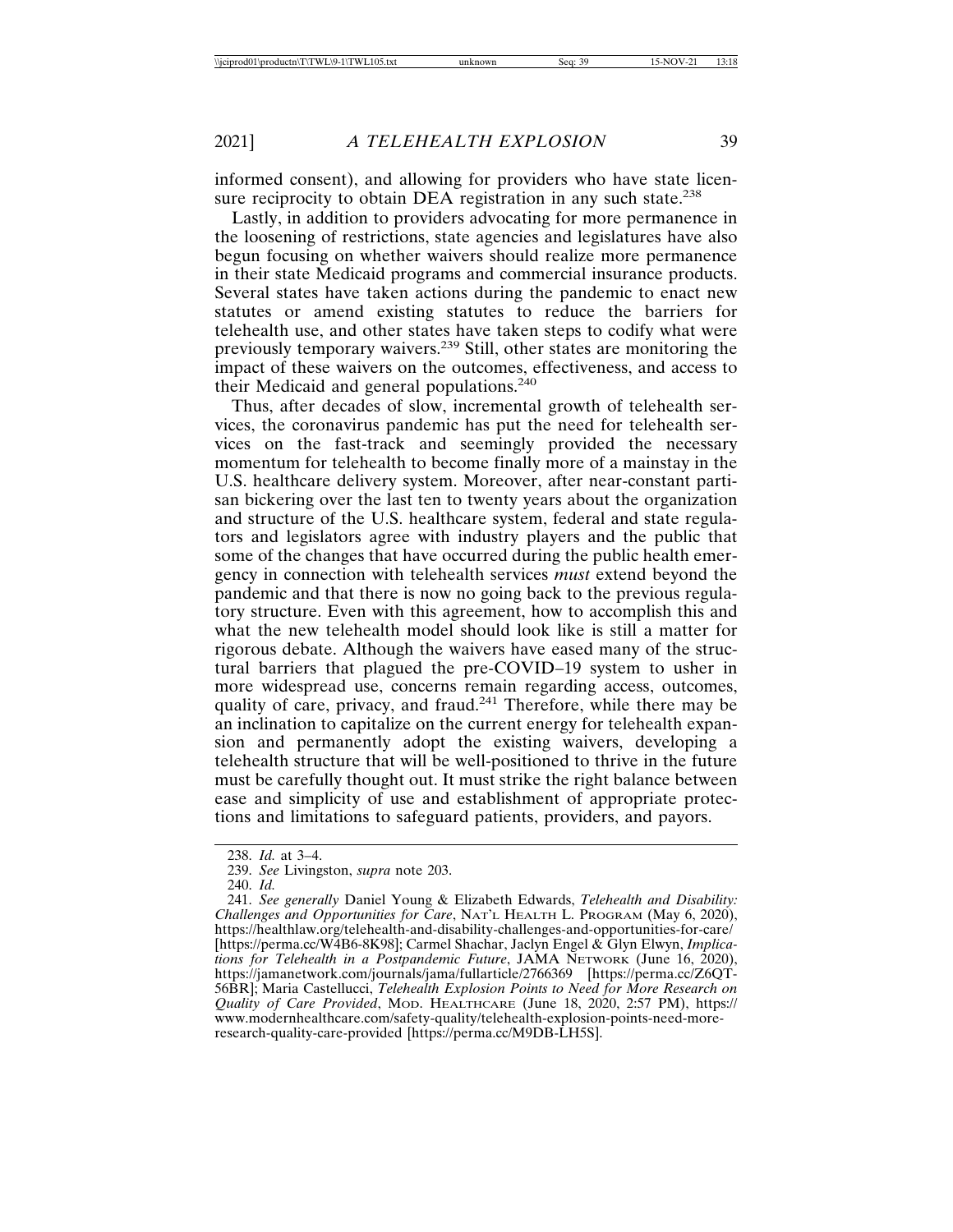Rather than offer suggestions for certain waivers that should become permanent or respond to specific proposals from trade associations, industry groups, or legislators, this Article advocates for a broader approach to telehealth in a post-pandemic world. Any new regulatory regime that emerges should not be a piecemeal adoption of particular regulations or laws or waivers but instead a comprehensive and integrative approach that is responsive to and founded upon evidenced-based data regarding outcomes and usage of telehealth services during the public health emergency. This is not to say that changes and adjustments to a new regulatory structure should be slow; indeed, it will be critical to take advantage of the momentum that the COVID–19 public health emergency has created for telehealth services. Many are studying and reviewing the impact that this newly relaxed regime has made on telehealth services during the public health emergency; but such studying should be continuous and ongoing, and the regulatory regime needs to be sufficiently flexible and nimble such that telehealth services can continue to grow and thrive but have sufficient controls. In considering the role of telehealth services within the U.S. healthcare delivery system in future years, regulators and legislators should weigh five key factors when restructuring and reorganizing existing laws and regulations.

#### A. *Legislative and Regulatory Coordination and Cooperation*

The first factor to be considered in telehealth regulation is better coordination and cooperation between state and federal regulators regarding defining and regulating telehealth services and a reduction of compliance complexity. As critics have studied telehealth and its successes and failures over the years, one of telehealth's most complex aspects is the multi-layered approach that requires providers to understand an intricate and sometimes conflicting regulatory structure involving state laws and regulations in the domicile state, state laws and regulations in other states, federal laws and regulations, federal reimbursement rules, state reimbursement rules, and all applicable laws, regulations, and contractual provisions of commercial insurers.<sup>242</sup> This aspect of telehealth was true before COVID–19, and the COVID–19 waivers have done little to address these complexities. Moreover, the pandemic revealed the obstacles that these complexities create when the time came to enable increased access to telehealth services across an entire country.

In enacting various federal waivers, HHS and the DEA noted specifically that the federal waivers did not supersede or make ineffective

<sup>242.</sup> *See supra* Part I (describing all of the various aspects of telehealth with which one would have to comply in order to provide a service and be able to seek reimbursement for such service).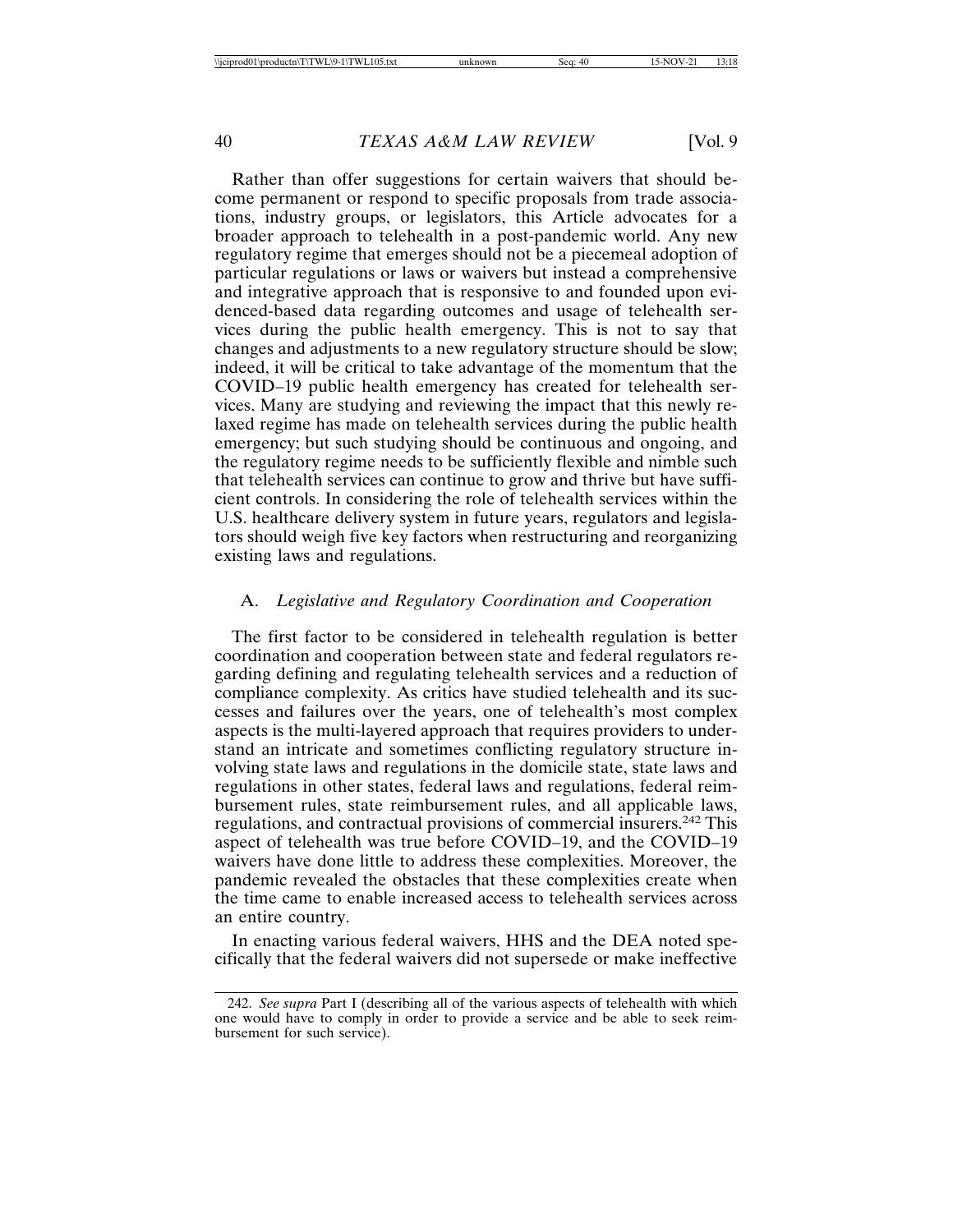any state laws or regulations that were in place.<sup>243</sup> Hence, even with a federal waiver, telehealth services might be no more accessible before or after the waiver if the state failed to adopt a similar waiver or amend an existing law. For example, as part of the response to the public health emergency, CMS waived any reimbursement restrictions that applied to physicians providing services to Medicare beneficiaries who were residents of another state.<sup>244</sup> If a state required that all providers who provide medical care to residents of the state be duly licensed in that state, then a waiver of certain reimbursement rules does nothing to actually permit such telehealth services to take place without the state relaxing its own licensure restrictions to allow such telehealth services to take place. While efforts to expand telehealth services between the state and federal governments have been surprisingly coordinated during the COVID–19 pandemic, the sheer volume of waivers and legal actions necessary to accomplish such coordination makes plain that the myriad state and federal authorities necessary to accomplish a single action in the telehealth arena has hindered growth and will continue to hamper progress if not ameliorated to some extent.245 It will therefore be imperative for the federal government and states to work together to create a regulatory regime that is less complex and less confusing for the providers and patients who are trying to operate within its confines.

One potential solution could be for the federal government to create incentives that would encourage states to coordinate with one another and with the federal government on a basic regulatory structure for telehealth. Further, Congress, in coordination with HHS, should establish a definitional framework for telehealth services to ensure that the states and federal government are operating off the same general terms and from the same general premise for purposes of regulating telehealth services. Having an established definition for telehealth and for its various subparts would enable the federal and state governments to better coordinate a basic organizational framework for telehealth services that would give providers and patients a clearer understanding of basic rules. Additionally, programs such as the Compact, in which states coordinate licensure across state lines based on agreed-upon minimum qualifications, would ease the way for federal reimbursement changes that also permit intrastate medical services. With an established framework for telehealth services, states will be better able to engage in legislative redesign that creates consistency between the state and federal governments and among the states. Reducing compliance complexities will likewise decrease the administra-

<sup>243.</sup> *COVID-19 Information Page*, *supra* note 140; *see supra* text accompanying note 172.

<sup>244.</sup> *COVID-19 Emergency Declaration Blanket Waivers for Health Care Providers*, *supra* note 141, at 34–35.

<sup>245.</sup> *See generally id.* (indicating CMS's volume of enacted waivers).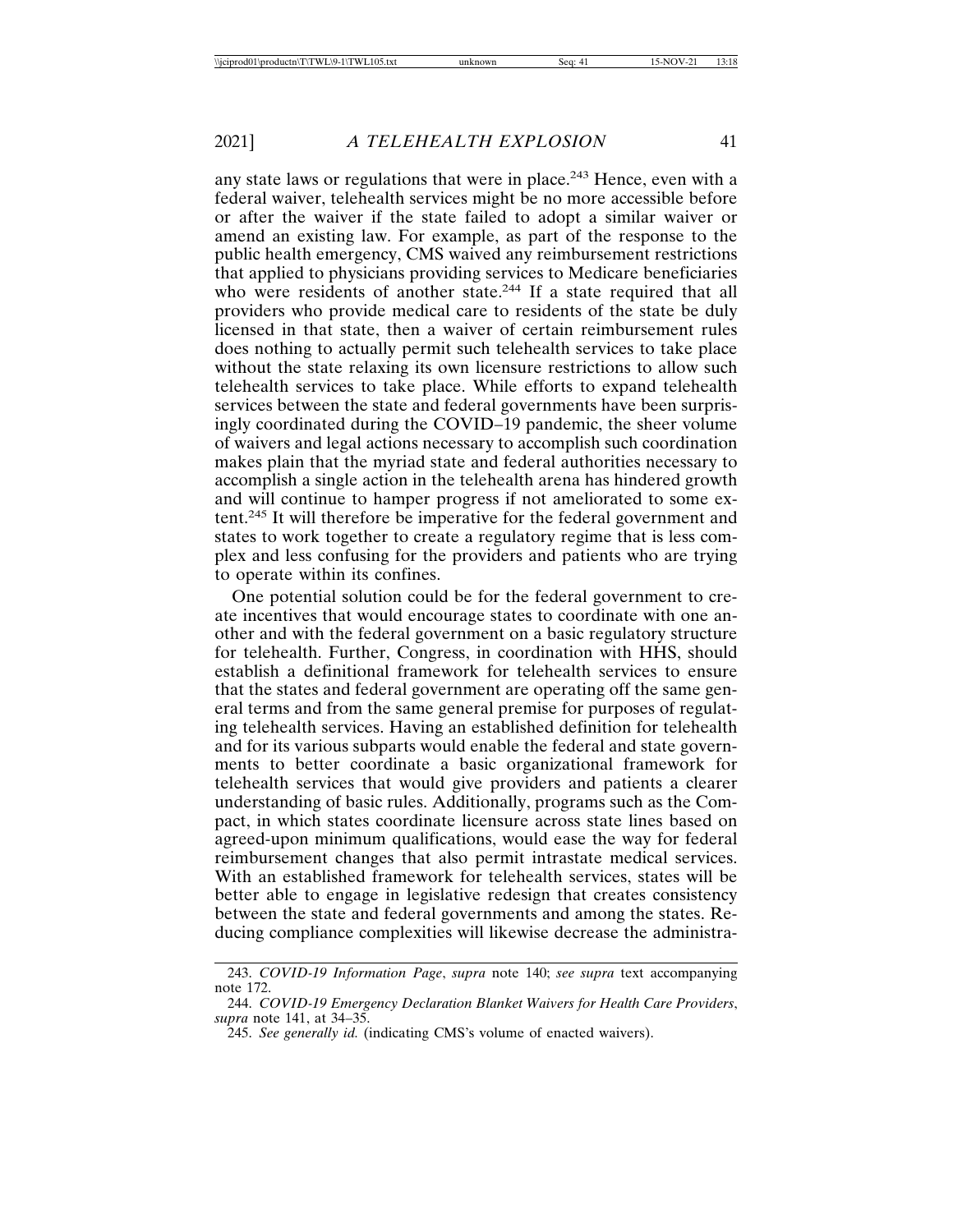tive burden for providers and enable more providers to invest in telehealth technologies and infrastructure.

#### B. *Reduce Geographic and Locality Barriers*

The second factor that federal and state regulators need to consider when re-conceptualizing telehealth regulation is reducing the controls at the state and federal levels that continue to tie telehealth services to a physical location in the same way an in-person visit is tied. The very nature of telehealth services implies that it aspires to operate independently of geographic or physical barriers and expects to permit the rendering of services such that two parties can connect without having to be physically together. Restrictions and limitations that create barriers on the location of the patient or the provider hinder telehealth services' benefits. For example, access to care—especially specialty care—in rural communities remains one of the biggest challenges in improving health outcomes in rural communities.<sup>246</sup> Yet Medicare reimbursement rules since their inception have required patients to seek telehealth services at a particular location, typically a facility,  $247$  and have services rendered at that remote facility, usually in the same state as the patient and provided by a provider licensed in the state.<sup>248</sup> Although there are advantages to making facilities available to serve as originating sites to provide a resource for technology and infrastructure, and although these originating sites can also serve as a means of verifying the necessity and propriety of the service, limiting the services to such locations negates the access and coverage that telehealth is intended to accomplish.249 Further, any advantages that the establishment of an originating site creates are all but eliminated when reimbursement rates are so low that sites have little incentive to provide the service or to submit the associated claims.250 It seems clear that untethering virtual services from a specific physical location and permitting such services to occur from a patient's home, whether rural or urban, have made telehealth services more accessible to patients and thus more viable as a robust aspect of the healthcare delivery model.251

<sup>246.</sup> *See* Ralls & Moran, *supra* note 192.

<sup>247. 42</sup> C.F.R. §§ 410.78(b)(1),(3) (2021); Gilman & Stensland*, supra* note 65, at E5–7.

<sup>248. §§ 410.78(</sup>b)(1),(3); *see* Gilman & Stensland*, supra* note 65, at E3.

<sup>249.</sup> *See* Weigel et al., *supra* note 4.

<sup>250.</sup> *See* Gilman & Stensland, *supra* note 65, at E5, E9–10.

<sup>251.</sup> Some states have taken some action in connection with these restrictions, but states have a limited scope of power when it comes to making significant change, as state law is largely limited to either Medicaid or commercial insurance for residents of the state. *See* Weigel et al., *supra* note 4. Also, the limitations in some instances relate to certain types of services. For example, Tennessee enacted a law in the 2021 legislative session that would permit behavioral health visits to occur from a patient's home or location of the patient's choosing for its Medicaid population. S. 429, 112th Gen. Assemb. (Tenn. 2021).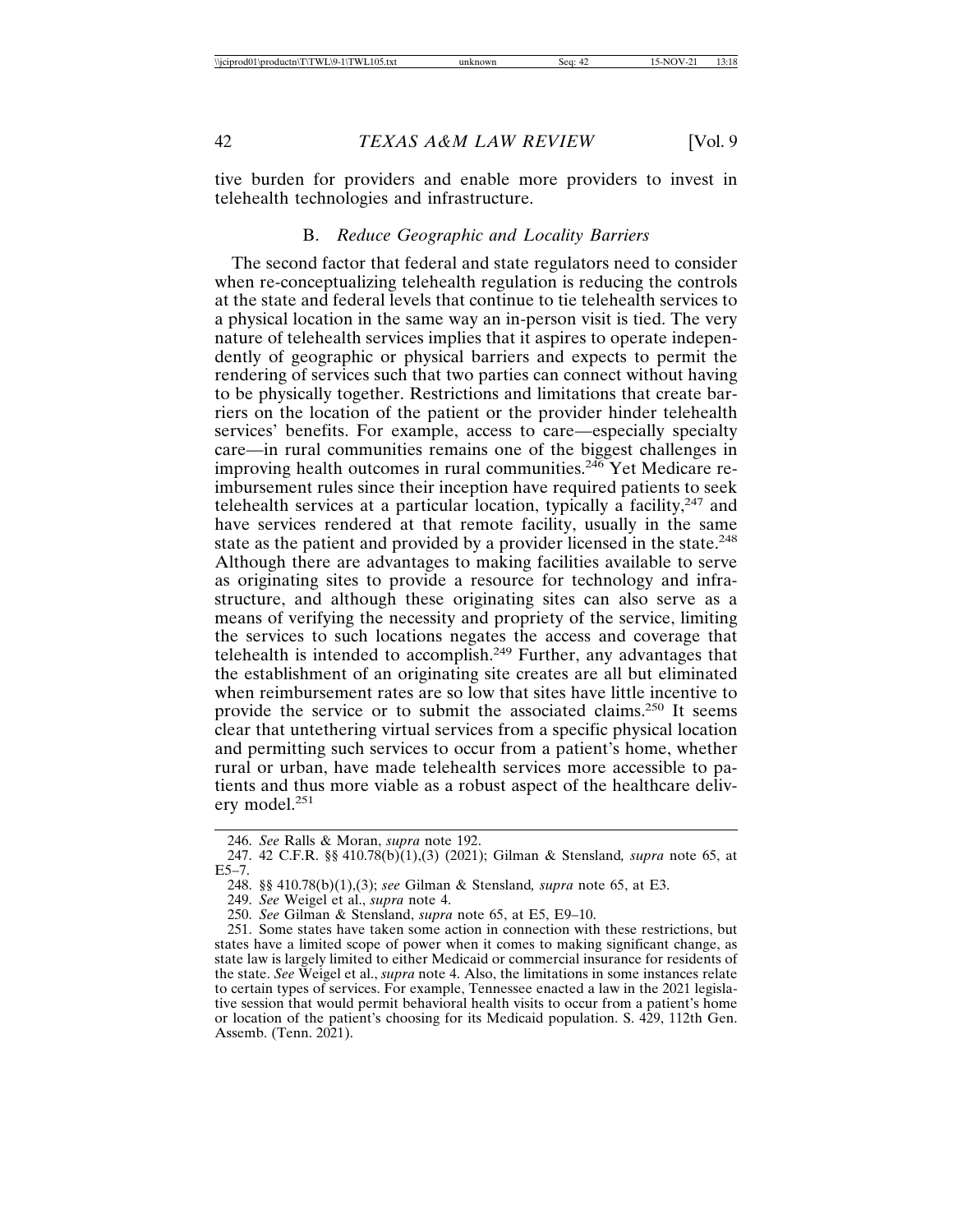It is possible that the loosening of locality and geographic restrictions will result in greater billing and collection fraud. However, CMS now has months of data from the beginning of the pandemic that should shed light on whether this is true, and such data should be able to help guide CMS and the Department of Justice toward a responsive approach. Even upon finding evidence of some fraud, the benefits of unmooring specific facilities or locations to telehealth services might nevertheless override the fraud concerns and push regulators into considering alternative ways to verify the necessity and propriety of the service.

#### C. *Reconsidering Fraud, Waste, and Abuse Controls*

Relatedly, the third key factor for regulators to consider is whether existing barriers—presumably established for the purpose of protecting both patients and payors from fraud, waste, and abuse—are in fact successfully controlling such ills or instead creating needless obstacles that stunt innovation. Admittedly, fraud, waste, and abuse will never go away, as these are a harsh reality of any government program. It is not realistic to permit telehealth services to be provided without regulation or wholly unfettered as if fraud, waste, or abuse will never occur. However, for decades, the slow growth of telehealth services has been, at least in part, the result of highly restrictive regulations that create so many controls as to general location, originating site, distant site, and mechanisms for billing and collection that only certain providers have had the resources and capabilities to provide such services.252 Although initial Medicare billing regulations were enacted in 1999 and the money spent on telehealth services has increased over time,<sup>253</sup> few regulatory changes were implemented between 1999 and 2018 to adjust or react to the existing telehealth billing process. As a result, there has been little testing to see if the strict regulations put in place are necessary to accomplish the goals for which they were set out. At this unprecedented time, however, during which HHS is actively collecting and studying data, there is a new opportunity to consider these restrictions and use the data to determine and address actual fraud as opposed to assumed or potential fraud.

HHS has been gathering such data and considering the impact of current telehealth use to shape telehealth's future.254 In an Issue Brief

<sup>252.</sup> *See Information on Medicare Telehealth*, CTRS. FOR MEDICARE & MEDICAID SERVS. 7 (Nov. 15, 2018), https://www.cms.gov/About-CMS/Agency-Information/ OMH/Downloads/Information-on-Medicare-Telehealth-Report.pdf [https://perma.cc/ 85QG-5J9Q].

<sup>253.</sup> *See* Jarmon, *supra* note 114, at 1 (noting that Medicare had paid claims in excess of \$17 million by 2018).

<sup>254.</sup> Arielle Bosworth et al., *Medicare Beneficiary Use of Telehealth Visits: Early Data from the Start of the COVID-19 Pandemic*, U.S. DEP'T HEALTH & HUM. SERVS. 10 (July 28, 2020), https://aspe.hhs.gov/sites/default/files/migrated\_legacy\_files// 198331/hp-issue-brief-medicare-telehealth.pdf [https://perma.cc/2Z3G-3YKU].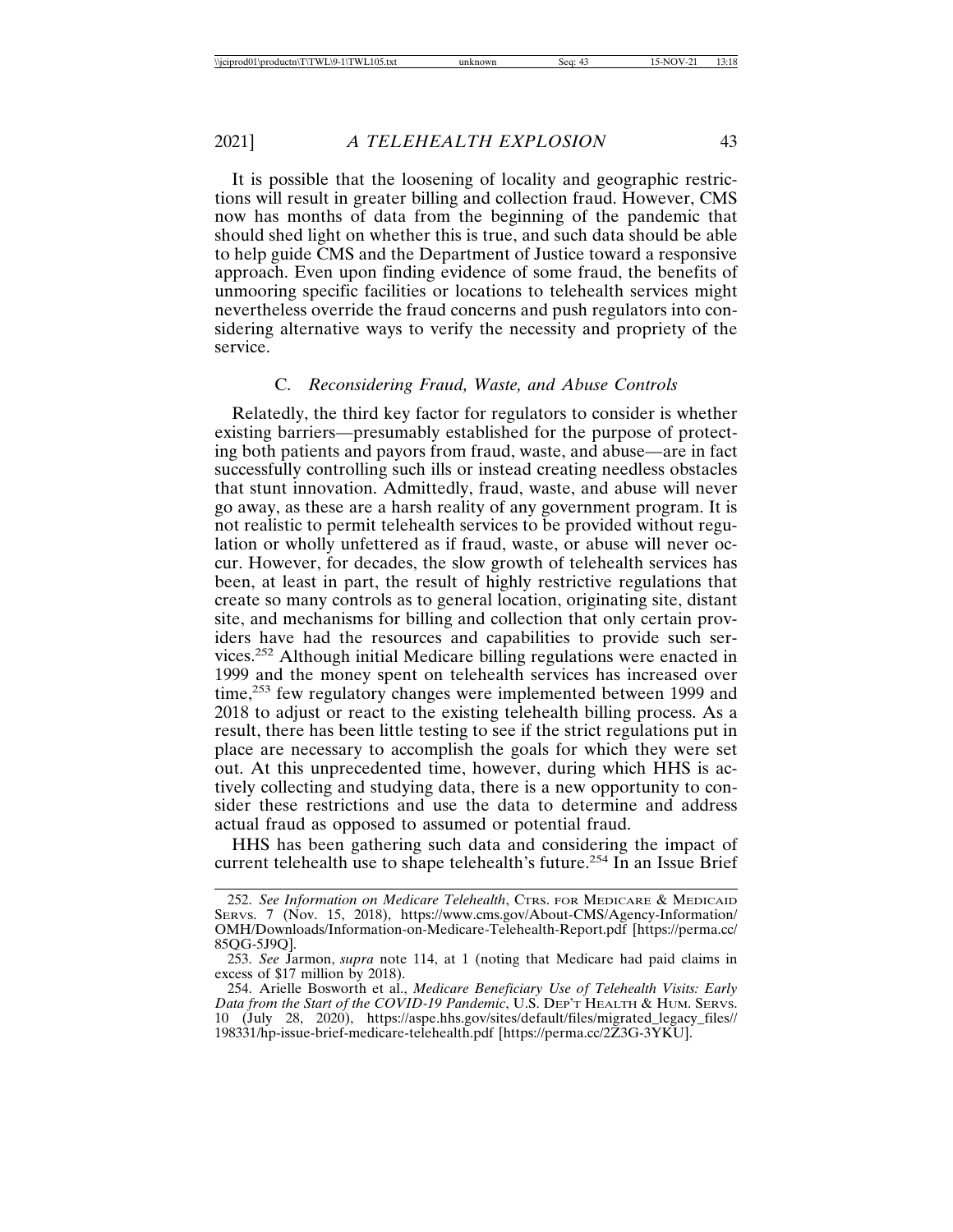released on July 28, 2020, the Assistant Secretary for Planning and Evaluation noted that after a dip in in-person primary care visits in mid-March following the public health emergency, 43.5% of Medicare primary care visits in April were provided via telehealth in comparison to only 0.1% of all primary care visits provided via telehealth before the public health emergency.255 While the brief did not address fraud directly, it noted that the "stable and sustained use of telehealth after in-person primary care visits [that] started to resume in mid-April suggests there may be a continued demand for telehealth in Medicare, even after the pandemic ends."256 Most importantly, it reiterated the importance of and commitment to future research, stating:

There is broad interest and discussion regarding whether some or all of the Medicare telehealth flexibilities should be made permanent after the pandemic ends. . . . To inform these potential policy changes, evaluation of the impact of the Medicare telehealth flexibilities during the [public health emergency] across the country and for different groups of beneficiaries could be helpful. . . . A key question for future research will be to assess if the Medicare telehealth flexibilities were effective  $\ldots$ . <sup>257</sup>

This research and data gathering will be critical to assessing the impact of the waivers and should help to highlight vulnerabilities and risks as distinct from necessary easing of restrictions for the purposes of realizing the benefits of what telehealth services can provide.

## D. *State Laws Should Be for the Purpose of Promoting Efficiency and Quality Care, Not Protecting Against New Competitors*

Of utmost importance in considering any restructuring or redesign of telehealth services is ensuring quality of care and efficient delivery of care. Historically, many laws and regulations have required an inperson visit take place first to verify the patient's identity, ensure the physician's qualifications and credentials, and obtain necessary consents from the patients about the risks of a virtual visit.<sup>258</sup> Indeed, as telehealth services have increased during the public health emergency, some have voiced fears about quality of care concerns.<sup>259</sup> Geisinger Health's associate vice president for telehealth services expressed excitement about being able to compare, potentially for the first time, the outcomes of a virtual visit against the outcomes from an in-person visit.<sup>260</sup> Geisinger planned to compare "emergency department utilization, readmission rates[,] and overall healthcare usage among patients

259. Castellucci, *supra* note 241.

260. *Id.*

<sup>255.</sup> *Id.* at 1.

<sup>256.</sup> *Id.* at 10.

<sup>257.</sup> *Id.*

<sup>258.</sup> *Model Policy for the Appropriate Use of Telemedicine Technologies in the Practice of Medicine*, *supra* note 60, at 2.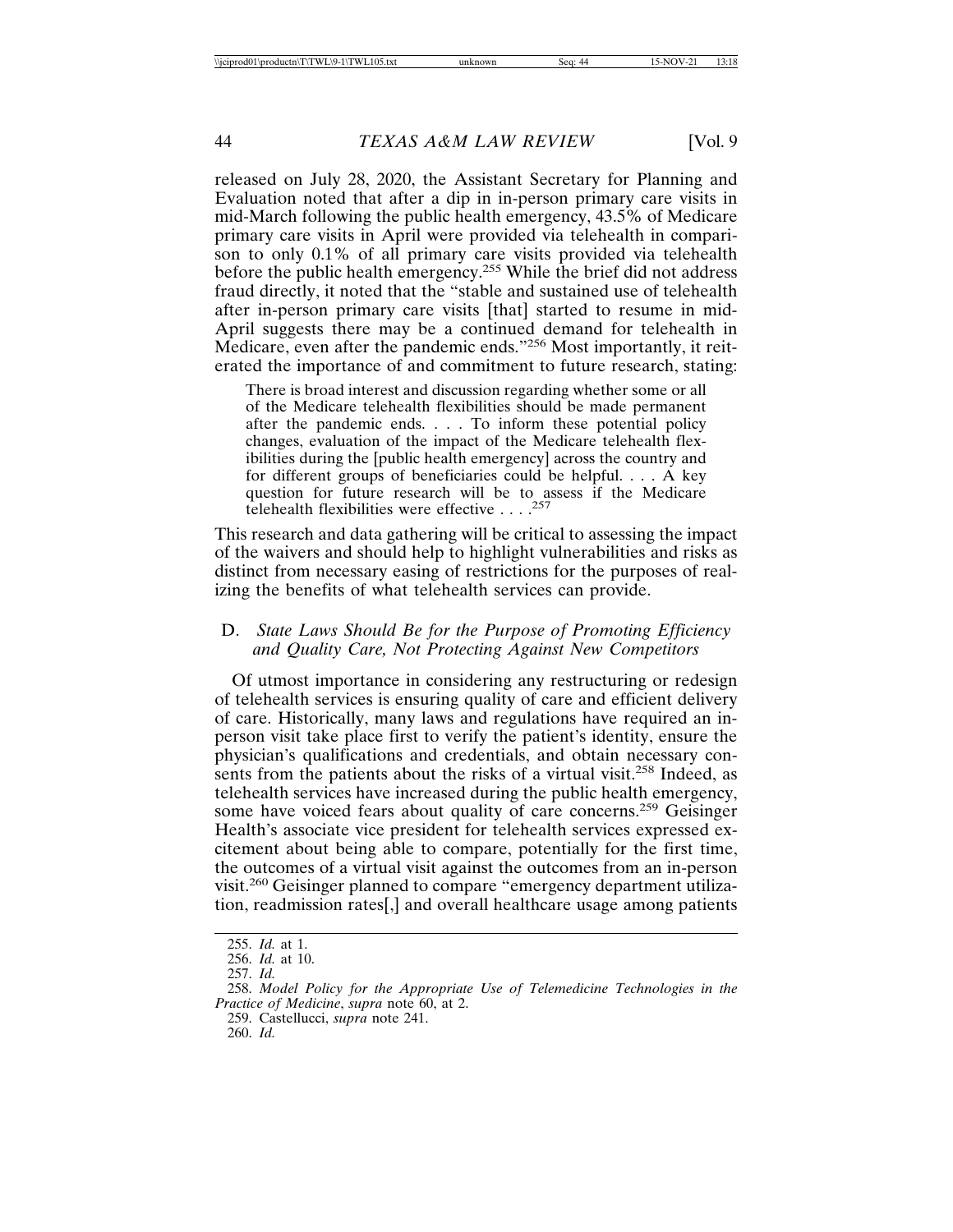with the same conditions who had telehealth and an office visit."261 Because the usage of telehealth has been so limited in years' past and often restricted to certain populations, it has often been difficult to assess whether concerns and trepidations over quality of care when services are virtual are supposed or actual. Increased volumes and increased usage across a spectrum of patients and specialties should provide a better picture of any true concerns.

Being able to study and assess greater and better data should also guide legislators and regulators in determining what regulations are effectively controlling and addressing quality of care and what regulations are creating barriers that do little to actually promote quality of care. For example, in reviewing existing laws and regulations, especially at the state level, certain laws that might appear to respond to quality of care concerns may instead be only controlling or restricting competition or generating revenue. The primary example of this is licensure restrictions that prohibit or restrict physicians from practicing telehealth services within the state without being fully licensed in the state.<sup>262</sup> As the number of states participating in the Compact has shown, many states have similar licensure obligations and minimum qualification criteria that should adequately protect patients from harmful or inappropriate medical care in any state.<sup>263</sup> Thus, strict licensure rules that require full licensure to render telehealth services seem to be more focused on controlling or suppressing competition in the state and generating fees and taxes tied to licensure and not in fact for the purpose of enacting quality of care controls over medical services. Enacting laws or regulations that protect quality care in theory but not in practice will actually prevent the public from recognizing when real quality care reform may be needed. Further, such laws could prompt the mistaken belief that the existing laws regulate specific issues or create certain controls when the effect of such laws creates no such controls. Thus, as legislators and regulators reconsider how telehealth should look in the future, especially those at the state law level, they should carefully analyze data the pandemic generates to understand where telehealth might actually generate quality of care concerns and enact laws to control for those concerns.

## E. *Promoting and Enhancing Reimbursement and Payment Parity*

Finally, any revised regulatory structure must reconsider reimbursement—not only the manner and method for reimbursement—but the actual amounts paid for services provided. Although most public health emergency waivers are focused on removing barriers and easing restrictions, it is critical to remember that one of the primary chal-

<sup>261.</sup> *Id.*

<sup>262.</sup> *See* Faget, *supra* note 44, at 2.

<sup>263.</sup> *See A Faster Pathway to Physician Licensure*, *supra* note 48.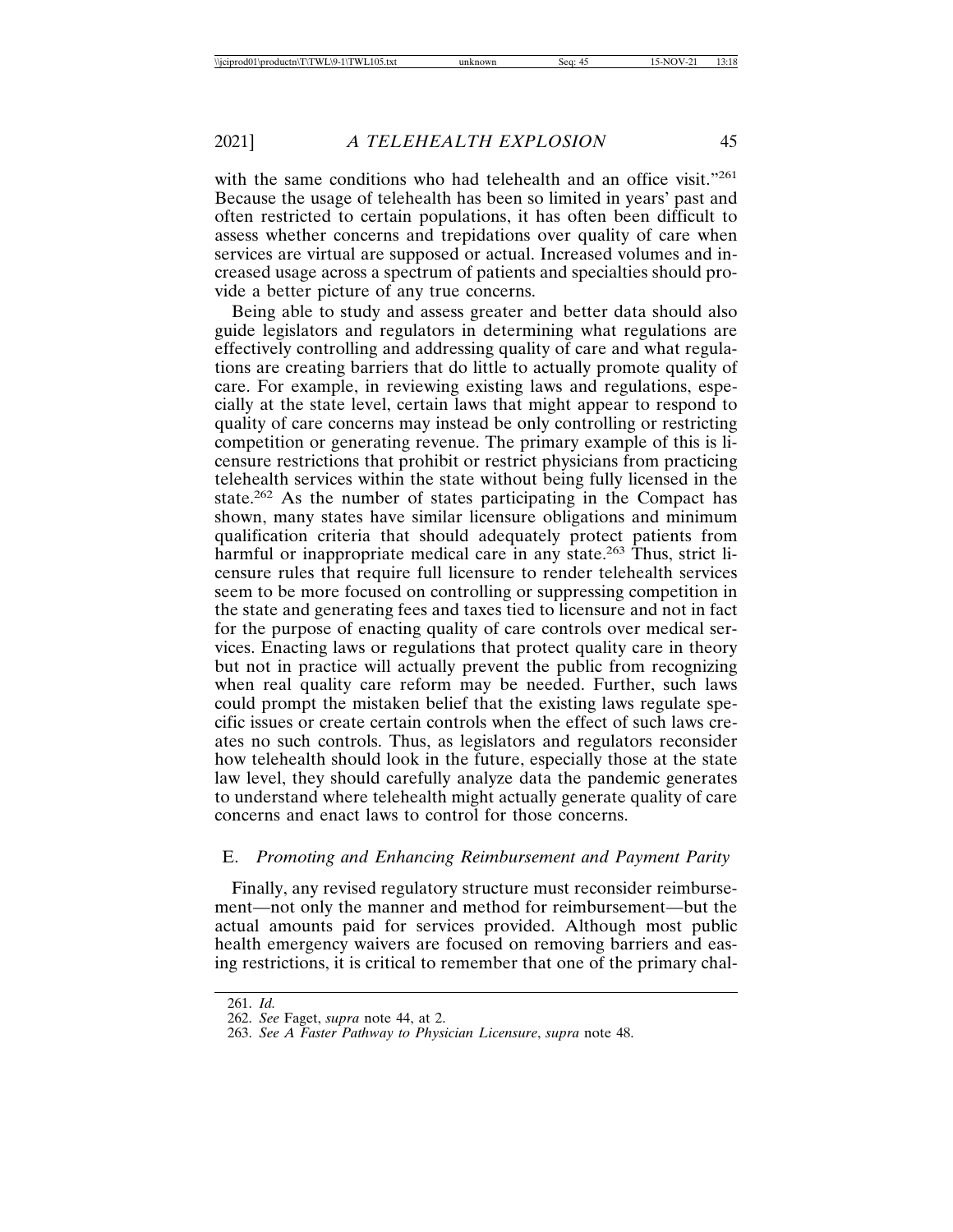lenges to expansion of telehealth before the COVID–19 pandemic was reimbursement.<sup>264</sup> The bulk of waivers that were issued endeavor to waive particular requirements that hinder and burden telehealth services but have a relatively minimal impact on specific amounts paid for services. At the federal level, while Medicare did expand coverage of the types of services that can be reimbursed for telehealth, it did not increase the amounts paid to providers under existing reimbursement models for telehealth services.<sup>265</sup> At the state level, a small number of states either had laws or enacted laws in 2020 requiring that state Medicaid plans and commercial insurers organized in the state provide payment parity for telehealth services.266 Still, the number of states with payment parity remains relatively limited.<sup>267</sup>

Given the expenses associated with infrastructure and training for the technology associated with telehealth, at least under the present structure, waivers and increased access will only go so far in promoting increased usage. The pandemic has shown the interest, capacity, and support for utilization of telehealth services, but creating a sustainable future must be accompanied by increased reimbursement that will encourage such use long-term. States are making good strides through enactment of coverage parity and payment parity laws, and such efforts need to continue. Studies and data from before the public health emergency make clear that patient health benefits, practice efficiencies, and triaging care acuity are not sufficient drivers for telehealth services without sufficient financial support.<sup>268</sup> There can be little doubt that the need for increased financial incentives through reimbursement will continue to be true in a post-pandemic environment.

#### V. CONCLUSION

In July 2020—four months into the onset of the COVID–19— Seema Verma wrote, "During these unprecedented times, telemedicine has proven to be a lifeline for health care providers and patients. The rapid adoption of telemedicine among providers and patients has shown that telehealth is here to stay."269 Regulators such as Verma, Congressional representatives, providers, and industry profes-

267. *Id.* at 11–14.

<sup>264.</sup> *See KLAS-CHIME Study: Healthcare Industry Moving Ahead with Telehealth Despite Concerns*, *supra* note 101.

<sup>265.</sup> *See Additional Background: Sweeping Regulatory Changes to Help U.S. Healthcare System Address COVID-19 Patient Surge*, *supra* note 156; *see also* Weigel et al., *supra* note 4; *cf.* Medicare and Medicaid Programs; Policy and Technical Changes, 84 Fed. Reg. 15,680, 15,680–81 (Apr. 16, 2019) (summarizing the previous expansion of telehealth services available to Medicare Advantage Plans to establish a baseline).

<sup>266.</sup> *See Reimbursement Report*, *supra* note 133, at 4, 11–14.

<sup>268.</sup> *See* Arielle Bosworth et al., *supra* note 254, at 3, 10; Weigel et al., *supra* note 4. 269. *See* Verma, *supra* note 160.